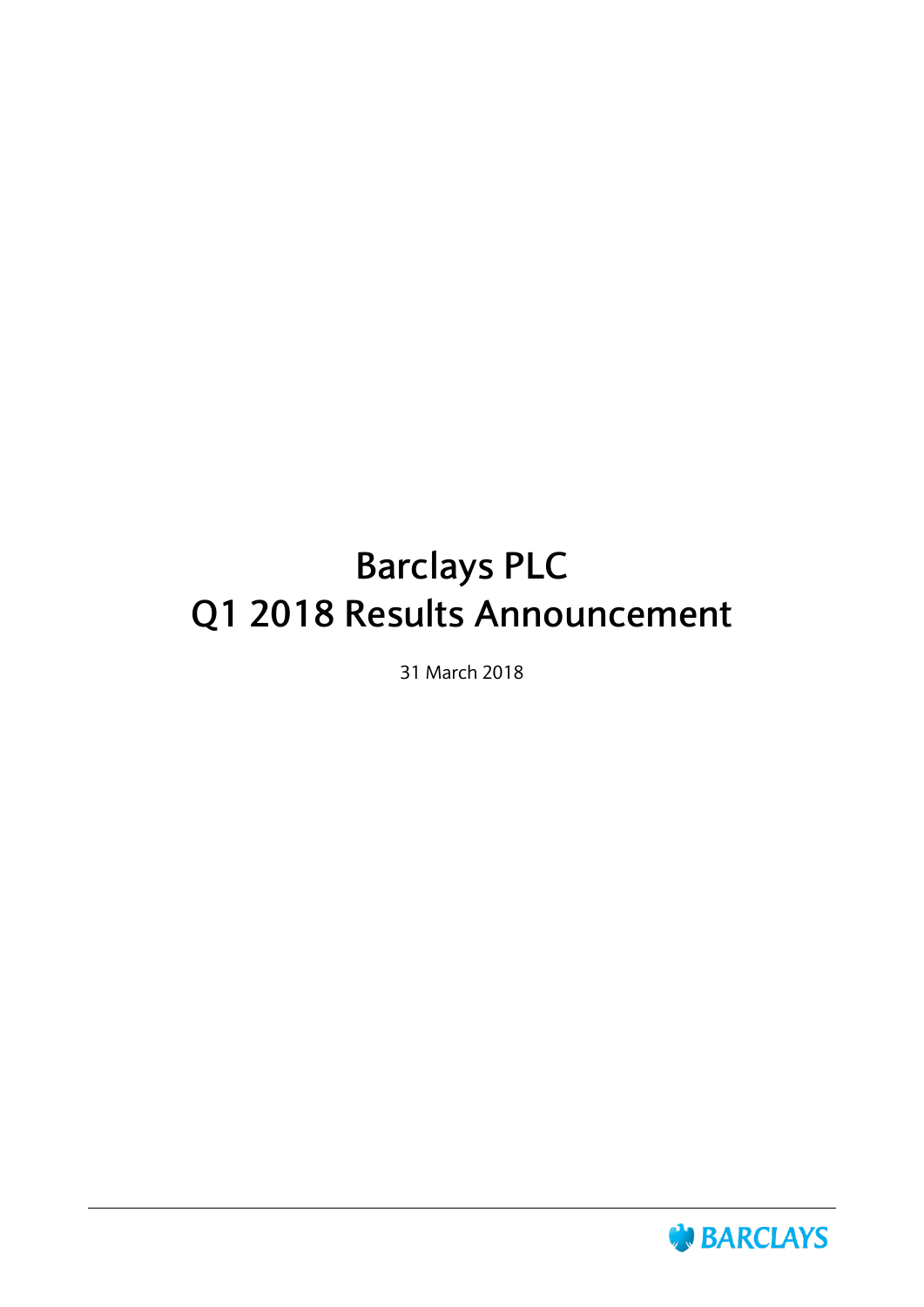### **Double digit returns across Barclays UK and Barclays International, and resolution of a significant legacy litigation matter**

| Returns:               | • Attributable profit was £1.2bn, excluding litigation and conduct charges of £2.0bn<br>principally relating to a £1.4bn settlement with the United States Department of Justice<br>(DoJ) relating to Residential Mortgage-Backed Securities (RMBS) and additional<br>charges of £400m relating to Payment Protection Insurance (PPI) |
|------------------------|---------------------------------------------------------------------------------------------------------------------------------------------------------------------------------------------------------------------------------------------------------------------------------------------------------------------------------------|
|                        | • Group Return on Tangible Equity (RoTE) was 11.0% (Q117: 2.0%), excluding litigation<br>and conduct, with double digit returns in both Barclays UK and Barclays International                                                                                                                                                        |
|                        | • Group RoTE targets of greater than 9% in 2019 and greater than 10% in 2020,<br>excluding litigation and conduct and based on a Group Common Equity Tier 1 (CET1)<br>ratio of c.13%                                                                                                                                                  |
| Cost efficiency:       | • Group operating expenses decreased 6% to £3.4bn, resulting in a cost: income ratio of<br>63% (Q117: 62%), excluding litigation and conduct of £2.0bn (Q117: £28m)                                                                                                                                                                   |
|                        | • Guidance for Group operating expenses of £13.6-13.9bn in 2019, excluding litigation<br>and conduct                                                                                                                                                                                                                                  |
| Capital and dividends: | • CET1 ratio declined to 12.7% (December 2017: 13.3%), as organic capital generation<br>from profits was more than offset by a 61bps impact from litigation and conduct<br>charges, and a £4.9bn increase in risk weighted assets (RWAs)                                                                                              |
|                        | • Final dividend of 2.0p per share for 2017 was paid on 5 April 2018                                                                                                                                                                                                                                                                  |
|                        | • Reiterated intention to pay a dividend of 6.5p per share for 2018, subject to regulatory<br>approvals                                                                                                                                                                                                                               |

- **Group loss before tax was £236m (Q117: profit of £1,682m).** Excluding litigation and conduct, profit before tax increased 1% to £1,725m driven by a 45% improvement in credit impairment charges, primarily reflecting single name recoveries in wholesale and the improved macroeconomic forecasts in the US, and a 6% reduction in operating expenses, partially offset by an 8% decline in income. Results were impacted by the 12% depreciation of average USD against GBP
	- **Barclays UK RoTE was negative 1.1% (Q117: positive 21.6%).** Excluding litigation and conduct, RoTE was 15.7% (Q117: 21.5%) as profit before tax decreased to £581m (Q117: £704m) reflecting 3% lower income, a 5% increase in operating expenses due to increased investment and a 13% increase in credit impairment charges
	- **Barclays International RoTE was 13.4% (Q117: 12.5%)**, with double digit returns in both the Corporate and Investment Bank (CIB) and Consumer, Cards and Payments. Profit before tax increased 4% to £1,413m driven by a 73% decrease in credit impairment charges and a 5% reduction in operating expenses, while income declined 8%
- **Attributable loss was £764m (Q117: profit of £190m)**, including litigation and conduct charges, and basic loss per share was 4.2p (Q117: earnings per share of 1.3p). Excluding litigation and conduct, earnings per share was 7.1p (Q117: 1.5p)
- **Tangible net asset value per share decreased to 251p (December 2017: 276p)** primarily due to the impact of the implementation of IFRS 9, litigation and conduct charges in the quarter, and adverse movements across the currency translation and cash flow hedging reserves

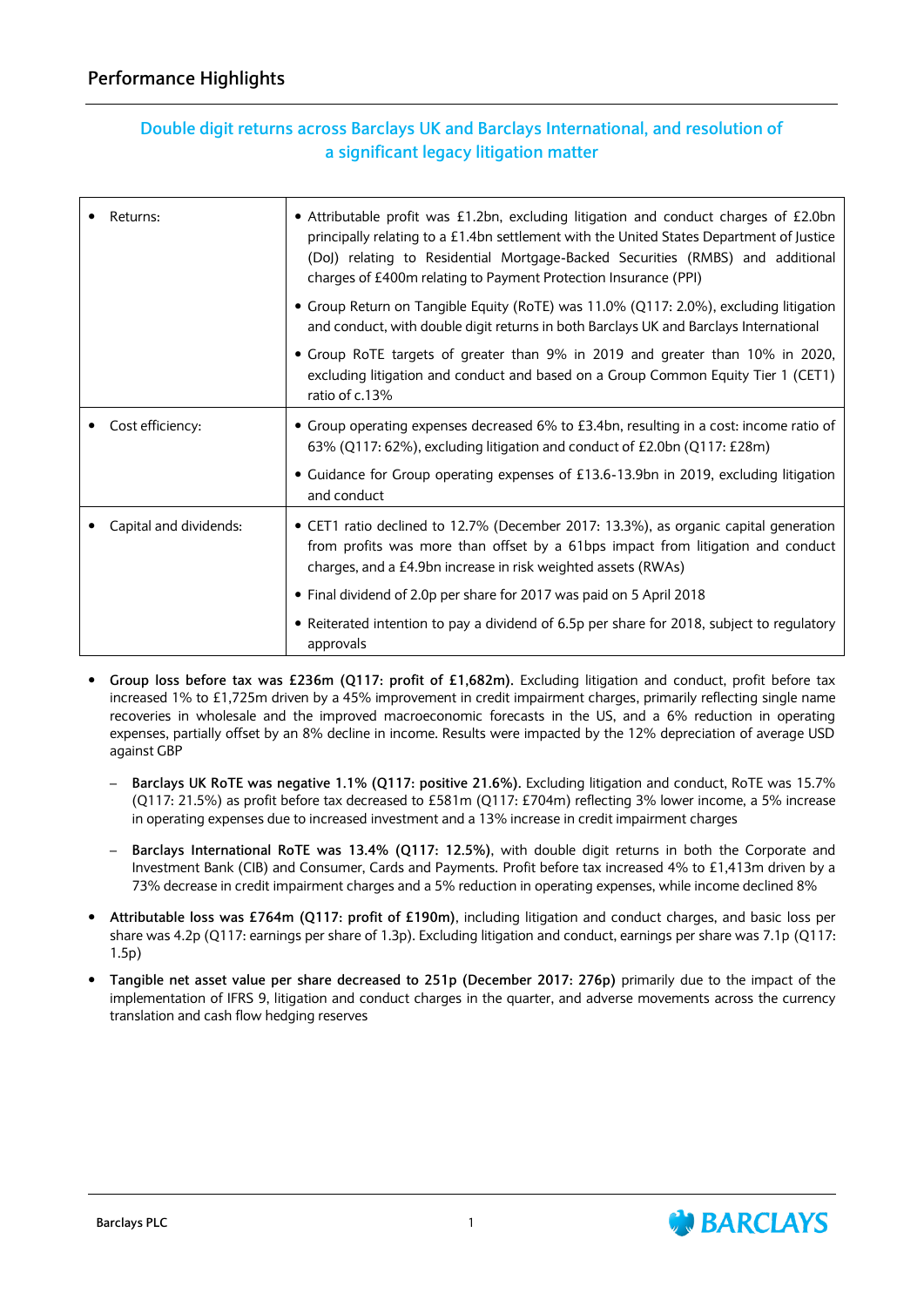### **Performance Highlights**

#### **James E Staley, Group Chief Executive Officer, said:**

*"This has been a significant quarter for Barclays, one in which we have shown that our new operating model and our portfolio of diversified, profitable businesses are capable of producing improved returns for shareholders.*

*Our transatlantic wholesale and consumer bank has produced a Group Return on Tangible Equity (RoTE) of 11.0%, excluding litigation and conduct, with both Barclays UK and Barclays International delivering double digit returns.* 

*Demonstrating the benefits of diversification, lower revenues in our UK businesses, driven by one-offs, were offset by a stronger performance in Barclays International, particularly in the Corporate and Investment Bank, which reported profit before tax up 49% and a RoTE of 13.0%.*

*The first quarter is typically a strong one of course, but this performance does increase confidence in our capacity to meet our Group RoTE targets of greater than 9% in 2019, and greater than 10% in 2020, excluding litigation and conduct and based on a Group CET1 ratio of c.13%.*

*This quarter we also reached an agreement with the US Department of Justice to resolve issues related to the sale of Residential Mortgage-Backed Securities between 2005 and 2007. While the penalty was substantial, this settlement represents a major milestone for Barclays, putting behind us a significant decade-old legacy matter.*

*The settlement with the US Department of Justice, together with additional charges relating to PPI, reduced our CET1 ratio by around 60bps to 12.7%, but given the earnings power of the Group, and our strong record in capital management, we are confident that we will get back to around 13% in good time.*

*It remains our intention to pay a dividend for 2018 of 6.5p, and we look forward to returning an increasing amount of capital to shareholders, both through the annual dividend, and via other means of return, such as buybacks, going forward."*

**James E Staley Group Chief Executive Officer**

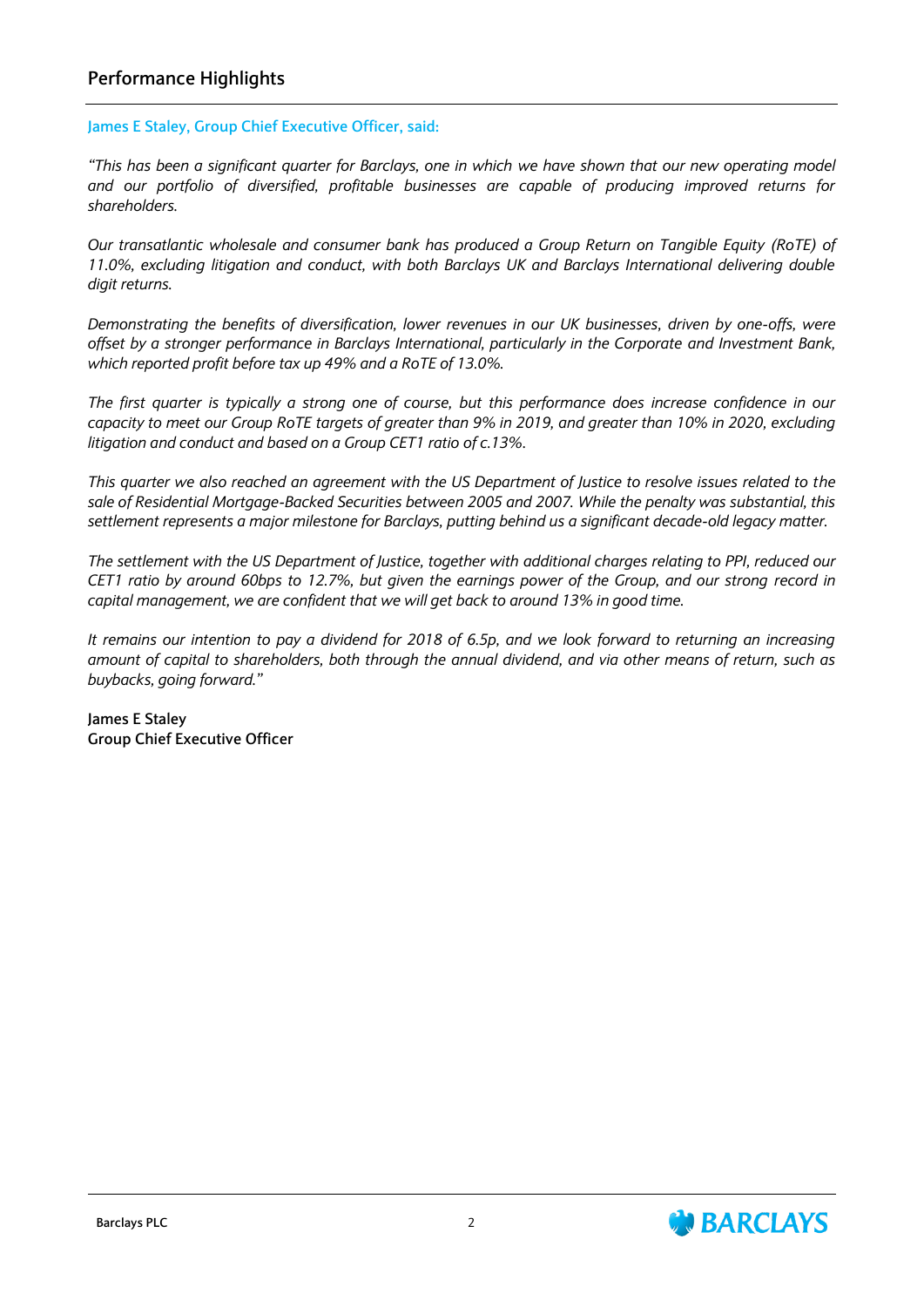### **Performance Highlights**

#### **Barclays Group results for the three months ended 31.03.18 31.03.17**

| וטו נווכ נוווככ וווטוונווג כוועכע                                                | 31.03.18  | 31.03.17         |                  |
|----------------------------------------------------------------------------------|-----------|------------------|------------------|
|                                                                                  | £m        | £m               | % Change         |
| Total income                                                                     | 5,358     | 5,823            | (8)              |
| Credit impairment charges and other provisions                                   | (288)     | (527)            | 45               |
| Net operating income                                                             | 5,070     | 5,296            | (4)              |
| Operating expenses excluding litigation and conduct                              | (3,364)   | (3,591)          | 6                |
| Litigation and conduct <sup>1</sup>                                              | (1, 961)  | (28)             |                  |
| Operating expenses                                                               | (5,325)   | (3,619)          | (47)             |
| Other net income                                                                 | 19        | 5                |                  |
| (Loss)/profit before tax                                                         | (236)     | 1,682            |                  |
| Tax charge                                                                       | (304)     | (473)            | 36               |
| (Loss)/profit after tax in respect of continuing operations                      | (540)     | 1,209            |                  |
| Loss after tax in respect of discontinued operation                              |           | (658)            |                  |
| Non-controlling interests in respect of continuing operations                    | (53)      | (79)             | 33               |
| Non-controlling interests in respect of discontinued operation                   |           | (143)            |                  |
| Other equity instrument holders <sup>2</sup>                                     | (171)     | (139)            | (23)             |
| Attributable (loss)/profit                                                       | (764)     | 190              |                  |
|                                                                                  |           |                  |                  |
| <b>Performance measures</b>                                                      |           |                  |                  |
| Return on average tangible shareholders' equity <sup>2</sup>                     | $(6.5\%)$ | 1.8%             |                  |
| Average tangible shareholders' equity (£bn)                                      | 44.2      | 49.4             |                  |
| Cost: income ratio                                                               | 99%       | 62%              |                  |
| Loan loss rate (bps)                                                             | 36        | 47               |                  |
|                                                                                  |           |                  |                  |
| Basic (loss)/earnings per share <sup>2</sup>                                     | (4.2p)    | 1.3p             |                  |
| Basic (loss)/earnings per share in respect of continuing operations <sup>2</sup> | (4.2p)    | 6.1 <sub>p</sub> |                  |
| Performance measures excluding litigation and conduct <sup>1</sup>               |           |                  |                  |
| Profit before tax                                                                | 1,725     | 1,710            | $\mathbf{1}$     |
| Attributable profit                                                              | 1,166     | 209              |                  |
| Return on average tangible shareholders' equity <sup>2</sup>                     | 11.0%     | 2.0%             |                  |
| Cost: income ratio                                                               | 63%       | 62%              |                  |
| Basic earnings per share <sup>2</sup>                                            | 7.1p      | 1.5p             |                  |
|                                                                                  |           |                  |                  |
|                                                                                  | As at     | As at            | As at            |
| Balance sheet and capital management <sup>3</sup>                                | 31.03.18  | 31.12.17         | 31.03.17         |
| Tangible net asset value per share                                               | 251p      | 276p             | 292 <sub>p</sub> |
| Common equity tier 1 ratio                                                       | 12.7%     | 13.3%            | 12.5%            |
| Common equity tier 1 capital (£bn)                                               | 40.2      | 41.6             | 44.9             |
| Risk weighted assets (£bn)                                                       | 317.9     | 313.0            | 360.9            |
| Average UK leverage ratio <sup>4</sup>                                           | 4.6%      | 4.9%             | 4.6%             |
| Average tier 1 capital <sup>4</sup> (£bn)                                        | 50.0      | 51.2             | 52.3             |
| Average UK leverage exposure <sup>4</sup> (£bn)                                  | 1,090     | 1,045            | 1,130            |
|                                                                                  |           |                  |                  |
| <b>Funding and liquidity</b>                                                     |           |                  |                  |
| Group liquidity pool (£bn)                                                       | 207       | 220              | 185              |
| CRD IV liquidity coverage ratio                                                  | 147%      | 154%             | 140%             |
| Loan: deposit ratio <sup>5</sup>                                                 | 84%       | 81%              | 85%              |

*1 Refer to pages 29-33 for further information and calculations of performance measures excluding litigation and conduct.*

*2 The profit after tax attributable to other equity instrument holders of £171m (Q117: £139m) is offset by a tax credit recorded in reserves of £46m (Q117: £38m). The net amount of £125m (Q117: £101m), along with non-controlling interests, is deducted from profit after tax in order to calculate earnings per share and return on average tangible shareholders' equity.*

*3 Capital, RWAs and leverage measures are calculated applying the IFRS 9 transitional arrangements under Article 473a of the CRR. For more information refer to the Barclays PLC Pillar 3 Report Q1 2018, located at home.barclays/results.*

*4 The average UK leverage ratio uses capital based on the last day of each month in the quarter and an exposure measure based on each day in the quarter.* The comparatives for the average UK leverage exposure were calculated based on the last day of each month in the quarter. Both exclude qualifying *central bank claims from the leverage exposure. The UK leverage ratio was 4.8% (December 2017: 5.1%).*

*5 Loan: deposit ratio is calculated as loans and advances at amortised cost divided by deposits at amortised cost. Comparatives have been restated based on this approach.*

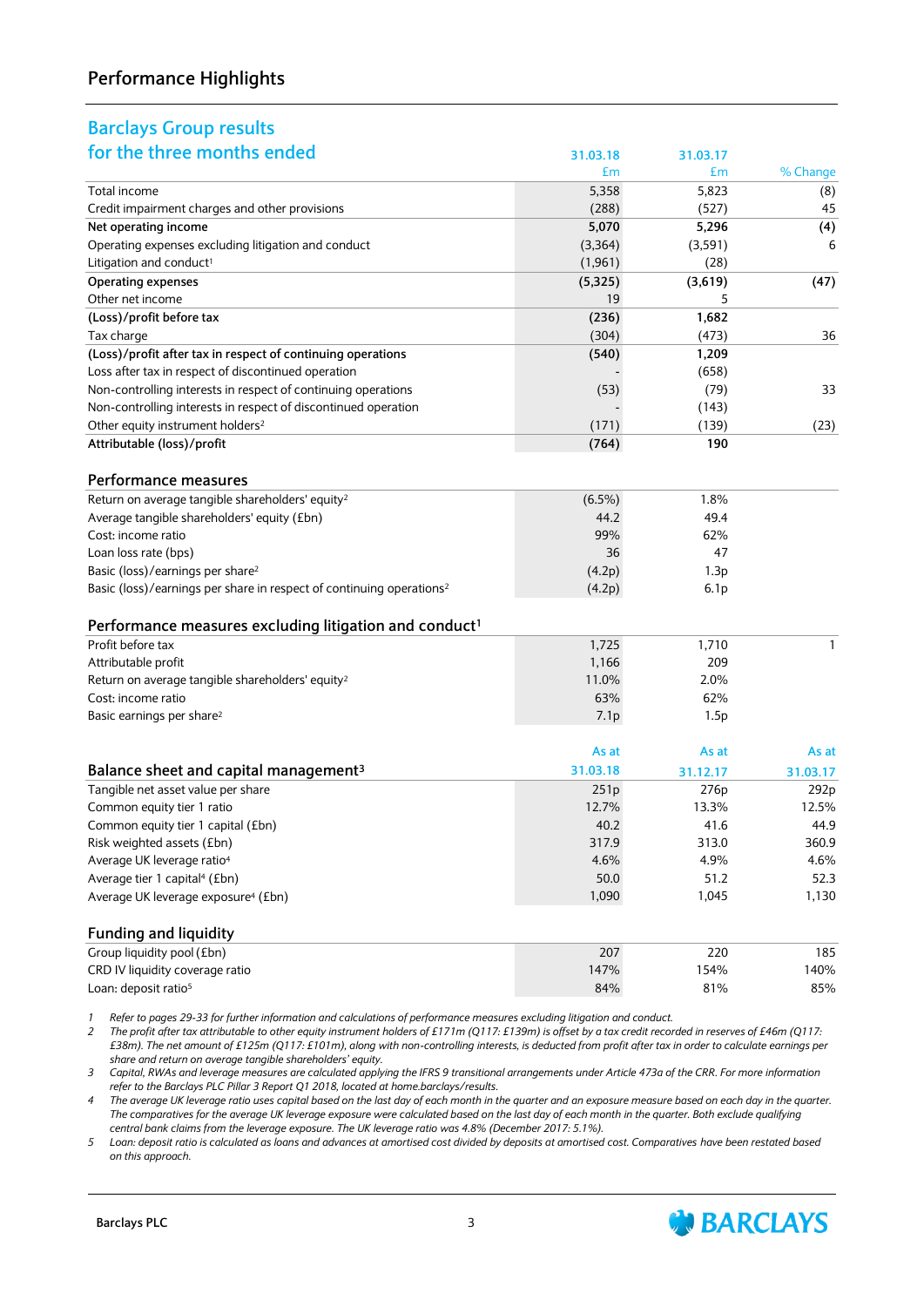### **Group Finance Director's Review**

In the first quarter of 2018, both Barclays UK and Barclays International delivered double digit returns, driving a Group RoTE of 11.0% excluding litigation and conduct. While Group statutory profits and capital were impacted by the settlement with the US DoJ regarding RMBS and additional charges relating to PPI, this marked an important step towards resolving significant outstanding legacy litigation and conduct matters. Additionally, on 1 April 2018 Barclays successfully established its ring-fenced bank, Barclays Bank UK PLC (BBUKPLC), nine months ahead of the regulatory deadline. Together with the extensive restructuring completed last year, Barclays is now well-positioned to deliver strong earnings going forward and remains confident of achieving its returns and cost targets. Barclays reiterated the intention to pay a 6.5p dividend for 2018, subject to regulatory approvals.

#### **Group performance**

- RoTE was 11.0% (Q117: 2.0%) and earnings per share was 7.1p (Q117: 1.5p), excluding litigation and conduct
- Loss before tax of £236m (Q117: profit of £1,682m) included litigation and conduct charges of £1,961m (Q117: £28m), principally reflecting the £1.4bn settlement relating to RMBS and additional charges of £400m relating to PPI. Excluding these items, profit before tax increased 1% to £1,725m driven by a 45% decrease in credit impairment charges and a 6% reduction in operating expenses, partially offset by an 8% reduction in income. The 12% depreciation of average USD against GBP adversely impacted profits and income, and positively affected credit impairment charges and operating expenses
- Total income decreased to £5,358m (Q117: £5,823m) driven by a £330m decrease in Barclays International, primarily due to the non-recurrence of a £192m gain relating to an asset sale in US Cards and a £74m valuation gain on Barclays' preference shares in Visa Inc. in Q117, and a £156m decrease in Head Office
- Credit impairment charges decreased 45% to £288m primarily reflecting single name recoveries in wholesale and the improved macroeconomic forecasts in the US. Impairment declined 73% in Barclays International and increased 13% in Barclays UK. The Group loan loss rate decreased 11bps to 36bps
- Operating expenses of £5,325m (Q117: £3,619m) included litigation and conduct charges of £1,961m (Q117: £28m), excluding which, Group operating expenses decreased 6% to £3,364m. This was driven by a 6% reduction in Barclays International and the non-recurrence of costs associated with the former Non-Core division. The cost: income ratio, excluding litigation and conduct, was 63% (Q117: 62%)

#### **Barclays UK**

- RoTE declined to negative 1.1% (Q117: positive 21.6%) due to additional charges of £400m (Q117: £nil) relating to PPI. Excluding litigation and conduct charges, RoTE was 15.7% (Q117: 21.5%) as profit before tax decreased 17% to £581m
- Total income decreased 3% to £1,788m reflecting the non-recurrence of a valuation gain on Barclays' preference shares in Visa Inc. in Q117 and customer remediation provisions
	- **-** Personal Banking income decreased 6% to £889m driven by the non-recurrence of the Visa gain and a customer remediation provision
	- **-** Barclaycard Consumer UK income increased 6% to £527m
	- **-** Wealth, Entrepreneurs & Business Banking (WEBB) income decreased 7% to £372m driven by a customer remediation provision
- Net interest margin decreased 42bps to 3.27% reflecting the integration of the Education, Social Housing and Local Authority (ESHLA) portfolio
- Credit impairment charges increased 13% to £201m driven by increased impairment in Personal Banking and a single name case in WEBB, however 30 and 90 day arrears rates in UK cards remained flat at 2.0% (Q117: 2.0%) and 0.9% (Q117: 0.9%), respectively
- Operating expenses excluding litigation and conduct increased 5% to £1,005m due to continued investment in digitising the bank, resulting in a cost: income ratio of 56% (Q117: 52%)
- RWAs increased to £72.5bn (December 2017: £70.9bn) predominantly as a result of IFRS 9 implementation and asset transfers in preparation for structural reform

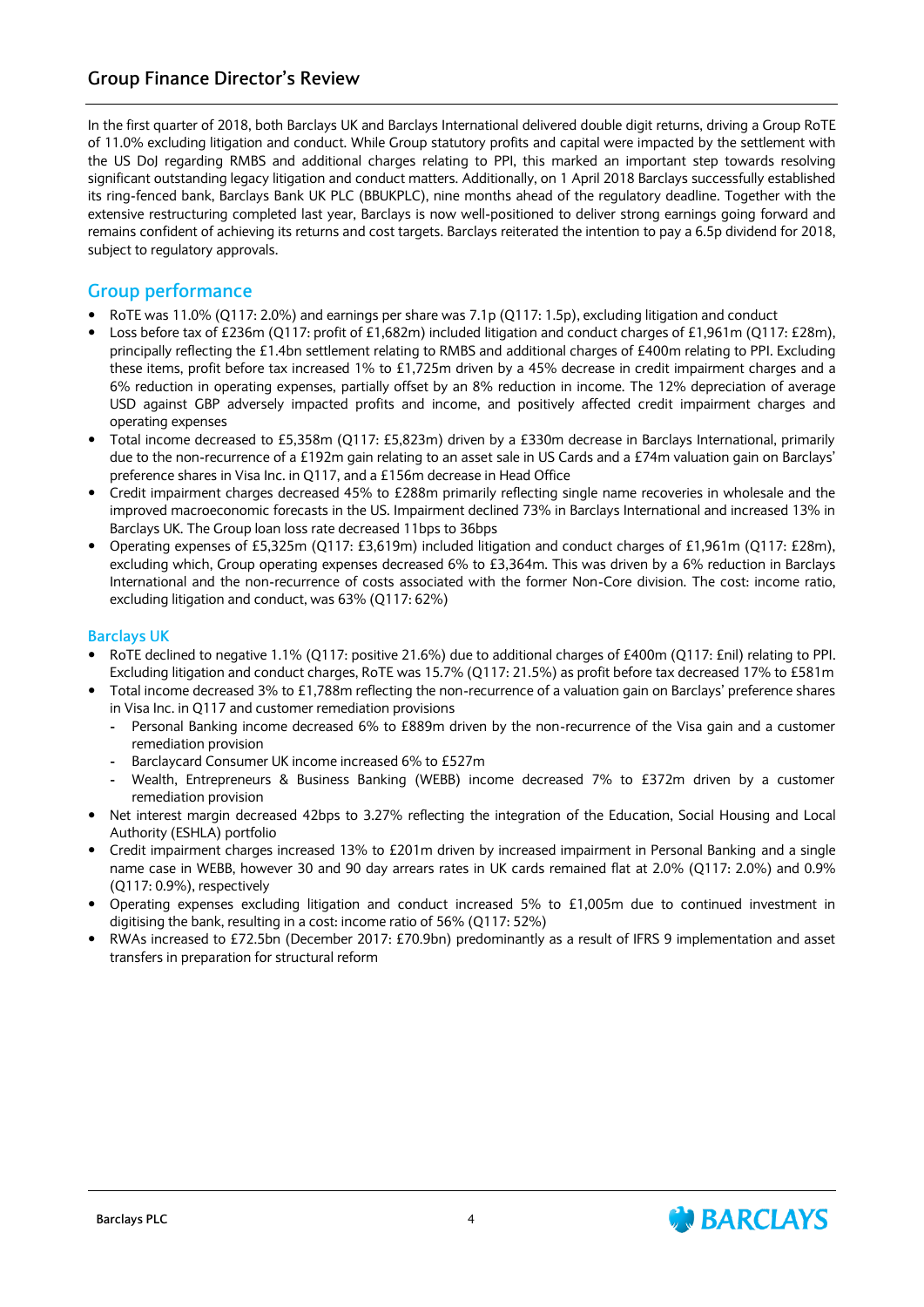#### **Barclays International**

- Profit before tax increased 4% to £1,413m resulting in a RoTE of 13.4% (Q117: 12.5%), reflecting double digit returns in both CIB and Consumer, Cards and Payments of 13.0% (Q117: 8.2%) and 15.6% (Q117: 36.4%), respectively
- The 12% depreciation of average USD against GBP adversely impacted profits and income, and positively affected credit impairment charges and operating expenses
- Total income decreased 8% to £3,808m
	- CIB income increased 1% to £2,799m as Markets income increased 8% to £1,459m, partially offset by a decrease in Banking income of 4% to £1,337m
		- FICC income decreased 2% to £869m as a strong performance in foreign exchange was offset by a decline in credit
		- Equities income increased 28% to £590m reflecting an improved performance in derivatives as a result of increased client activity and market volatility, and a strong performance in equity financing
		- Banking fee income decreased 6% to £683m from a strong Q117. Global fee share increased across all products compared to Q417 and FY17
		- Corporate lending declined 11% to £240m driven by the reallocation of RWAs within CIB and lower lending balances due to the realignment of clients between Barclays UK and Barclays International in preparation for structural reform, partially offset by lower losses on fair value hedges
		- Transaction banking increased 4% to £414m driven by higher average deposit balances
	- Consumer, Cards and Payments income decreased 26% to £1,009m driven by the non-recurrence of a £192m gain relating to an asset sale in US Cards and a £74m valuation gain on Barclays' preference shares in Visa Inc. in Q117. Excluding these items, income declined 7% reflecting the impact of repositioning the US Cards portfolio towards a lower risk mix, partially offset by underlying growth in US Cards
- Credit impairment charges decreased 73% to £93m
	- CIB credit impairment charges decreased to a release of £159m (Q117: charge of £51m) primarily due to writebacks and updated macroeconomic forecasts
	- Consumer, Cards and Payments credit impairment charges decreased 15% to £252m due to the impact of repositioning the US Cards portfolio towards a lower risk mix and the improved macroeconomic forecasts in the US, partially offset by increased delinquency rates in US Cards. 30 and 90 day arrears rates within US Cards increased to 2.6% (Q117: 2.3%) and 1.4% (Q117: 1.2%), respectively
- Operating expenses decreased 5% to £2,315m
	- CIB operating expenses decreased 8% to £1,786m driven by the reduction of restructuring and structural reform costs, and the reduced impact of the change in compensation awards introduced in Q416
	- Consumer, Cards and Payments operating expenses increased 4% to £529m reflecting continued growth and investment
- RWAs increased to £214.2bn (December 2017: £210.3bn) due to increased trading activity

#### **Head Office**

- Loss before tax was £1,819m (Q117: £141m)
- Total income reduced to an expense of £238m (Q117: expense of £82m) reflecting certain legacy capital instrument funding costs now charged to Head Office of £88m in Q118, hedge accounting and an increased net expense from treasury operations
- Operating expenses increased to £1,594m (Q117: £59m) reflecting an increase in litigation and conduct charges, including the settlement relating to RMBS, and costs associated with former Non-Core assets and businesses which were integrated on 1 July 2017. Excluding litigation and conduct charges, operating expenses were £59m (Q117: £49m)
- RWAs decreased to £31.2bn (December 2017: £31.8bn)

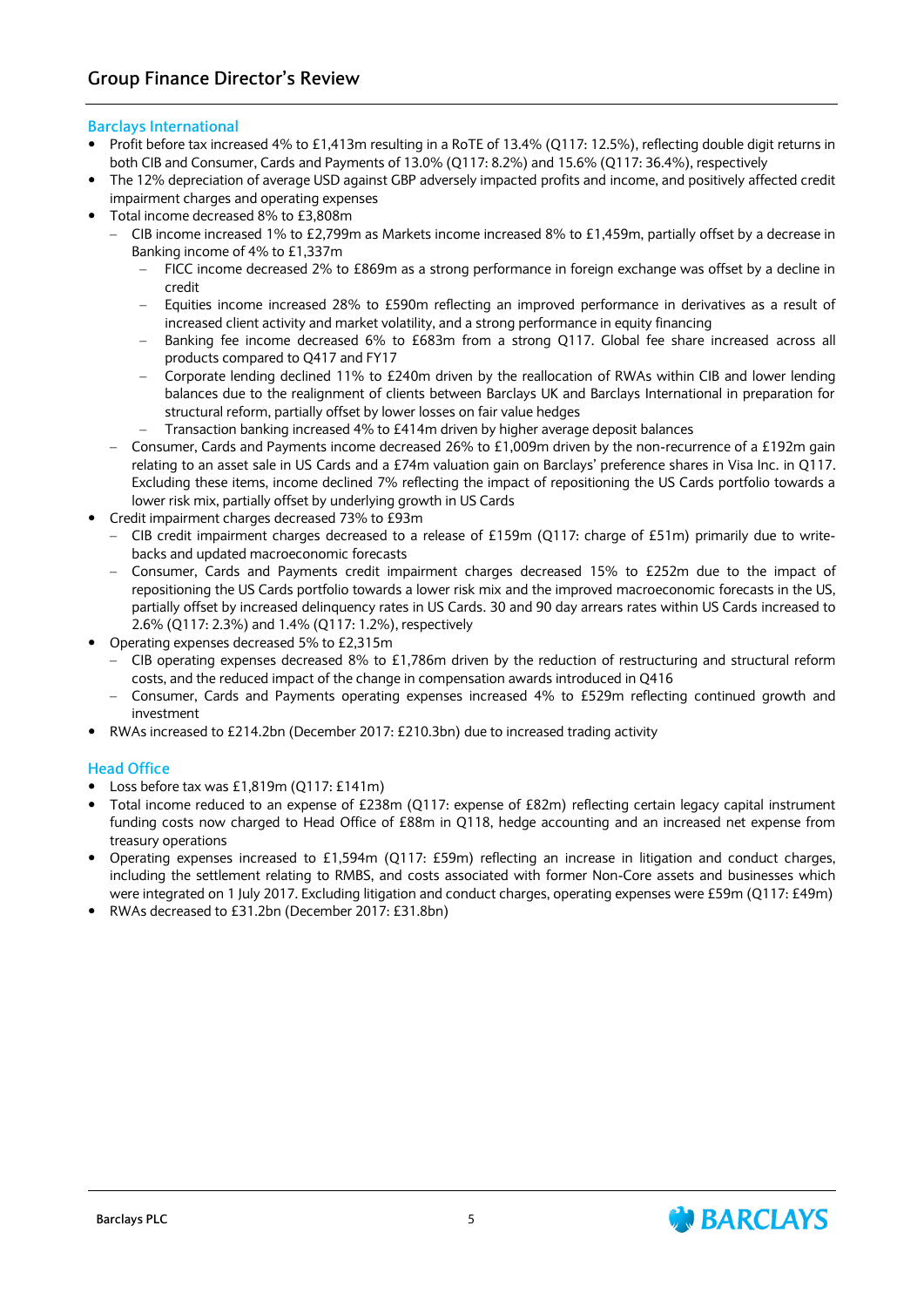#### **Group capital and leverage**

- The CET1 ratio decreased to 12.7% (December 2017: 13.3%) due to a decrease in CET1 capital of £1.3bn to £40.2bn and an increase in RWAs of £4.9bn to £317.9bn
	- Organic capital generation from profits of £1.3bn were more than offset by litigation and conduct charges, including £1.4bn from the settlement relating to RMBS and additional charges of £0.4bn relating to PPI
	- The implementation of IFRS 9 on 1 January 2018 resulted in a net increase in CET1 capital as the £2.2bn decrease in shareholders' equity on initial adoption was more than offset by the application of transitional relief of £1.3bn and the removal of the £1.2bn excess of expected loss over impairment capital deduction
	- The increase in RWAs was principally due to business growth in investment banking businesses, offset by the depreciation of period end USD against GBP
- The average UK leverage ratio decreased to 4.6% (December 2017: 4.9%) primarily driven by increased exposures due to securities financing transactions and trading portfolio assets trading activity, as well as the decrease in capital
- Tangible net asset value per share decreased to 251p (December 2017: 276p**)** primarily due to the impact of the implementation of IFRS 9, litigation and conduct charges in the quarter, and adverse movements across the currency translation and cash flow hedging reserves

### **Group funding and liquidity**

- The Group continued to maintain surpluses to its internal and requlatory requirements. The liquidity pool decreased to £207bn (December 2017: £220bn) driven largely by the deployment of funding to support business growth. The liquidity coverage ratio decreased to 147% (December 2017: 154%), equivalent to a surplus of £65bn (December 2017: £75bn) to the 100% requirement
- Wholesale funding outstanding excluding repurchase agreements was £147bn (December 2017: £144bn). The Group issued £2.4bn equivalent of term senior unsecured debt from Barclays PLC and £2.1bn from Barclays Bank PLC (BBPLC). In the same period, £0.7bn of Barclays PLC senior unsecured debt and £2.2bn of BBPLC subordinated debt were either called or matured

#### **Other matters**

- In Q118 Barclays reached a settlement with the US Department of Justice (DoJ) to resolve the civil complaint brought by the DoJ in December 2016 relating to Residential Mortgage-Backed Securities (RMBS) sold by Barclays between 2005 and 2007. Barclays has agreed to pay a civil monetary penalty of \$2,000m (£1,420m), which was recognised in Q118
- Additional charges of £400m (Q117: £nil) relating to PPI were recognised mainly as a result of continued higher complaints flow in Q118. The remaining PPI provision as at 31 March 2018 was £1.7bn (December 2017: £1.6bn) to cover claims through to the deadline of 29 August 2019. Management views its current PPI provision as appropriate, but will continue to closely monitor complaint trends and the associated provision adequacy

#### **Structural reform**

- On 9 March 2018 Barclays was granted approval from the Prudential Regulation Authority (PRA) and the High Court of Justice of England and Wales to implement the "ring-fencing" of Barclays' day-to-day banking services using a legal process called a Ring-Fencing Transfer Scheme (the "Scheme") under Part VII of the Financial Services Markets Act 2000. Barclays implemented the Scheme and established BBUKPLC on 1 April 2018
- Illustrative, unaudited pro-forma financials as at 31 December 2017 for BBUKPLC and BBPLC have been published and are available at home.barclays/annualreport. More information can be found at home.barclays/about-barclays/ringfencing-explained

#### **IFRS 9 Financial Instruments**

- Barclays adopted IFRS 9 Financial Instruments from 1 January 2018, replacing IAS 39 Financial Instruments: Recognition and Measurement. As a result, shareholders' equity decreased by £2.2bn post-tax, equating to a reduction in tangible net asset value of 13p per share as at 31 March 2018. Barclays elected to apply transitional arrangements, as outlined in Capital Requirements Regulation (CRR) Article 473a. For further detail, please refer to the Barclays PLC IFRS 9 Transition Note that can be found at home.barclays/results
- IFRS 9 requires the recognition of impairment earlier in the lifecycle of a product having considered forward-looking information. As a result, measurement involves more complex judgement with impairment likely to be more volatile as the economic outlook changes. Management continues to closely monitor observed trends

#### *Tushar Morzaria, Group Finance Director*

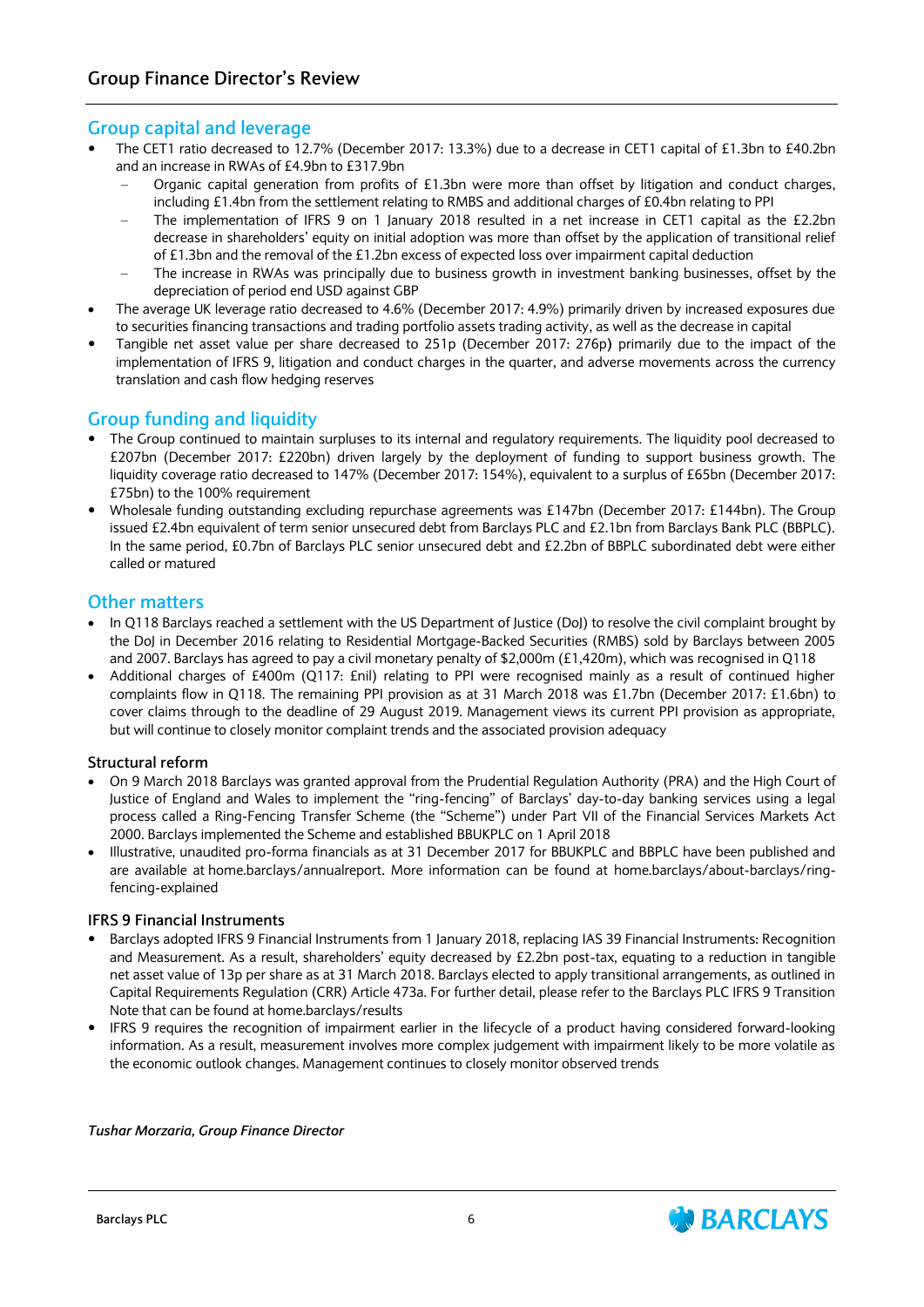### **Barclays Group**

|                                                                         | Q118      | Q417       | Q317             | Q217 <sup>1</sup> | Q117 <sup>1</sup> | Q416 <sup>1</sup> | Q316 <sup>1</sup> | Q216 <sup>1</sup> |
|-------------------------------------------------------------------------|-----------|------------|------------------|-------------------|-------------------|-------------------|-------------------|-------------------|
| Income statement information                                            | £m        | £m         | £m               | £m                | £m                | £m                | £m                | £m                |
| Net interest income                                                     | 2,188     | 2,272      | 2,475            | 2,579             | 2,519             | 2,523             | 2,796             | 2,530             |
| Net fee, commission and other income                                    | 3,170     | 2,750      | 2,698            | 2,479             | 3,304             | 2,469             | 2,650             | 3,442             |
| Total income                                                            | 5,358     | 5,022      | 5,173            | 5,058             | 5,823             | 4,992             | 5,446             | 5,972             |
| Credit impairment charges and other<br>provisions                       | (288)     | (573)      | (709)            | (527)             | (527)             | (653)             | (789)             | (488)             |
| Net operating income                                                    | 5,070     | 4,449      | 4,464            | 4,531             | 5,296             | 4,339             | 4,657             | 5,484             |
| Operating expenses excluding UK bank levy<br>and litigation and conduct | (3,364)   | (3,621)    | (3,274)          | (3,398)           | (3,591)           | (3,812)           | (3,581)           | (3, 425)          |
| UK bank levy                                                            |           | (365)      |                  |                   |                   | (410)             |                   |                   |
| Litigation and conduct <sup>2</sup>                                     | (1, 961)  | (383)      | (81)             | (715)             | (28)              | (97)              | (741)             | (447)             |
| Operating expenses                                                      | (5,325)   | (4, 369)   | (3,355)          | (4, 113)          | (3,619)           | (4, 319)          | (4, 322)          | (3,872)           |
| Other net income/(expenses)                                             | 19        | 13         | (2)              | 241               | 5                 | 310               | 502               | (342)             |
| (Loss)/profit before tax                                                | (236)     | 93         | 1,107            | 659               | 1,682             | 330               | 837               | 1,270             |
| Tax (charge)/credit                                                     | (304)     | (1, 138)   | (324)            | (305)             | (473)             | 50                | (328)             | (467)             |
| (Loss)/profit after tax in respect of<br>continuing operations          | (540)     | (1,045)    | 783              | 354               | 1,209             | 380               | 509               | 803               |
| (Loss)/profit after tax in respect of<br>discontinued operation         |           |            |                  | (1,537)           | (658)             | 71                | 209               | 145               |
| Attributable to:                                                        |           |            |                  |                   |                   |                   |                   |                   |
| Ordinary equity holders of the parent                                   | (764)     | (1, 294)   | 583              | (1, 401)          | 190               | 99                | 414               | 677               |
| Other equity instrument holders                                         | 171       | 181        | 157              | 162               | 139               | 139               | 110               | 104               |
| Non-controlling interests in respect of<br>continuing operations        | 53        | 68         | 43               | 59                | 79                | 90                | 70                | 92                |
| Non-controlling interests in respect of<br>discontinued operation       |           |            |                  | (3)               | 143               | 123               | 124               | 75                |
| <b>Balance sheet information</b>                                        | £bn       | £bn        | £bn              | £bn               | £bn               | £bn               | £bn               | £bn               |
| <b>Total assets</b>                                                     | 1,142.2   | 1,133.2    | 1,149.3          | 1,135.3           | 1,203.8           | 1,213.1           | 1,324.0           | 1,351.3           |
| Risk weighted assets                                                    | 317.9     | 313.0      | 324.3            | 327.4             | 360.9             | 365.6             | 373.4             | 366.3             |
| Average UK leverage exposure                                            | 1,089.9   | 1,044.6    | 1,035.1          | 1,092.2           | 1,130.4           | 1,137.3           | n/a               | n/a               |
| Performance measures                                                    |           |            |                  |                   |                   |                   |                   |                   |
| Return on average tangible shareholders'<br>equity                      | $(6.5\%)$ | $(10.3\%)$ | 5.1%             | $(11.0\%)$        | 1.8%              | 1.1%              | 3.6%              | 5.8%              |
| Average tangible shareholders' equity (£bn)                             | 44.2      | 48.1       | 48.9             | 49.3              | 49.4              | 48.9              | 49.4              | 48.3              |
| Cost: income ratio                                                      | 99%       | 87%        | 65%              | 81%               | 62%               | 87%               | 79%               | 65%               |
| Loan loss rate (bps)                                                    | 36        | 56         | 66               | 49                | 47                | 58                | 66                | 41                |
| Basic (loss)/earnings per share                                         | (4.2p)    | (7.3p)     | 3.7p             | (8.0p)            | 1.3p              | 0.8p              | 2.6p              | 4.2p              |
| Basic (loss)/earnings per share in respect of<br>continuing operations  | (4.2p)    | (7.3p)     | 3.7 <sub>p</sub> | 1.0 <sub>p</sub>  | 6.1p              | 1.1 <sub>p</sub>  | 2.1 <sub>p</sub>  | 3.8 <sub>p</sub>  |
| Performance measures excluding                                          |           |            |                  |                   |                   |                   |                   |                   |
| litigation and conduct <sup>2</sup>                                     | £m        | £m         | £m               | £m                |                   | £m                | £m                |                   |
| Profit before tax                                                       | 1,725     | 476        | 1,188            | 1,374             | £m<br>1,710       | 427               | 1,578             | £m<br>1,717       |
| Attributable profit/(loss)                                              | 1,166     | (943)      | 660              | (698)             | 209               | 151               | 1,140             | 1,124             |
| Return on average tangible shareholders'                                |           |            |                  |                   |                   |                   |                   |                   |
| equity                                                                  | 11.0%     | $(7.4\%)$  | 5.7%             | $(5.3\%)$         | 2.0%              | 1.6%              | 9.5%              | 9.5%              |
| Cost: income ratio                                                      | 63%       | 79%        | 63%              | 67%               | 62%               | 85%               | 66%               | 57%               |
| Basic earnings/(loss) per share                                         | 7.1p      | (5.3p)     | 4.1 <sub>p</sub> | (3.8p)            | 1.5p              | 1.1 <sub>p</sub>  | 6.9p              | 6.8p              |

*1 Results include Barclays Non-Core and the Africa Banking discontinued operation; refer to pages 27-28 for further detail. 2 Refer to pages 29-33 for further information and calculations of performance measures excluding litigation and conduct.*

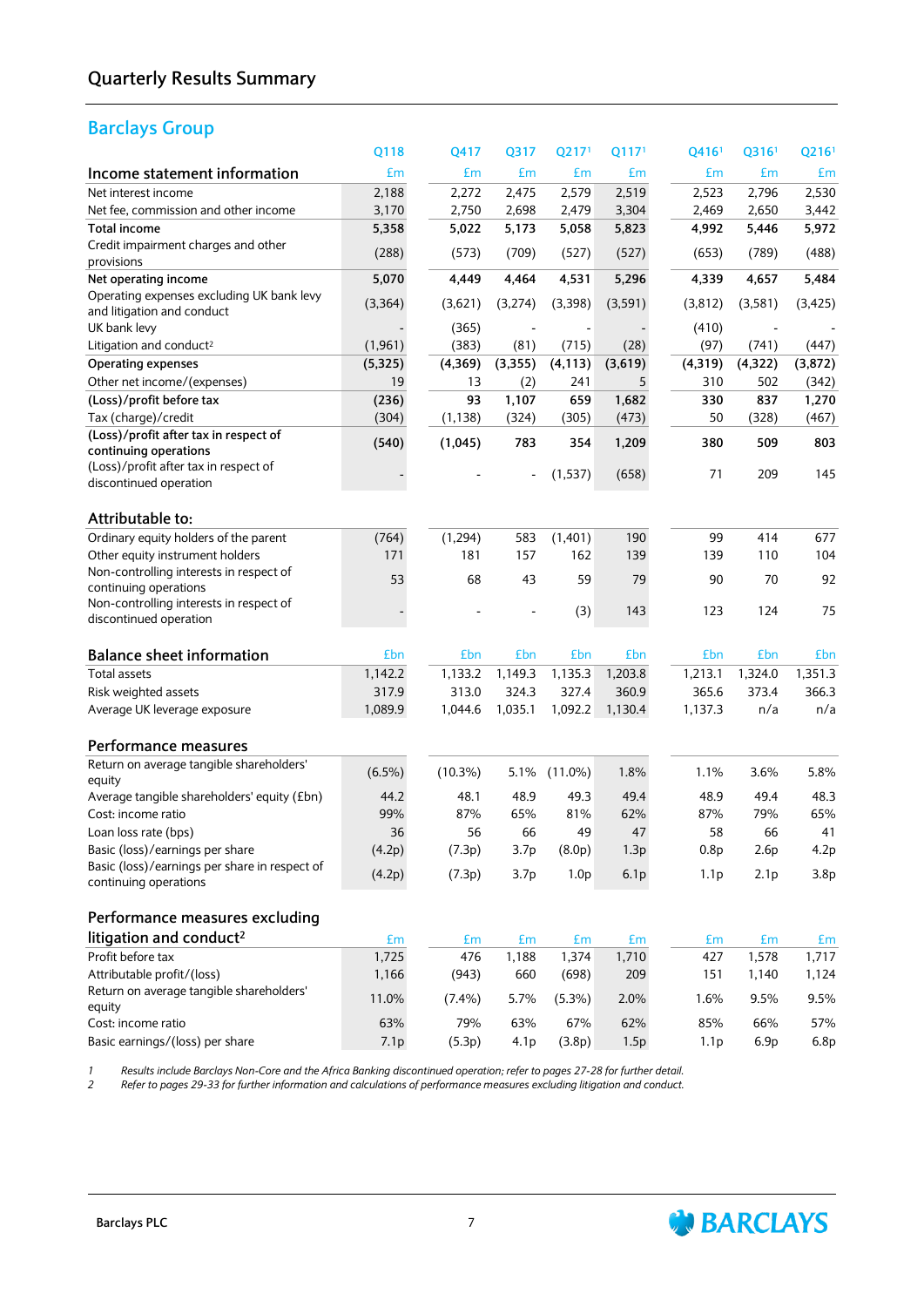#### **Barclays UK**

|                                                          | Q118       | Q417       | Q317       | Q217    | Q117  | Q416         | Q316      | Q216       |
|----------------------------------------------------------|------------|------------|------------|---------|-------|--------------|-----------|------------|
| Income statement information                             | £m         |            | £m<br>£m   | £m      | £m    | £m           | £m        | £m         |
| Net interest income                                      | 1,493      | 1,540      | 1,501      | 1,534   | 1,511 | 1,502        | 1,569     | 1,476      |
| Net fee, commission and other income                     | 295        | 330        | 351        | 286     | 330   | 326          | 374       | 467        |
| <b>Total income</b>                                      | 1,788      | 1,870      | 1,852      | 1,820   | 1,841 | 1,828        | 1,943     | 1,943      |
| Credit impairment charges and other                      | (201)      | (184)      | (201)      | (220)   | (178) | (180)        | (350)     | (220)      |
| provisions                                               |            |            |            |         |       |              |           |            |
| Net operating income                                     | 1,587      | 1,686      | 1,651      | 1,600   | 1,663 | 1,648        | 1,593     | 1,723      |
| Operating expenses excluding UK bank levy                | (1,005)    | (1, 117)   | (980)      | (974)   | (959) | (989)        | (904)     | (947)      |
| and litigation and conduct                               |            |            |            |         |       |              |           |            |
| UK bank levy                                             |            | (59)       |            |         |       | (48)<br>(28) |           |            |
| Litigation and conduct <sup>1</sup>                      | (411)      | (53)       | (11)       | (699)   | 4     |              | (614)     | (399)      |
| <b>Operating expenses</b><br>Other net (expenses)/income | (1, 416)   | (1, 229)   | (991)<br>1 | (1,673) | (955) | (1,065)      | (1,518)   | (1, 346)   |
| Profit/(loss) before tax                                 | (1)<br>170 | 452        | (5)<br>661 | (1)     | 708   | 583          | 75        | (1)<br>376 |
|                                                          |            |            | 423        | (74)    | 470   |              |           | 141        |
| Attributable (loss)/profit                               | (38)       | 245        |            | (285)   |       | 383          | (163)     |            |
| <b>Balance sheet information</b>                         | £bn        | <b>£bn</b> | £bn        | £bn     | £bn   | £bn          | £bn       | £bn        |
| Loans and advances to customers at amortised             |            |            |            |         |       |              |           |            |
| cost                                                     | 184.3      | 183.8      | 182.2      | 166.6   | 164.5 | 166.4        | 166.6     | 166.0      |
| <b>Total assets</b>                                      | 235.2      | 237.4      | 230.4      | 203.4   | 203.0 | 209.6        | 209.1     | 204.6      |
| Customer deposits at amortised cost                      | 192.0      | 193.4      | 189.3      | 187.4   | 184.4 | 189.0        | 185.5     | 181.7      |
| Loan: deposit ratio <sup>2</sup>                         | 96%        | 95%        | 97%        | 89%     | 90%   | 89%          | 91%       | 92%        |
| Risk weighted assets                                     | 72.5       | 70.9       | 70.0       | 66.1    | 66.3  | 67.5         | 67.4      | 67.1       |
| Period end allocated tangible equity                     | 9.8        |            | 9.6<br>9.5 | 8.6     | 8.8   | 8.5          | 8.5       | 8.6        |
| <b>Performance measures</b>                              |            |            |            |         |       |              |           |            |
| Return on average allocated tangible equity              | $(1.1\%)$  | 10.7%      | 18.4%      | (12.7%) | 21.6% | 18.2%        | $(7.1\%)$ | 6.6%       |
| Average allocated tangible equity (£bn)                  | 9.8        |            | 9.6<br>9.4 | 8.7     | 8.9   | 8.6          | 8.7       | 9.0        |
| Cost: income ratio                                       | 79%        | 66%        | 54%        | 92%     | 52%   | 58%          | 78%       | 69%        |
| Loan loss rate (bps)                                     | 43         |            | 39<br>43   | 52      | 43    | 42           | 82        | 52         |
| Net interest margin                                      | 3.27%      | 3.32%      | 3.28%      | 3.70%   | 3.69% | 3.56%        | 3.72%     | 3.56%      |
| Performance measures excluding                           |            |            |            |         |       |              |           |            |
| litigation and conduct <sup>1</sup>                      | £m         |            | £m<br>£m   | £m      | £m    | £m           | £m        | £m         |
| Profit before tax                                        | 581        | 505        | 672        | 625     | 704   | 611          | 689       | 775        |
| Attributable profit                                      | 373        | 282        | 431        | 406     | 467   | 380          | 464       | 551        |
| Return on average allocated tangible equity              | 15.7%      | 12.3%      | 18.7%      | 19.1%   | 21.5% | 18.0%        | 21.6%     | 24.9%      |
| Cost: income ratio                                       | 56%        | 63%        | 53%        | 54%     | 52%   | 57%          | 47%       | 49%        |

*1 Refer to pages 29-33 for further information and calculations of performance measures excluding litigation and conduct.*

*2 Loan: deposit ratio is calculated as loans and advances to customers at amortised cost and loans and advances to banks at amortised cost of £0.4bn (Q417: £0.5bn), divided by customer deposits at amortised cost and deposits from banks at amortised cost of £nil (Q417: £nil). Comparatives have been restated to include loans and advances to banks at amortised cost and deposits from banks at amortised cost.*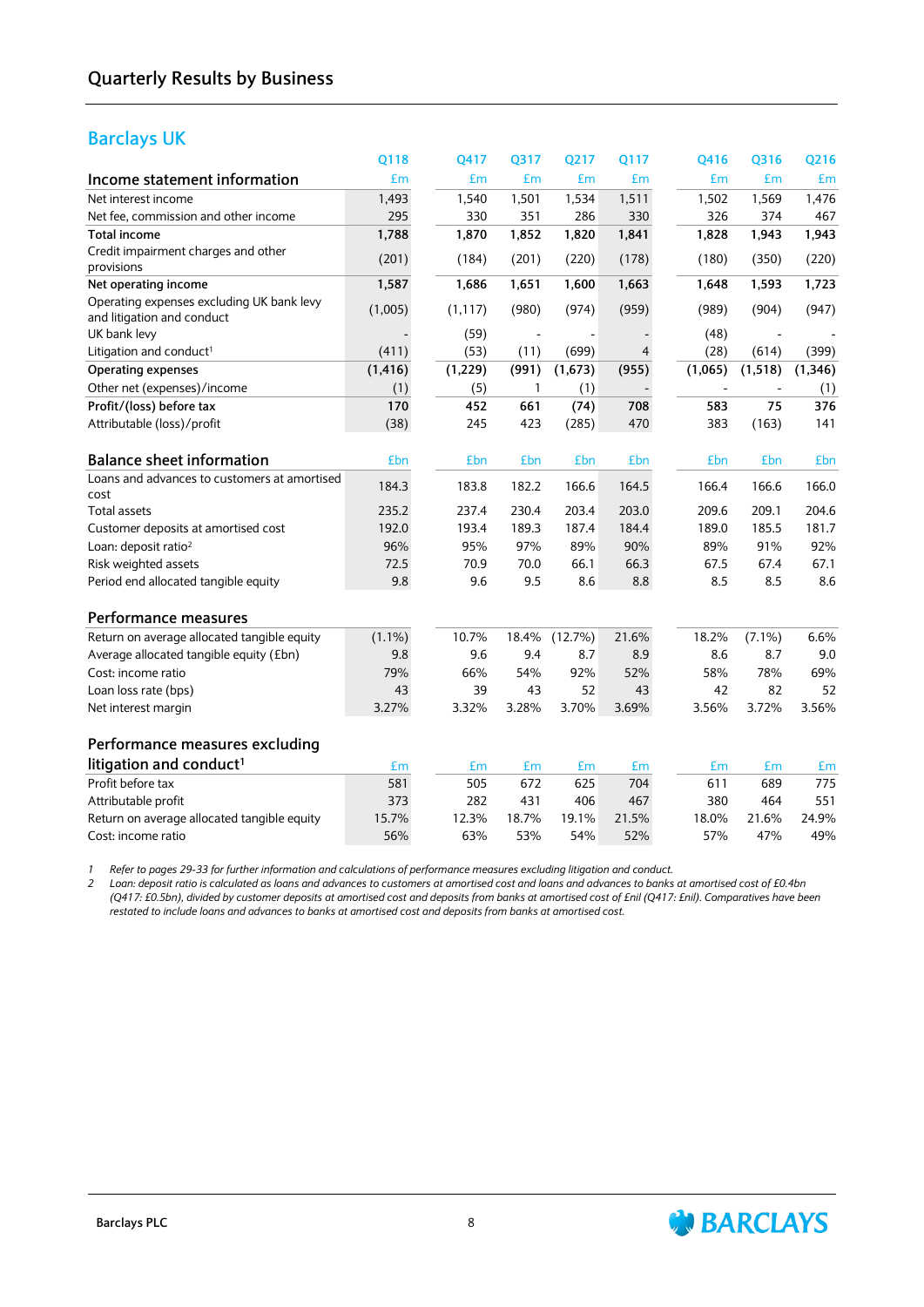## **Analysis of Barclays UK**

|                                                                          | 0118  | Q417       | Q317  | Q217  | 0117  | 0416  | Q316  | Q216  |
|--------------------------------------------------------------------------|-------|------------|-------|-------|-------|-------|-------|-------|
| Analysis of total income                                                 | Em    | £m         | £m    | £m    | £m    | Em    | £m    | £m    |
| Personal Banking                                                         | 889   | 1,020      | 926   | 933   | 944   | 934   | 970   | 1,068 |
| <b>Barclaycard Consumer UK</b>                                           | 527   | 445        | 539   | 495   | 498   | 507   | 561   | 463   |
| Wealth, Entrepreneurs & Business Banking                                 | 372   | 405        | 387   | 392   | 399   | 387   | 412   | 412   |
| <b>Total income</b>                                                      | 1,788 | 1,870      | 1,852 | 1,820 | 1,841 | 1,828 | 1,943 | 1,943 |
| Analysis of credit impairment<br>(charges)/releases and other provisions |       |            |       |       |       |       |       |       |
| Personal Banking                                                         | (76)  | (56)       | (60)  | (56)  | (50)  | (50)  | (47)  | (44)  |
| <b>Barclaycard Consumer UK</b>                                           | (113) | (124)      | (145) | (149) | (123) | (118) | (291) | (169) |
| Wealth, Entrepreneurs & Business Banking                                 | (12)  | (4)        | 4     | (15)  | (5)   | (12)  | (12)  | (7)   |
| Total credit impairment charges and other<br>provisions                  | (201) | (184)      | (201) | (220) | (178) | (180) | (350) | (220) |
| Analysis of loans and advances to                                        |       |            |       |       |       |       |       |       |
| customers at amortised cost                                              | £bn   | <b>£bn</b> | £bn   | £bn   | £bn   | £bn   | £bn   | £bn   |
| Personal Banking                                                         | 140.5 | 139.8      | 138.4 | 136.5 | 134.4 | 135.0 | 135.3 | 134.7 |
| <b>Barclaycard Consumer UK</b>                                           | 15.2  | 16.4       | 16.3  | 16.2  | 16.1  | 16.5  | 16.2  | 16.2  |
| Wealth, Entrepreneurs & Business Banking                                 | 28.6  | 27.6       | 27.5  | 13.9  | 14.0  | 14.9  | 15.1  | 15.1  |
| Total loans and advances to customers at<br>amortised cost               | 184.3 | 183.8      | 182.2 | 166.6 | 164.5 | 166.4 | 166.6 | 166.0 |
| Analysis of customer deposits at<br>amortised cost                       |       |            |       |       |       |       |       |       |
| Personal Banking                                                         | 141.4 | 141.1      | 140.1 | 138.5 | 137.3 | 139.3 | 137.2 | 134.8 |
| <b>Barclaycard Consumer UK</b>                                           |       |            |       |       |       |       |       |       |
| Wealth, Entrepreneurs & Business Banking                                 | 50.6  | 52.3       | 49.2  | 48.9  | 47.1  | 49.7  | 48.3  | 46.9  |
| Total customer deposits at amortised cost                                | 192.0 | 193.4      | 189.3 | 187.4 | 184.4 | 189.0 | 185.5 | 181.7 |

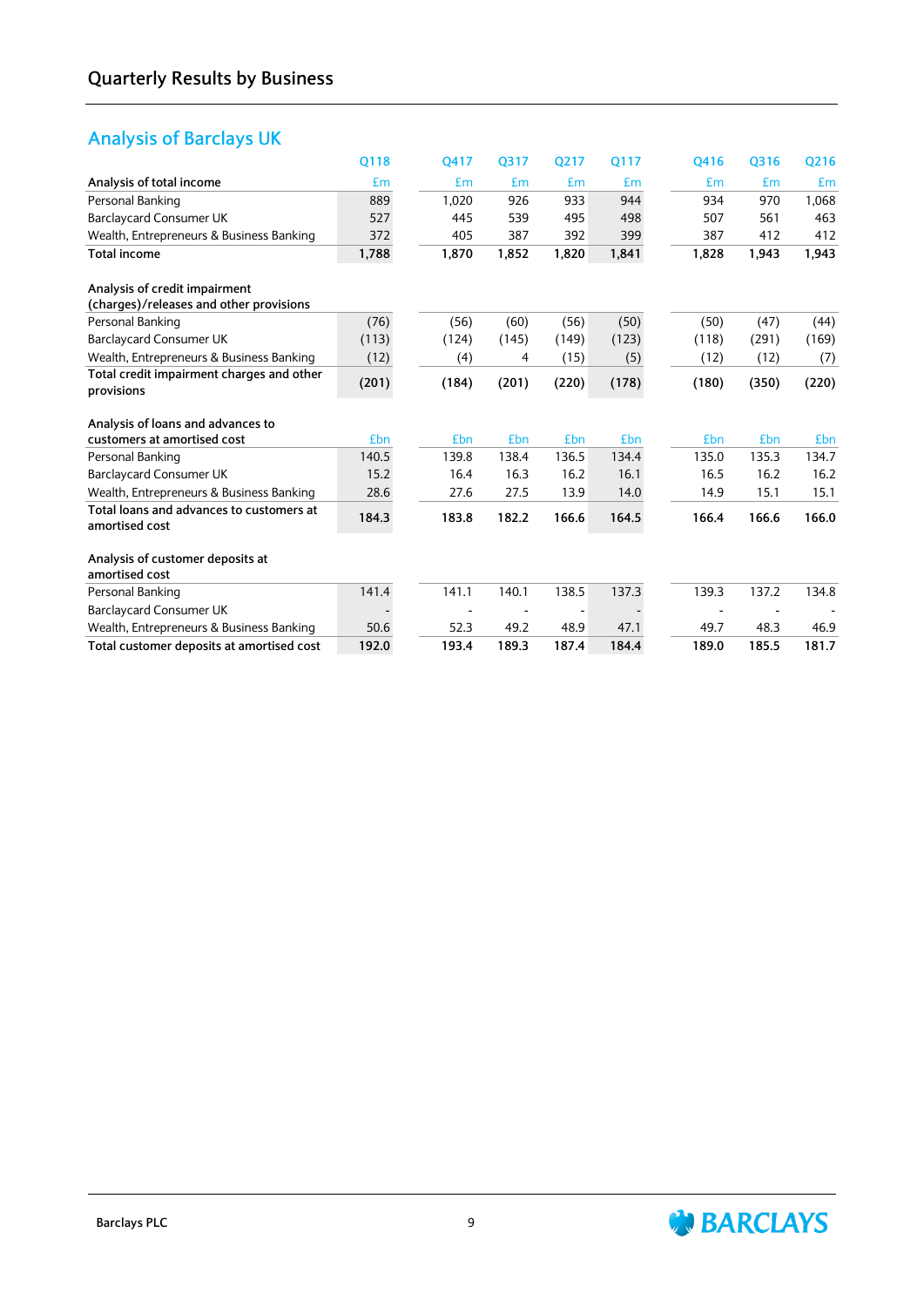### **Barclays International**

|                                                                         | Q118         | Q417       | Q317     | Q217     | Q117     | Q416     | Q316     | Q216    |
|-------------------------------------------------------------------------|--------------|------------|----------|----------|----------|----------|----------|---------|
| Income statement information                                            | £m           | £m         | £m       | £m       | £m       | £m       | £m       | £m      |
| Net interest income                                                     | 1,013        | 987        | 1,148    | 1,060    | 1,112    | 1,046    | 1,355    | 1,001   |
| Net trading income                                                      | 1,416        | 935        | 815      | 1,039    | 1,182    | 1,131    | 1,074    | 1,130   |
| Net fee, commission and other income                                    | 1,379        | 1,397      | 1,352    | 1,511    | 1,844    | 1,415    | 1,422    | 1,908   |
| <b>Total income</b>                                                     | 3,808        | 3,319      | 3,315    | 3,610    | 4,138    | 3,592    | 3,851    | 4,039   |
| Credit impairment charges and other                                     | (93)         | (386)      | (495)    | (279)    | (346)    | (426)    | (420)    | (240)   |
| provisions                                                              |              |            |          |          |          |          |          |         |
| Net operating income                                                    | 3,715        | 2,933      | 2,820    | 3,331    | 3,792    | 3,166    | 3,431    | 3,799   |
| Operating expenses excluding UK bank levy<br>and litigation and conduct | (2,300)      | (2, 428)   | (2, 182) | (2,276)  | (2, 435) | (2, 497) | (2, 337) | (2,074) |
| UK bank levy                                                            |              | (265)      |          |          |          | (284)    |          |         |
| Litigation and conduct <sup>1</sup>                                     | (15)         | (255)      | (5)      | 4        | (13)     | (17)     | (17)     | (10)    |
| <b>Operating expenses</b>                                               | (2,315)      | (2,948)    | (2, 187) | (2, 272) | (2, 448) | (2,798)  | (2, 354) | (2,084) |
| Other net income                                                        | 13           | 21         | 19       | 202      | 12       | 5        | 8        | 11      |
| Profit before tax                                                       | 1,413        | 6          | 652      | 1,261    | 1,356    | 373      | 1,085    | 1,726   |
| Attributable profit/(loss)                                              | 973          | (1, 168)   | 359      | 819      | 837      | 43       | 623      | 1,171   |
|                                                                         |              |            |          |          |          |          |          |         |
| <b>Balance sheet information</b>                                        | £bn          | £bn        | £bn      | £bn      | £bn      | £bn      | £bn      | £bn     |
| Loans and advances at amortised cost <sup>2</sup>                       | 117.5        | 126.8      | 134.4    | 135.2    | 145.5    | 153.7    | 152.7    | 149.4   |
| Trading portfolio assets                                                | 114.9        | 113.0      | 91.2     | 83.3     | 83.0     | 73.2     | 73.8     | 68.1    |
| Derivative financial instrument assets                                  | 214.1        | 236.2      | 242.8    | 108.4    | 105.3    | 156.2    | 155.6    | 181.4   |
| Derivative financial instrument liabilities                             | 210.8        | 237.8      | 242.9    | 116.8    | 112.8    | 160.6    | 160.5    | 187.5   |
| Reverse repurchase agreements and other                                 | 0.4          |            |          |          |          | 13.4     |          |         |
| similar secured lending                                                 |              | 12.4       | 15.5     | 17.2     | 17.6     |          | 17.3     | 19.7    |
| Financial assets at fair value through the                              | 150.6        | 104.1      | 103.7    | 94.1     | 81.3     | 62.3     | 72.0     | 68.3    |
| income statement                                                        |              |            |          |          |          |          |          |         |
| <b>Total assets</b>                                                     | 866.6        | 856.1      | 867.1    | 681.6    | 677.2    | 648.5    | 681.9    | 679.9   |
| Deposits at amortised cost <sup>2</sup>                                 | 167.2        | 187.3      | 191.9    | 192.0    | 189.4    | 184.7    | 175.7    | 175.0   |
| Loan: deposit ratio <sup>3</sup>                                        | 70%<br>214.2 | 68%        | 70%      | 70%      | 77%      | 83%      | 87%      | 85%     |
| Risk weighted assets                                                    |              | 210.3      | 218.2    | 212.2    | 214.3    | 212.7    | 214.6    | 209.3   |
| Period end allocated tangible equity                                    | 30.0         | 27.5       | 28.0     | 26.8     | 27.1     | 25.6     | 25.9     | 25.3    |
| Performance measures                                                    |              |            |          |          |          |          |          |         |
| Return on average allocated tangible equity                             | 13.4%        | $(15.9\%)$ | 5.4%     | 12.4%    | 12.5%    | 1.0%     | 10.0%    | 19.2%   |
| Average allocated tangible equity (£bn)                                 | 30.1         | 28.5       | 28.9     | 27.4     | 27.7     | 26.6     | 25.7     | 24.8    |
| Cost: income ratio                                                      | 61%          | 89%        | 66%      | 63%      | 59%      | 78%      | 61%      | 52%     |
| Loan loss rate (bps)                                                    | 31           | 76         | 88       | 54       | 62       | 78       | 71       | 41      |
| Net interest margin                                                     | 4.57%        | 4.31%      | 4.21%    | 4.07%    | 4.06%    | 3.91%    | 4.21%    | 3.92%   |
|                                                                         |              |            |          |          |          |          |          |         |
| Performance measures excluding                                          |              |            |          |          |          |          |          |         |
| litigation and conduct <sup>1</sup>                                     | £m           | £m         | £m       | £m       | £m       | £m       | £m       | £m      |
| Profit before tax                                                       | 1,428        | 261        | 657      | 1,257    | 1,369    | 390      | 1,102    | 1,736   |
| Attributable profit/(loss)                                              | 985          | (918)      | 363      | 816      | 846      | 57       | 640      | 1,181   |
| Return on average allocated tangible equity                             | 13.6%        | $(12.4\%)$ | 5.5%     | 12.3%    | 12.6%    | 1.2%     | 10.3%    | 19.3%   |
| Cost: income ratio                                                      | 60%          | 81%        | 66%      | 63%      | 59%      | 77%      | 61%      | 51%     |
|                                                                         |              |            |          |          |          |          |          |         |

*1 Refer to pages 29-33 for further information and calculations of performance measures excluding litigation and conduct.*

2 Loans and advances at amortised cost have been restated to exclude cash collateral and settlement balances. Deposits at amortised cost have been restated to include deposits from banks and customers at amortised cost, and exclude cash collateral and settlement balances.

*3 Loan: deposit ratio is calculated as loans and advances at amortised cost divided by deposits at amortised cost. Comparatives have been restated based on this approach.*

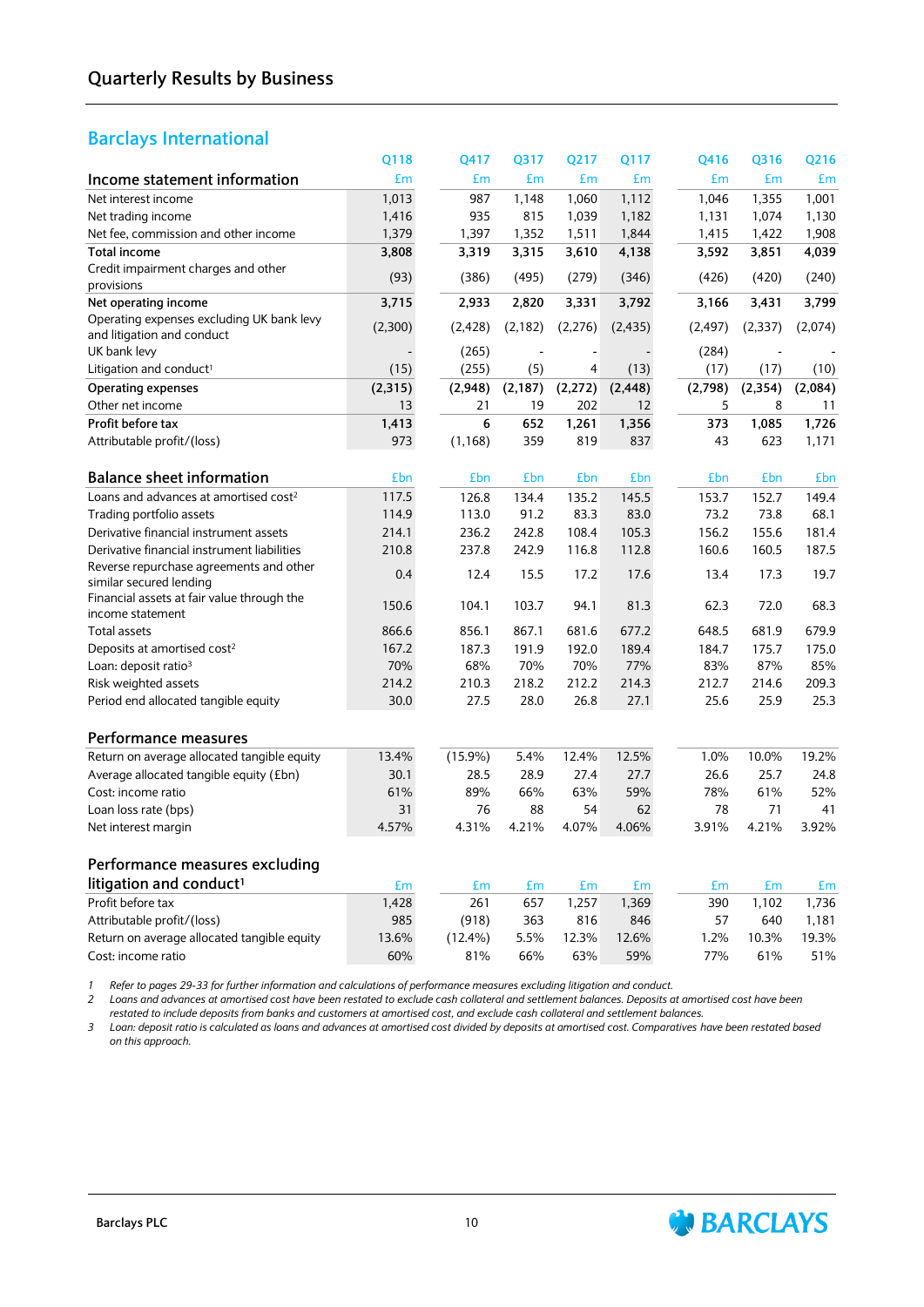### **Analysis of Barclays International**

| <b>Corporate and Investment Bank</b>                         | Q118        | Q417        | Q317       | Q217        | Q117        | Q416       | Q316       | Q216        |
|--------------------------------------------------------------|-------------|-------------|------------|-------------|-------------|------------|------------|-------------|
| Income statement information                                 | £m          | £m          | £m         | £m          | £m          | £m         | £m         | £m          |
| FICC <sup>1</sup>                                            | 869         | 607         | 627        | 752         | 889         | 766        | 947        | 881         |
| Equities                                                     | 590         | 362         | 350        | 455         | 462         | 410        | 461        | 406         |
| <b>Markets</b>                                               | 1,459       | 969         | 977        | 1,207       | 1,351       | 1,176      | 1,408      | 1,287       |
| <b>Banking fees</b>                                          | 683         | 605         | 607        | 674         | 726         | 650        | 644        | 622         |
| Corporate lending                                            | 240         | 269         | 277        | 278         | 269         | 303        | 284        | 312         |
| <b>Transaction banking</b>                                   | 414         | 408         | 419        | 404         | 398         | 401        | 458        | 390         |
| <b>Banking</b>                                               | 1,337       | 1,282       | 1,303      | 1,356       | 1,393       | 1,354      | 1,386      | 1,324       |
| Other                                                        | 3           | 1           |            | 1           | 38          | 1          | 1          |             |
| <b>Total income</b>                                          | 2,799       | 2,252       | 2,280      | 2,564       | 2,782       | 2,531      | 2,795      | 2,611       |
| Credit impairment releases/(charges) and other<br>provisions | 159         | (127)       | (36)       | 1           | (51)        | (90)       | (38)       | (37)        |
| Operating expenses                                           | (1,786)     | (2, 384)    | (1,661)    | (1,756)     | (1, 941)    | (2, 287)   | (1, 872)   | (1,665)     |
| Other net income                                             | 3           | 7           | 10         | 116         |             | 1          |            |             |
| Profit/(loss) before tax                                     | 1,175       | (252)       | 593        | 925         | 790         | 155        | 885        | 909         |
| <b>Balance sheet information</b>                             | £bn         | £bn         | £bn        | £bn         | £bn         | £bn        | £bn        | £bn         |
| Loans and advances at amortised cost <sup>2</sup>            | 81.3        | 88.2        | 95.4       | 96.7        | 106.8       | 114.0      | 115.9      | 114.0       |
| Deposits at amortised cost <sup>2</sup>                      | 107.6       | 128.0       | 133.4      | 134.1       | 131.0       | 134.0      | 126.7      | 127.4       |
| Risk weighted assets                                         | 181.3       | 176.2       | 185.2      | 178.9       | 180.6       | 178.6      | 182.5      | 178.4       |
| Performance measures                                         |             |             |            |             |             |            |            |             |
| Return on average allocated tangible equity                  | 13.0%       | $(20.2\%)$  | 5.9%       | 11.1%       | 8.2%        | $(1.2\%)$  | 9.2%       | 9.5%        |
| Average allocated tangible equity (£bn)                      | 25.6        | 24.3        | 24.8       | 23.3        | 23.5        | 22.6       | 21.9       | 21.3        |
| <b>Consumer, Cards and Payments</b>                          |             |             |            |             |             |            |            |             |
| Income statement information                                 |             |             |            |             |             |            |            |             |
|                                                              | £m          | £m          | £m         | £m          | £m          | £m         | £m         | £m          |
| Total income                                                 | 1,009       | 1,067       | 1,035      | 1,046       | 1,356       | 1,061      | 1,056      | 1,428       |
| Credit impairment charges and other provisions               | (252)       | (259)       | (459)      | (280)       | (295)       | (336)      | (382)      | (203)       |
| Operating expenses<br>Other net income                       | (529)<br>10 | (564)<br>14 | (526)<br>9 | (516)<br>86 | (507)<br>12 | (511)<br>4 | (482)<br>8 | (419)<br>11 |
| Profit before tax                                            | 238         | 258         | 59         | 336         | 566         | 218        | 200        | 817         |
|                                                              |             |             |            |             |             |            |            |             |
| <b>Balance sheet information</b>                             | £bn         | £bn         | £bn        | £bn         | £bn         | £bn        | £bn        | £bn         |
| Loans and advances at amortised cost <sup>2</sup>            | 36.2        | 38.6        | 39.0       | 38.5        | 38.7        | 39.7       | 36.8       | 35.4        |
| Deposits at amortised cost <sup>2</sup>                      | 59.6        | 59.3        | 58.5       | 57.9        | 58.4        | 50.7       | 49.0       | 47.6        |
| Risk weighted assets                                         | 32.9        | 34.1        | 33.0       | 33.3        | 33.7        | 34.1       | 32.1       | 30.9        |
| Performance measures                                         |             |             |            |             |             |            |            |             |
| Return on average allocated tangible equity                  | 15.6%       | 8.9%        | 2.2%       | 19.4%       | 36.4%       | 13.2%      | 14.8%      | 77.9%       |
| Average allocated tangible equity (£bn)                      | 4.5         | 4.2         | 4.2        | 4.1         | 4.2         | 4.0        | 3.7        | 3.5         |

1 Fixed income, currencies and commodities (FICC) is composed of Credit and Macro income which were previously reported separately.

2 Loans and advances at amortised cost have been restated to exclude cash collateral and settlement balances. Deposits at amortised cost have been restated to include deposits from banks and customers at amortised cost, and exclude cash collateral and settlement balances.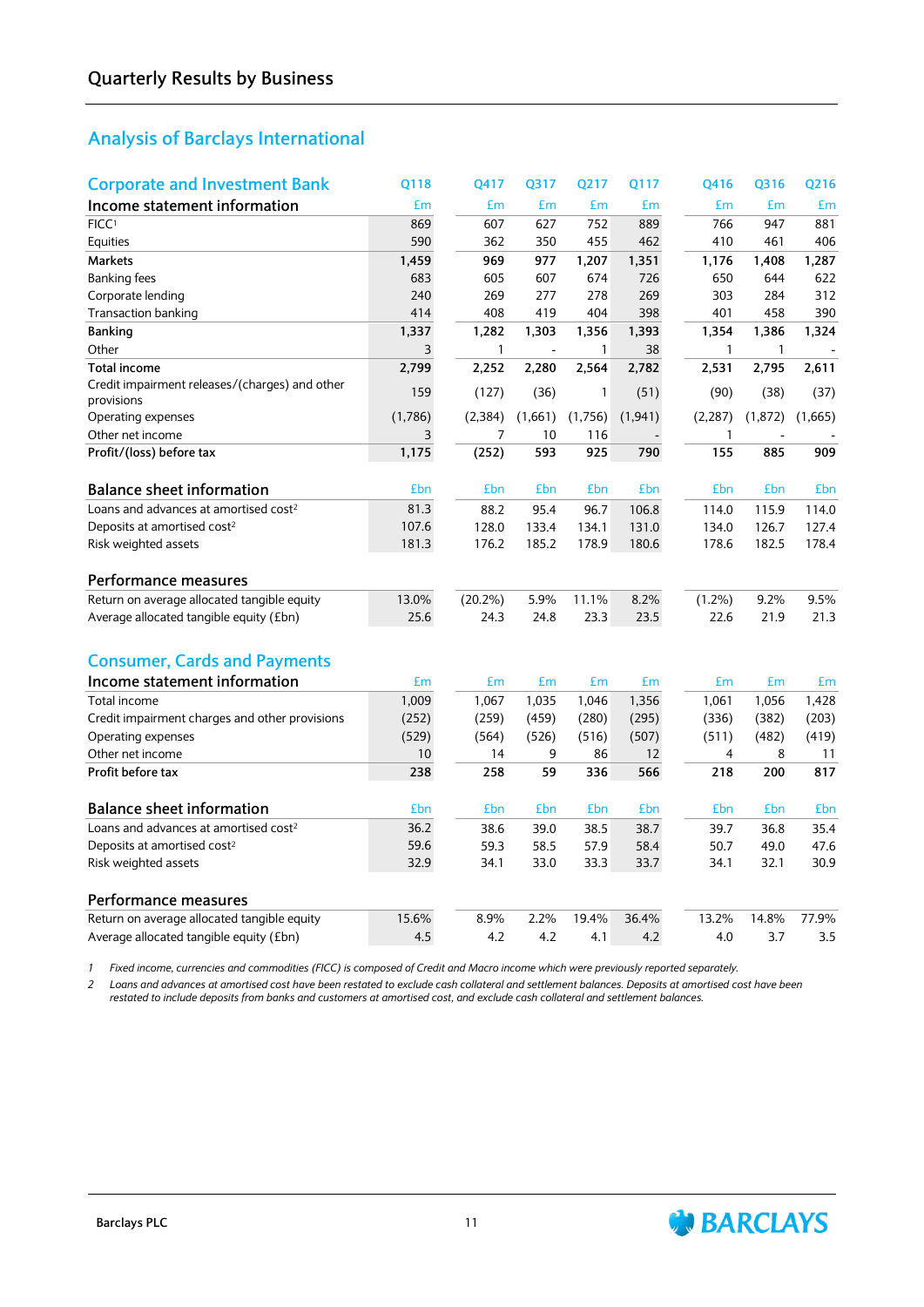### **Head Office**

|                                                                         | 0118     | Q417  | 0317  | 0217  | 0117  | Q416 | 0316  | Q216 |
|-------------------------------------------------------------------------|----------|-------|-------|-------|-------|------|-------|------|
| Income statement information                                            | £m       | £m    | £m    | £m    | £m    | £m   | £m    | £m   |
| Net interest income                                                     | (318)    | (254) | (174) | 108   | (115) | 29   | (206) | 14   |
| Net fee, commission and other income <sup>1</sup>                       | 80       | 87    | 180   | (24)  | 33    | (38) | 17    | 320  |
| <b>Total income</b>                                                     | (238)    | (167) | 6     | 84    | (82)  | (9)  | (189) | 334  |
| Credit impairment releases/(charges) and<br>other provisions            | 6        | (3)   | (13)  | (1)   |       |      | 1     | (2)  |
| Net operating (expenses)/income                                         | (232)    | (170) | (7)   | 83    | (82)  | (9)  | (188) | 332  |
| Operating expenses excluding UK bank levy<br>and litigation and conduct | (59)     | (76)  | (112) | (40)  | (49)  | 15   | (29)  | (36) |
| UK bank levy                                                            |          | (41)  |       |       |       | (2)  |       |      |
| Litigation and conduct <sup>2</sup>                                     | (1,535)  | (75)  | (65)  | (1)   | (10)  | (1)  | (8)   | (11) |
| <b>Operating expenses</b>                                               | (1, 594) | (192) | (177) | (41)  | (59)  | 12   | (37)  | (47) |
| Other net income/(expenses)                                             | 7        | (3)   | (22)  | (164) |       | 159  | (4)   | (28) |
| (Loss)/profit before tax                                                | (1, 819) | (365) | (206) | (122) | (141) | 162  | (229) | 257  |
| Attributable (loss)/profit                                              | (1,699)  | (371) | (199) | (175) | (123) | 223  | (203) | 182  |
| <b>Balance sheet information</b>                                        | £bn      | £bn   | £bn   | £bn   | £bn   | £bn  | £bn   | £bn  |
| <b>Total assets</b>                                                     | 40.4     | 39.7  | 51.7  | 17.3  | 74.5  | 75.2 | 73.3  | 87.7 |
| Risk weighted assets <sup>3</sup>                                       | 31.2     | 31.8  | 36.1  | 26.2  | 52.9  | 53.3 | 47.5  | 43.2 |
| Period end allocated tangible equity                                    | 3.0      | 10.0  | 10.4  | 9.0   | 8.8   | 9.7  | 6.9   | 7.1  |
| Performance measures                                                    |          |       |       |       |       |      |       |      |
| Average allocated tangible equity (£bn)                                 | 4.3      | 10.0  | 10.5  | 8.8   | 7.6   | 7.2  | 7.4   | 6.6  |
| Performance measures excluding                                          |          |       |       |       |       |      |       |      |
| litigation and conduct <sup>2</sup>                                     | £m       | £m    | £m    | £m    | £m    | £m   | £m    | £m   |
| (Loss)/profit before tax                                                | (284)    | (290) | (141) | (121) | (131) | 163  | (221) | 268  |
| Attributable (loss)/profit                                              | (192)    | (307) | (134) | (174) | (116) | 224  | (195) | 189  |

*1 Following the early adoption of the own credit provisions of IFRS 9 on 1 January 2017, own credit, which was previously reported in net fee, commission and other income, is recognised within other comprehensive income from Q117.* 

*2 Refer to pages 29-33 for further information and calculations of performance measures excluding litigation and conduct.*

*3 Includes Africa Banking RWAs of £6.4bn (December 2017: £6.4bn).*

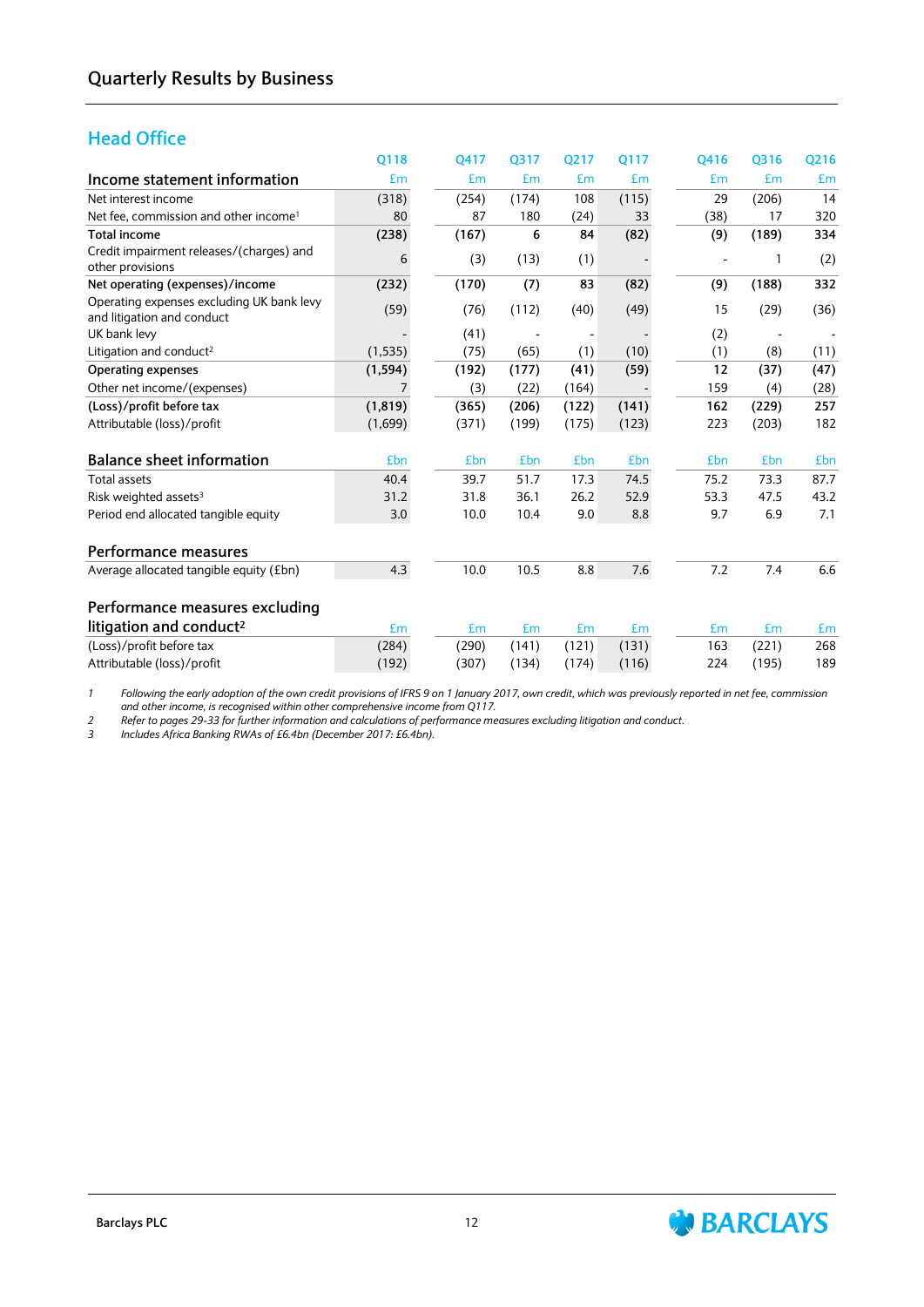### **Margins and balances**

|                                                     |                               | Three months ended 31.03.18 |                               |                               | Three months ended 31.03.17 |                               |  |  |
|-----------------------------------------------------|-------------------------------|-----------------------------|-------------------------------|-------------------------------|-----------------------------|-------------------------------|--|--|
|                                                     |                               | Average                     |                               |                               | Average                     |                               |  |  |
|                                                     | <b>Net interest</b><br>income | customer<br>assets          | <b>Net interest</b><br>margin | <b>Net interest</b><br>income | customer<br>assets          | <b>Net interest</b><br>margin |  |  |
|                                                     | £m                            | £m                          | $\%$                          | £m                            | £m                          | %                             |  |  |
| Barclays UK                                         | 1.493                         | 185.351                     | 3.27                          | 1.511                         | 166.065                     | 3.69                          |  |  |
| Barclays International <sup>1</sup>                 | 1.065                         | 94,530                      | 4.57                          | 1.121                         | 112.060                     | 4.06                          |  |  |
| <b>Total Barclays UK and Barclays International</b> | 2,558                         | 279.881                     | 3.71                          | 2,632                         | 278.125                     | 3.84                          |  |  |
| Other <sup>2</sup>                                  | (370)                         |                             |                               | (113)                         |                             |                               |  |  |
| Total Barclays Group <sup>3</sup>                   | 2,188                         |                             |                               | 2,519                         |                             |                               |  |  |

*1 Barclays International margins include interest earning lending balances within the investment banking business.*

2 Other includes Head Office and non-interest earning lending balances within the investment banking business. Barclays Non-Core is included in the *comparative period.*

*3 Group net interest income includes net structural hedge contributions of £0.2bn (Q117: £0.4bn).*

#### **Quarterly analysis for Barclays UK and Barclays International**

|                                                     |                     | Average  |                     |
|-----------------------------------------------------|---------------------|----------|---------------------|
|                                                     | <b>Net interest</b> | customer | <b>Net interest</b> |
|                                                     | income              | assets   | margin              |
| Three months ended 31.12.17                         | £m                  | £m       | %                   |
| <b>Barclays UK</b>                                  | 1,540               | 184,058  | 3.32                |
| Barclays International <sup>1</sup>                 | 1,071               | 98,500   | 4.31                |
| <b>Total Barclays UK and Barclays International</b> | 2,611               | 282,558  | 3.67                |
| Three months ended 30.09.17                         |                     |          |                     |
| <b>Barclays UK</b>                                  | 1,501               | 181,419  | 3.28                |
| Barclays International <sup>1</sup>                 | 1,070               | 100,828  | 4.21                |
| <b>Total Barclays UK and Barclays International</b> | 2,571               | 282,247  | 3.61                |
| Three months ended 30.06.17                         |                     |          |                     |
| <b>Barclays UK</b>                                  | 1,534               | 166,345  | 3.70                |
| Barclays International <sup>1</sup>                 | 1,064               | 104.899  | 4.07                |
| Total Barclays UK and Barclays International        | 2,598               | 271,244  | 3.84                |
| Three months ended 31.03.17                         |                     |          |                     |
| <b>Barclays UK</b>                                  | 1,511               | 166,065  | 3.69                |
| Barclays International <sup>1</sup>                 | 1,121               | 112,060  | 4.06                |
| Total Barclays UK and Barclays International        | 2,632               | 278,125  | 3.84                |

*1 Barclays International margins include interest earning lending balances within the investment banking business.*

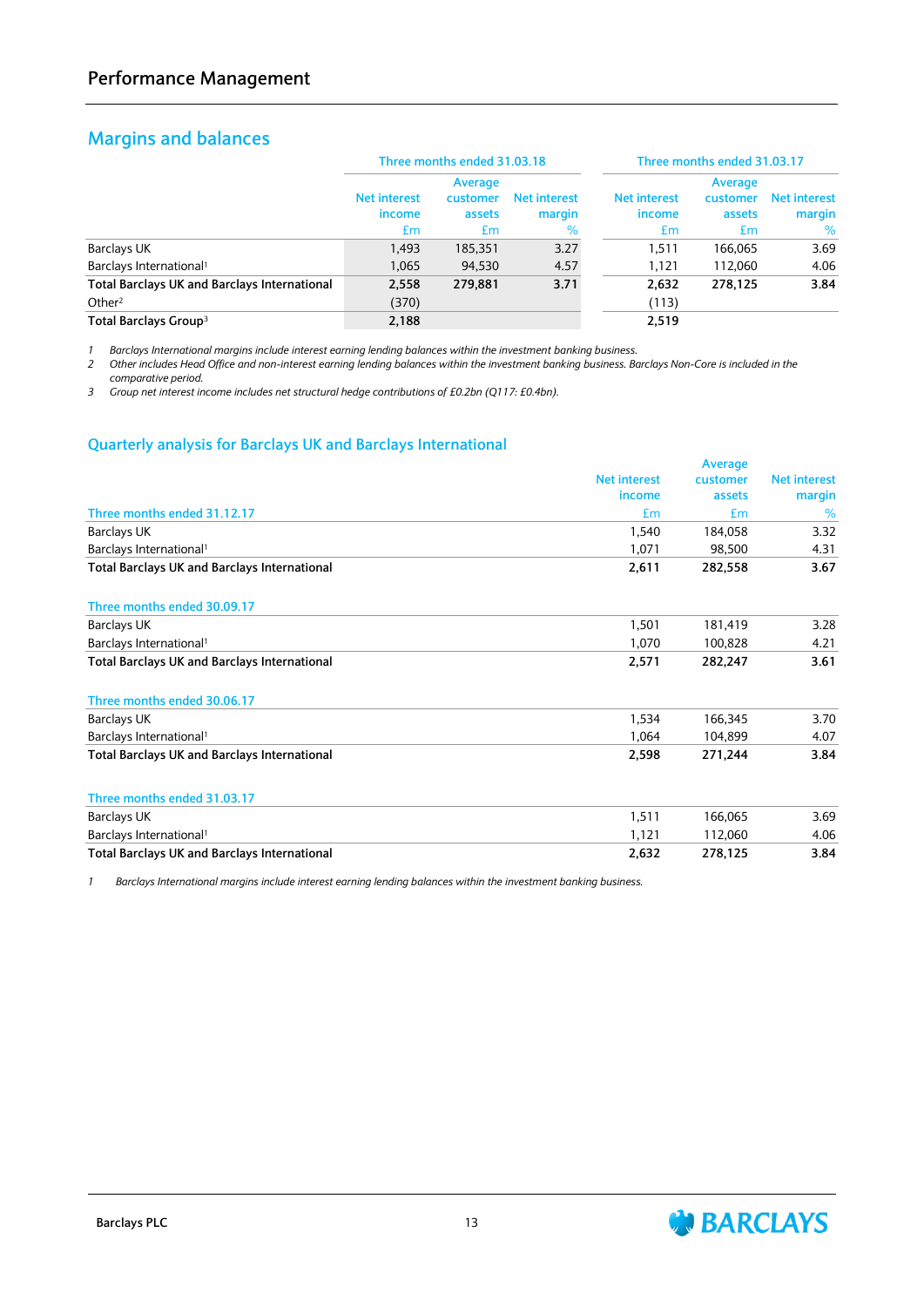#### **Financial instruments subject to impairment**

|                                                                         |                       | As at 31.03.18         |            | As at 01.01.181       |                        |            |  |
|-------------------------------------------------------------------------|-----------------------|------------------------|------------|-----------------------|------------------------|------------|--|
|                                                                         | <b>Gross</b>          | <b>Impairment</b>      | <b>Net</b> | <b>Gross</b>          | <b>Impairment</b>      | <b>Net</b> |  |
|                                                                         | exposure <sup>2</sup> | allowance <sup>2</sup> | exposure   | exposure <sup>2</sup> | allowance <sup>2</sup> | exposure   |  |
|                                                                         | £m                    | £m                     | £m         | £m                    | £m                     | £m         |  |
| Home loans                                                              | 147.514               | 468                    | 147.046    | 146.973               | 464                    | 146.509    |  |
| Cards, unsecured loans and other retail lending                         | 56,548                | 5,279                  | 51,269     | 58.792                | 5,266                  | 53,526     |  |
| Corporate loans                                                         | 121,928               | 1,158                  | 120,770    | 118,525               | 1,378                  | 117,147    |  |
| Loans and advances at amortised cost                                    | 325,990               | 6,905                  | 319,085    | 324,290               | 7,108                  | 317,182    |  |
| Off-balance sheet loan commitments and<br>financial quarantee contracts | 331.720               | 252                    | 331.468    | 334.573               | 420                    | 334.153    |  |
| Total                                                                   | 657,710               | 7,157                  | 650,553    | 658,863               | 7,528                  | 651,335    |  |

*1 Comparatives are as at 1 January 2018 to reflect the adoption of IFRS 9 from this date. 2 Excludes gross exposure of £63.7bn (1 January 2018: £53.2bn) and impairment allowance of £4m (1 January 2018: £3m) on financial assets at fair value through other comprehensive income.*

### **Analysis of loans and advances at amortised cost and off-balance sheet exposures**

|                                                  |              | As at 31.03.18    |            |          | Three months ended 31.03.18 |                  |
|--------------------------------------------------|--------------|-------------------|------------|----------|-----------------------------|------------------|
|                                                  | <b>Gross</b> | <b>Impairment</b> | <b>Net</b> | Coverage | <b>Impairment</b>           | <b>Loan loss</b> |
|                                                  | exposure     | allowance         | exposure   | ratio    | charge <sup>1</sup>         | rate             |
|                                                  | £m           | £m                | £m         | %        | £m                          | bps              |
| <b>Barclays UK</b>                               | 159,349      | 2,709             | 156,640    | 1.7      | 180                         | 46               |
| <b>Barclays International</b>                    | 29,277       | 2,583             | 26,694     | 8.8      | 251                         | 348              |
| Head Office                                      | 8,626        | 362               | 8,264      | 4.2      | 9                           | 42               |
| <b>Total Group retail</b>                        | 197,252      | 5,654             | 191,598    | 2.9      | 440                         | 90               |
| <b>Barclays UK</b>                               | 28,279       | 231               | 28,048     | 0.8      | 21                          | 30               |
| Barclays International                           | 91,722       | 964               | 90.758     | 1.1      | (158)                       | (70)             |
| Head Office                                      | 8,737        | 56                | 8,681      | 0.6      | (16)                        | (74)             |
| <b>Total Group wholesale</b>                     | 128,738      | 1,251             | 127,487    | 1.0      | (153)                       | (48)             |
| Total loans and advances at<br>amortised cost    | 325,990      | 6,905             | 319,085    | 2.1      | 287                         | 36               |
| Off-balance sheet loan                           |              |                   |            |          |                             |                  |
| commitments and financial<br>quarantee contracts | 331,720      | 252               | 331,468    | 0.1      |                             |                  |
| Total                                            | 657,710      | 7,157             | 650,553    | 1.1      |                             |                  |

|                                                                         | As at 01.01.18 <sup>2</sup> |                   |            |          |  |  |
|-------------------------------------------------------------------------|-----------------------------|-------------------|------------|----------|--|--|
|                                                                         | Gross                       | <b>Impairment</b> | <b>Net</b> | Coverage |  |  |
|                                                                         | exposure                    | allowance         | exposure   | ratio    |  |  |
|                                                                         | £m                          | £m                | £m         | %        |  |  |
| <b>Barclays UK</b>                                                      | 158,787                     | 2,594             | 156,193    | 1.6      |  |  |
| Barclays International                                                  | 30,944                      | 2,676             | 28,268     | 8.6      |  |  |
| <b>Head Office</b>                                                      | 9,046                       | 364               | 8,682      | 4.0      |  |  |
| <b>Total Group retail</b>                                               | 198,777                     | 5,634             | 193,143    | 2.8      |  |  |
| <b>Barclays UK</b>                                                      | 27,807                      | 227               | 27,580     | 0.8      |  |  |
| Barclays International                                                  | 88,804                      | 1,182             | 87,622     | 1.3      |  |  |
| <b>Head Office</b>                                                      | 8,902                       | 65                | 8,837      | 0.7      |  |  |
| <b>Total Group wholesale</b>                                            | 125,513                     | 1,474             | 124,039    | $1.2\,$  |  |  |
| Total loans and advances at<br>amortised cost<br>Off-balance sheet loan | 324,290                     | 7,108             | 317,182    | 2.2      |  |  |
| commitments and financial<br>quarantee contracts                        | 334,573                     | 420               | 334,153    | 0.1      |  |  |
| Total                                                                   | 658,863                     | 7,528             | 651,335    | 1.1      |  |  |

*1 Includes impairment charges on loans and advances at amortised cost, and off-balance sheet loan commitments and financial guarantee contracts. Excludes impairment charge of £1m on financial assets at fair value through other comprehensive income.*

*2 Comparatives are as at 1 January 2018 to reflect the adoption of IFRS 9 from this date.*

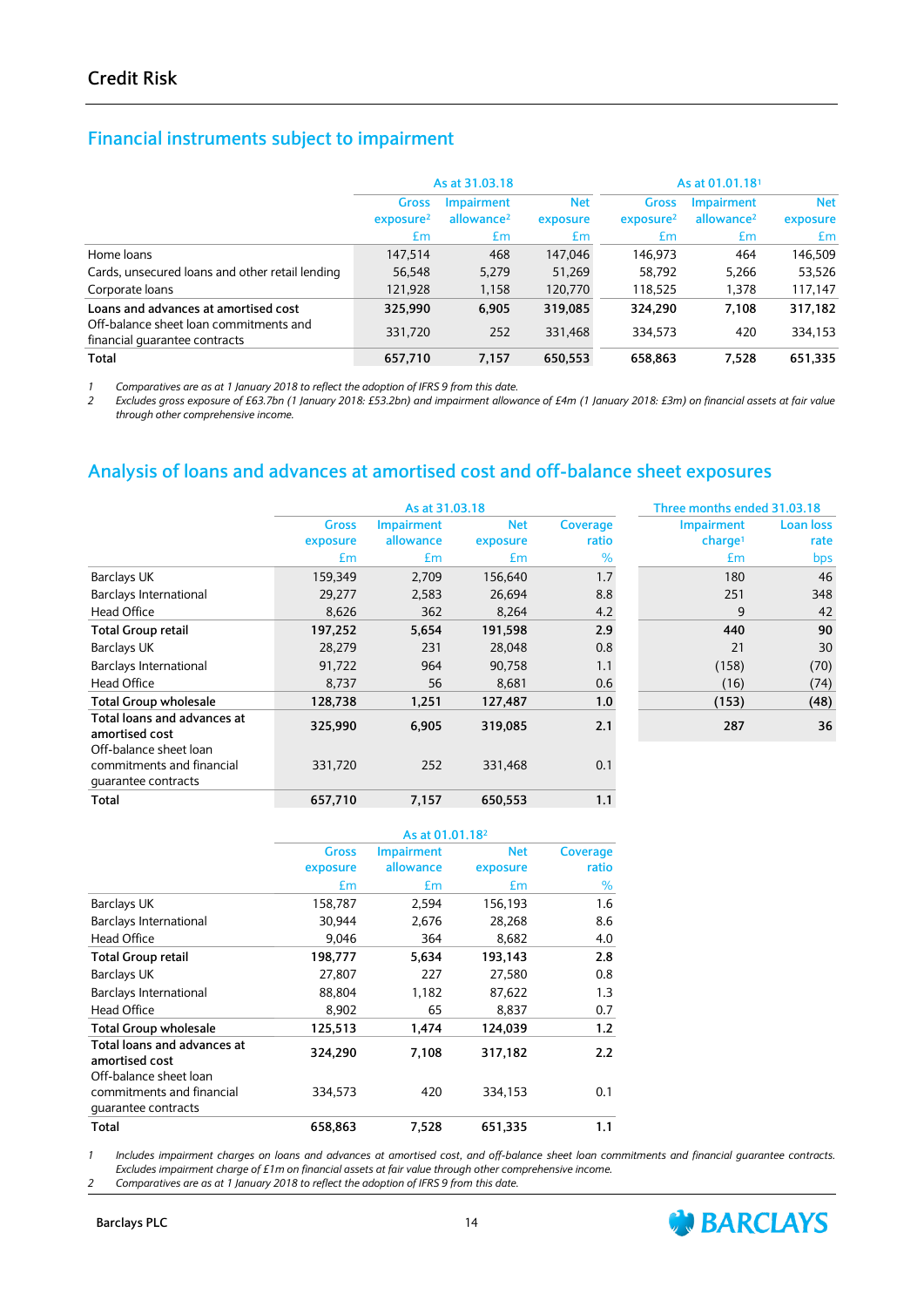|                                                                                       | As at    | As at    |
|---------------------------------------------------------------------------------------|----------|----------|
| <b>Capital ratios</b>                                                                 | 31.03.18 | 31.12.17 |
| CET11                                                                                 | 12.7%    | 13.3%    |
| Tier 1 (T1)                                                                           | 16.4%    | 17.2%    |
| <b>Total capital</b>                                                                  | 20.3%    | 21.5%    |
|                                                                                       |          |          |
| <b>Capital resources</b>                                                              | £m       | £m       |
| Total equity excluding non-controlling interests per the balance sheet                | 59,519   | 63,905   |
| Less: other equity instruments (recognised as additional tier 1 (AT1) capital)        | (8,941)  | (8,941)  |
| Adjustment to retained earnings for foreseeable dividends                             | (664)    | (392)    |
| Other regulatory adjustments and deductions:                                          |          |          |
| Additional value adjustments (PVA)                                                    | (1, 365) | (1, 385) |
| Goodwill and intangible assets                                                        | (7, 858) | (7,908)  |
| Deferred tax assets that rely on future profitability excluding temporary differences | (525)    | (593)    |
| Fair value reserves related to gains or losses on cash flow hedges                    | (709)    | (1, 161) |
| Excess of expected losses over impairment                                             |          | (1, 239) |
| Gains or losses on liabilities at fair value resulting from own credit                | 120      | 83       |
| Defined benefit pension fund assets                                                   | (565)    | (732)    |
| Direct and indirect holdings by an institution of own CET1 instruments                | (50)     | (50)     |
| Adjustment under IFRS 9 transitional arrangements                                     | 1,314    |          |
| Other regulatory adjustments                                                          | (30)     | (22)     |
| CET1 capital <sup>1</sup>                                                             | 40,246   | 41,565   |
|                                                                                       |          |          |
| AT1 capital <sup>2</sup>                                                              |          |          |
| Capital instruments and related share premium accounts                                | 8,941    | 8,941    |
| Qualifying AT1 capital (including minority interests) issued by subsidiaries          | 3,053    | 3,538    |
| Other regulatory adjustments and deductions                                           | (130)    | (130)    |
| AT1 capital                                                                           | 11,864   | 12,349   |
| T1 capital                                                                            | 52,110   | 53,914   |
| Tier 2 (T2) capital <sup>2</sup>                                                      |          |          |
| Capital instruments and related share premium accounts                                | 6,293    | 6,472    |
| Qualifying T2 capital (including minority interests) issued by subsidiaries           | 6,253    | 7,040    |
| Credit risk adjustments (excess of impairment over expected losses)                   | 143      |          |
| Other regulatory adjustments and deductions                                           | (251)    | (251)    |
| Total regulatory capital                                                              | 64,548   | 67,175   |
| Total RWAs <sup>1</sup>                                                               | 317,946  | 313.033  |

1 CET1 capital and RWAs are calculated applying the IFRS 9 transitional arrangements under Article 473a of the CRR. For more information refer to the *Barclays PLC Pillar 3 Report Q1 2018, located at home.barclays/results.*

2 AT1 and T2 capital are calculated applying the grandfathering of CRR non-compliant capital instruments. For further information on the relevant ratio for *AT1 securities refer to the Barclays PLC Pillar 3 Report Q1 2018.*

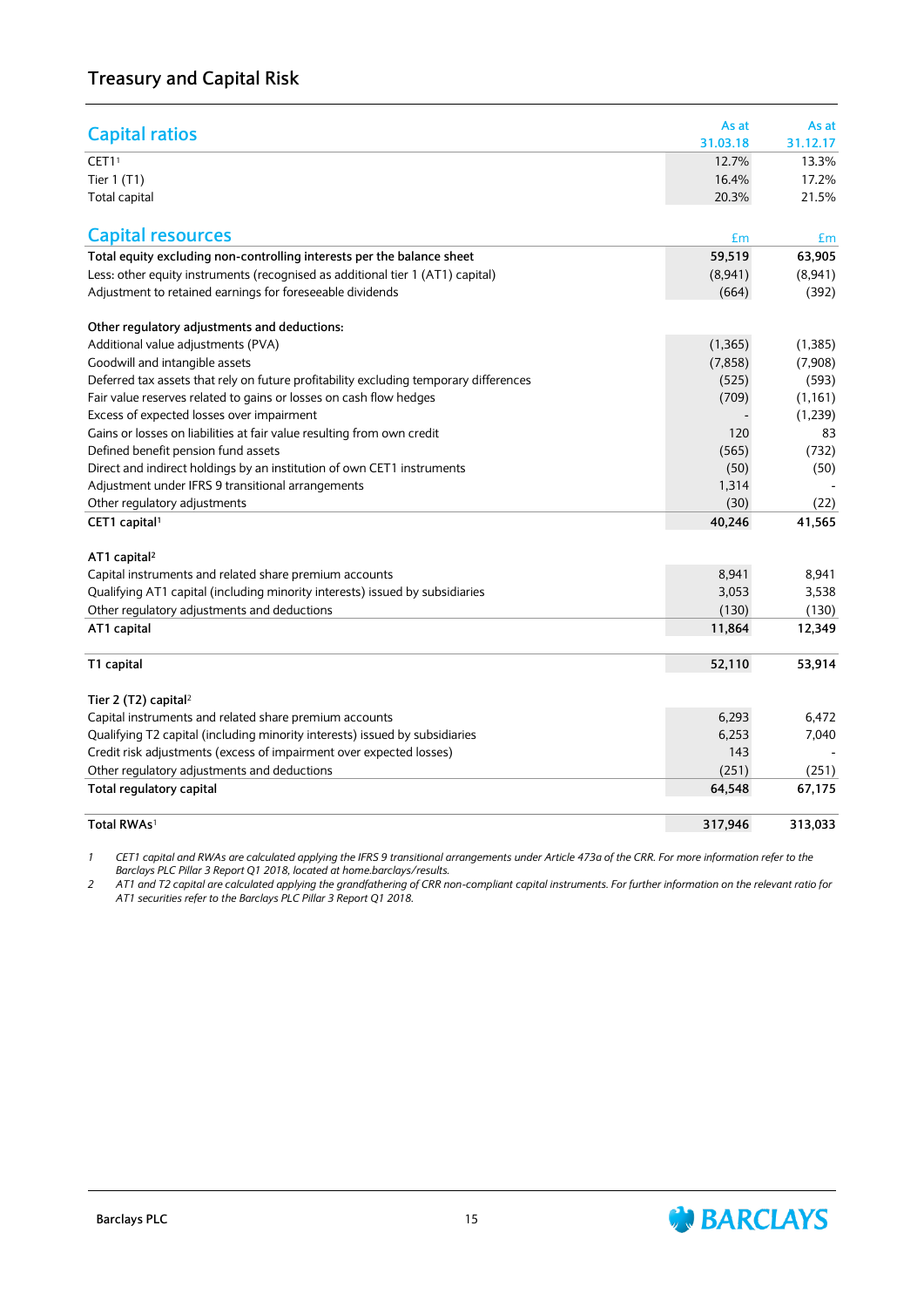| <b>Movement in CET1 capital</b>                                                                          | Three months   |
|----------------------------------------------------------------------------------------------------------|----------------|
|                                                                                                          | ended          |
|                                                                                                          | 31.03.18       |
|                                                                                                          | £m             |
| Opening CET1 capital                                                                                     | 41,565         |
| Effects of changes in accounting policies                                                                | (2, 150)       |
| Loss for the period attributable to equity holders                                                       | (593)          |
| Own credit relating to derivative liabilities                                                            | (19)           |
| Dividends paid and foreseen                                                                              | (397)          |
| Decrease in retained regulatory capital generated from earnings                                          | (1,009)        |
| Net impact of share schemes                                                                              | (330)          |
| Fair value through other comprehensive income reserve                                                    | 64             |
| Currency translation reserve                                                                             | (602)          |
| Other reserves                                                                                           | 23             |
| Decrease in other qualifying reserves                                                                    | (845)          |
|                                                                                                          |                |
| Pension re-measurements within reserves                                                                  | (165)          |
| Defined benefit pension fund asset deduction                                                             | 167            |
| Net impact of pensions                                                                                   | $\overline{2}$ |
| Additional value adjustments (PVA)                                                                       | 20             |
| Goodwill and intangible assets                                                                           | 50             |
| Deferred tax assets that rely on future profitability excluding those arising from temporary differences | 68             |
| Excess of expected loss over impairment                                                                  | 1,239          |
| Adjustment under IFRS 9 transitional arrangements                                                        | 1,314          |
| Other regulatory adjustments                                                                             | (8)            |
| Increase in regulatory capital due to adjustments and deductions                                         | 2,683          |
| <b>Closing CET1 capital</b>                                                                              | 40,246         |

CET1 capital decreased £1.3bn to £40.2bn due to the following significant movements:

- A £0.6bn loss for the period attributable to equity holders as organic capital generation from profits of £1.3bn was more than offset by litigation and conduct charges, which included a £1.4bn settlement relating to RMBS
- A £0.4bn decrease due to dividends paid and foreseen
- A £0.3bn decrease largely due to the purchase of share awards
- A £0.6bn decrease in the currency translation reserve driven by the depreciation of period end USD against GBP

The implementation of IFRS 9 resulted in a net increase in CET1 capital as the initial decrease in shareholders' equity of £2.2bn on implementation was more than offset by the transitional relief of £1.3bn and the removal of £1.2bn of regulatory deduction for the excess of expected loss over impairment.

The UK Retirement Fund, which is the Group's main pension scheme, was in an IAS 19 surplus position of £0.7bn (December 2017: £1.0bn). As a surplus position is deducted from capital, and as no deficit reduction contributions were made in the quarter, there was no impact from pensions on the CET1 ratio in the quarter.

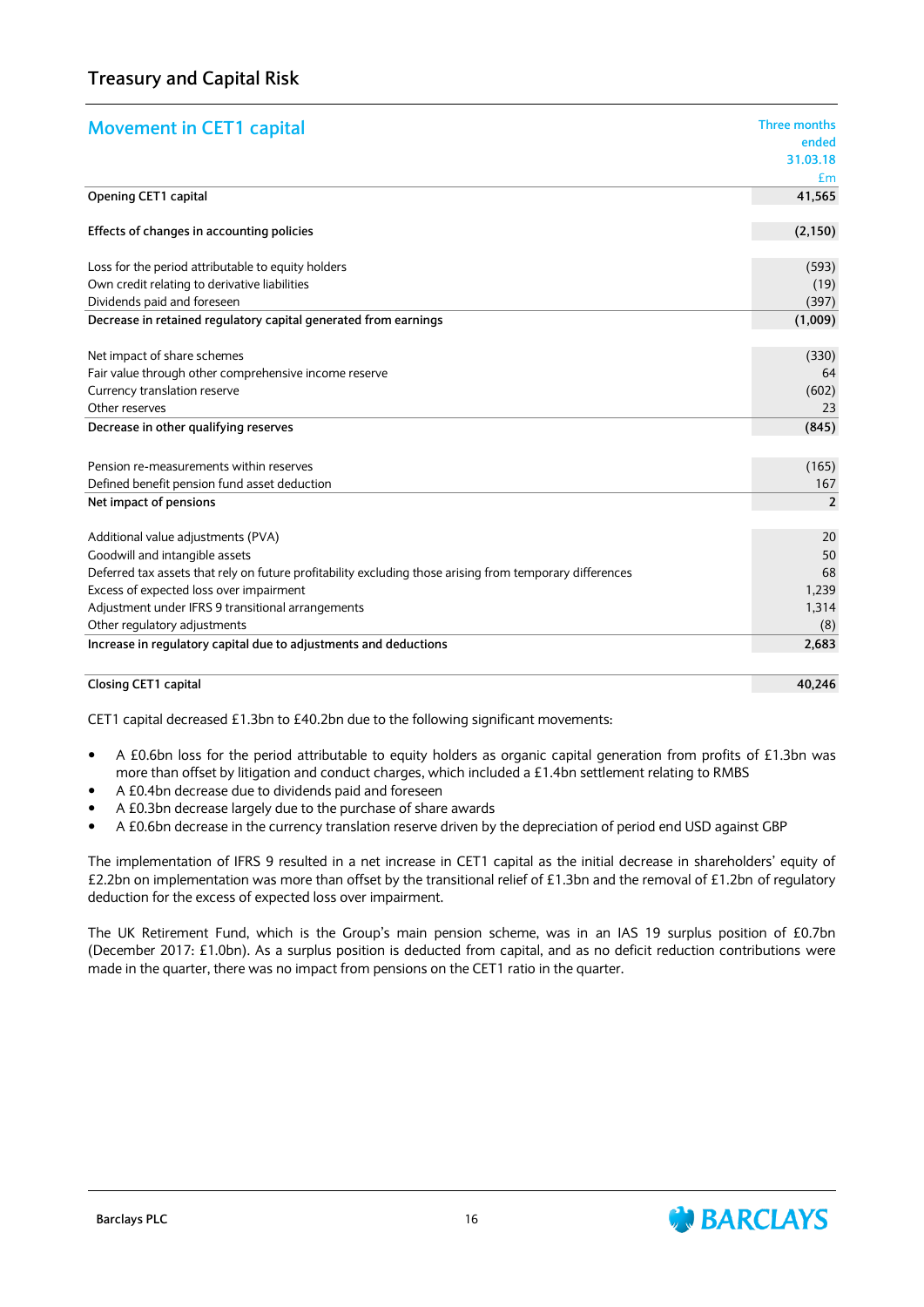| <b>NISK WEIGHTED ASSELS (KYYAS) DY TISK LYPE AND DUSTIESS</b> |                    |            |            |               |                                 |            |                     |                          |                            |                             |
|---------------------------------------------------------------|--------------------|------------|------------|---------------|---------------------------------|------------|---------------------|--------------------------|----------------------------|-----------------------------|
|                                                               | <b>Credit risk</b> |            |            |               | <b>Counterparty credit risk</b> |            |                     | <b>Market risk</b>       | <b>Operational</b><br>risk | <b>Total</b><br><b>RWAs</b> |
|                                                               |                    |            |            |               | <b>Settlement</b>               |            |                     |                          |                            |                             |
|                                                               | <b>Std</b>         | <b>IRB</b> | <b>Std</b> | <b>IRB</b>    | risk                            | <b>CVA</b> | <b>Std</b>          | <b>IMA</b>               |                            |                             |
| As at 31.03.18                                                | £m                 | Em         | £m         | £m            | £m                              | £m         | £m                  | £m                       | Em                         | £m                          |
| <b>Barclays UK</b>                                            | 3,245              | 57.113     |            |               | $\overline{\phantom{a}}$        |            |                     | $\overline{\phantom{a}}$ | 12,167                     | 72,525                      |
| <b>Barclays International</b>                                 | 47,546             | 71.889     | 17.818     | 16.999        | 72                              | 2.491      |                     | 16.117 13.583            | 27.708                     | 214,223                     |
| Head Office <sup>1</sup>                                      | 2,827              | 8,995      | 109        | 506           | $\overline{\phantom{a}}$        | 230        | 102                 | 1,644                    | 16,785                     | 31,198                      |
| <b>Barclays Group</b>                                         | 53,618             | 137.997    |            | 17.927 17.505 | 72                              |            | 2,721 16,219 15,227 |                          | 56,660                     | 317,946                     |
| As at 31.12.17                                                |                    |            |            |               |                                 |            |                     |                          |                            |                             |
| <b>Barclays UK</b>                                            | 3.811              | 54,955     |            |               |                                 |            |                     |                          | 12,167                     | 70,933                      |
| <b>Barclays International</b>                                 | 49,058             | 69.520     | 17.000     | 17.243        | 101                             | 2.776      |                     | 13,313 13,547            | 27.708                     | 210,266                     |
| Head Office <sup>1</sup>                                      | 2,907              | 9.766      | 65         | 633           | $\overline{\phantom{a}}$        | 225        | 88                  | 1,365                    | 16,785                     | 31,834                      |
| <b>Barclays Group</b>                                         | 55,776             | 134.241    |            | 17.065 17.876 | 101                             | 3.001      |                     | 13.401 14.912            | 56.660                     | 313.033                     |

### **Risk weighted assets (RWAs) by risk type and business**

*1 Includes Africa Banking RWAs.*

#### **Movement analysis of RWAs**

|                                         |                          | <b>Counterparty</b> |                    |                          |                   |
|-----------------------------------------|--------------------------|---------------------|--------------------|--------------------------|-------------------|
|                                         | <b>Credit risk</b>       | credit risk         | <b>Market risk</b> | <b>Operational risk</b>  | <b>Total RWAs</b> |
| Three months ended 31.03.18             | £bn                      | <b>£bn</b>          | £bn                | £bn                      | <b>£bn</b>        |
| <b>Opening RWAs</b>                     | 190.0                    | 38.0                | 28.3               | 56.7                     | 313.0             |
| Book size                               | 3.9                      | 1.2                 | 2.8                | $\overline{\phantom{a}}$ | 7.9               |
| Acquisitions and disposals              | $\overline{\phantom{0}}$ |                     |                    |                          |                   |
| Book quality                            | (0.7)                    | (0.2)               |                    | $\overline{\phantom{a}}$ | (0.9)             |
| Model updates                           | (0.6)                    |                     |                    | $\overline{\phantom{0}}$ | (0.6)             |
| Methodology and policy                  | 0.9                      | (0.7)               | 0.3                |                          | 0.5               |
| Foreign exchange movements <sup>1</sup> | (1.9)                    |                     |                    | $\overline{\phantom{a}}$ | (1.9)             |
| <b>Closing RWAs</b>                     | 191.6                    | 38.3                | 31.4               | 56.7                     | 317.9             |

*1 Foreign exchange movement does not include foreign exchange for counterparty credit risk or market risk.*

#### RWAs increased £4.9bn to £317.9bn:

- Book size increased RWAs £7.9bn primarily as a result of business growth, and increased derivatives portfolio and securities financing transaction trading activity in investment banking businesses
- Foreign exchange movements decreased RWAs £1.9bn primarily due to the depreciation of period end USD against GBP



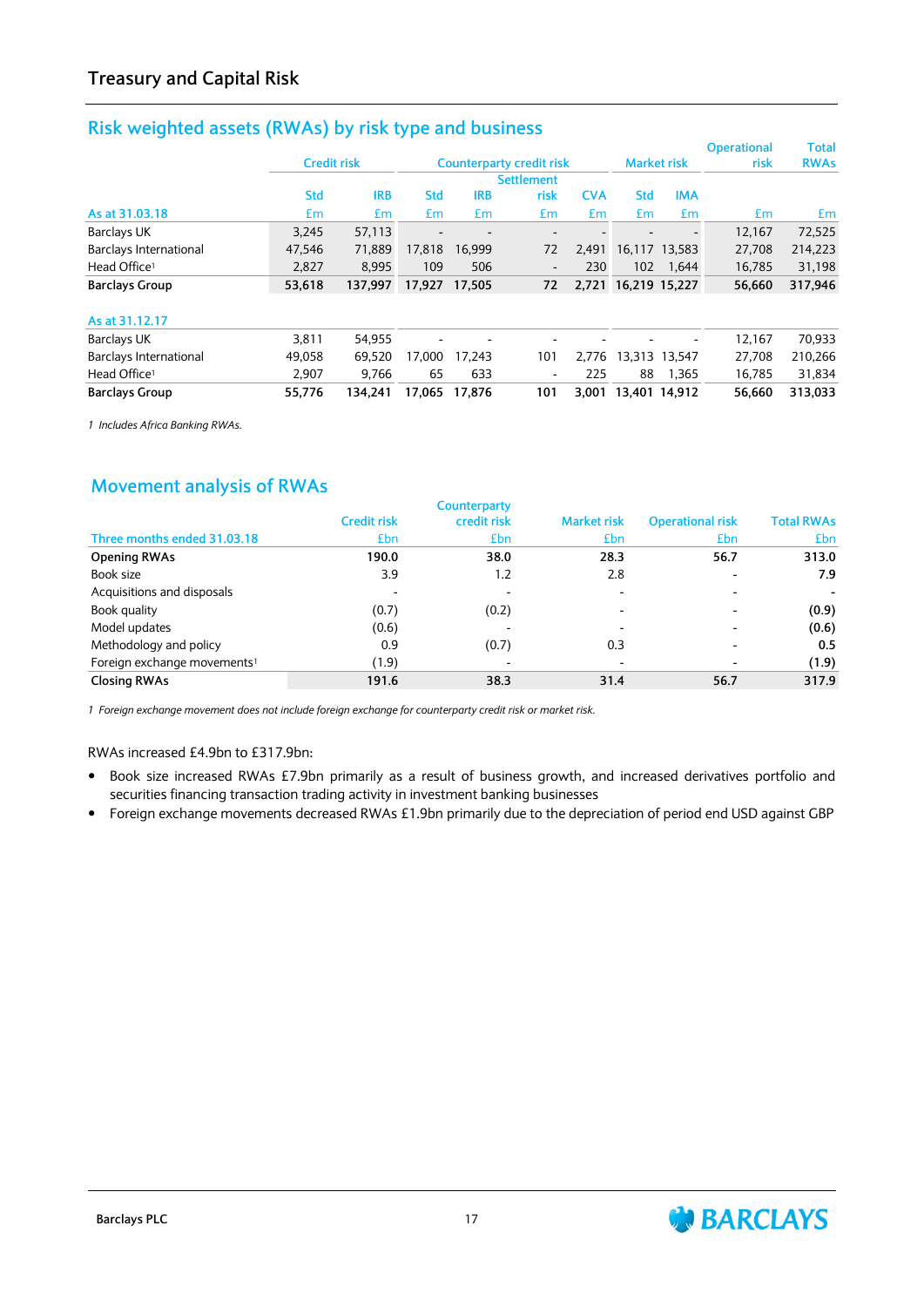### **Treasury and Capital Risk**

#### **Leverage ratio and exposures**

Barclays is subject to a UK leverage ratio requirement that is implemented on a phased basis, with a transitional requirement of 3.6% as at 31 March 2018; this comprises the 3.25% minimum requirement, a transitional G-SII additional leverage ratio buffer (G-SII ALRB) of 0.39% and a countercyclical leverage ratio buffer (CCLB) which is currently nil. Although the leverage ratio is expressed in terms of tier 1 capital, 75% of the minimum requirement, equating to 2.4375%, needs to be met with CET1 capital. In addition, the G-SII ALRB and CCLB must be covered solely with CET1 capital. The CET1 capital held against the 0.39% transitional G-SII ALRB was £4.1bn. The fully loaded UK leverage requirement is expected to be 4.0%.

From Q118, following the end of the transitional period, Barclays is required to disclose an average UK leverage ratio which is based on capital on the last day of each month in the quarter and an exposure measure for each day in the quarter. During the transitional period, the exposure measure was based on the last day of each month in the quarter. Barclays is also required to disclose a UK leverage ratio based on capital and exposure on the last day of the quarter. Both approaches exclude qualifying claims on central banks from the leverage exposures.

|                                                      | As at    | As at    |
|------------------------------------------------------|----------|----------|
|                                                      | 31.03.18 | 31.12.17 |
| <b>Leverage ratios</b>                               | £bn      | £bn      |
| Average tier 1 capital <sup>1</sup>                  | 50.0     | 51.2     |
| Average UK leverage exposure <sup>2,3</sup>          | 1,090    | 1,045    |
| Average UK leverage ratio                            | 4.6%     | 4.9%     |
| UK leverage ratio                                    | 4.8%     | 5.1%     |
| CET1 capital                                         | 40.2     | 41.6     |
| AT1 capital                                          | 8.8      | 8.8      |
| Tier 1 capital <sup>1</sup>                          | 49.1     | 50.4     |
| Leverage exposure                                    |          |          |
| <b>Accounting assets</b>                             |          |          |
| Derivative financial instruments                     | 215      | 238      |
| Derivative cash collateral                           | 52       | 53       |
| Securities financing transactions                    | 128      | 113      |
| Loans and advances and other assets                  | 747      | 729      |
| <b>Total IFRS assets</b>                             | 1,142    | 1,133    |
| Regulatory consolidation adjustments                 | 8        | 8        |
| Derivatives adjustments                              |          |          |
| Derivatives netting                                  | (195)    | (217)    |
| Adjustments to cash collateral                       | (34)     | (42)     |
| Net written credit protection                        | 18       | 14       |
| Potential future exposure (PFE) on derivatives       | 121      | 120      |
| Total derivatives adjustments                        | (90)     | (125)    |
| Securities financing transactions (SFTs) adjustments | 20       | 19       |
| Regulatory deductions and other adjustments          | (10)     | (13)     |
| Weighted off-balance sheet commitments               | 101      | 103      |
| Qualifying central bank claims                       | (140)    | (140)    |
| UK leverage exposure <sup>3</sup>                    | 1,031    | 985      |

The tier 1 capital is calculated in line with the PRA Handbook, which excludes grandfathered AT1 instruments allowed under CRR.

The average UK leverage exposure as at 31 December 2017 was calculated based on the last day of each month in the quarter.

3 Capital and leverage measures are calculated applying the IFRS 9 transitional arrangements under Article 473a of the CRR. For more information refer to *the Barclays PLC Pillar 3 Report Q1 2018, located at home.barclays/results.*

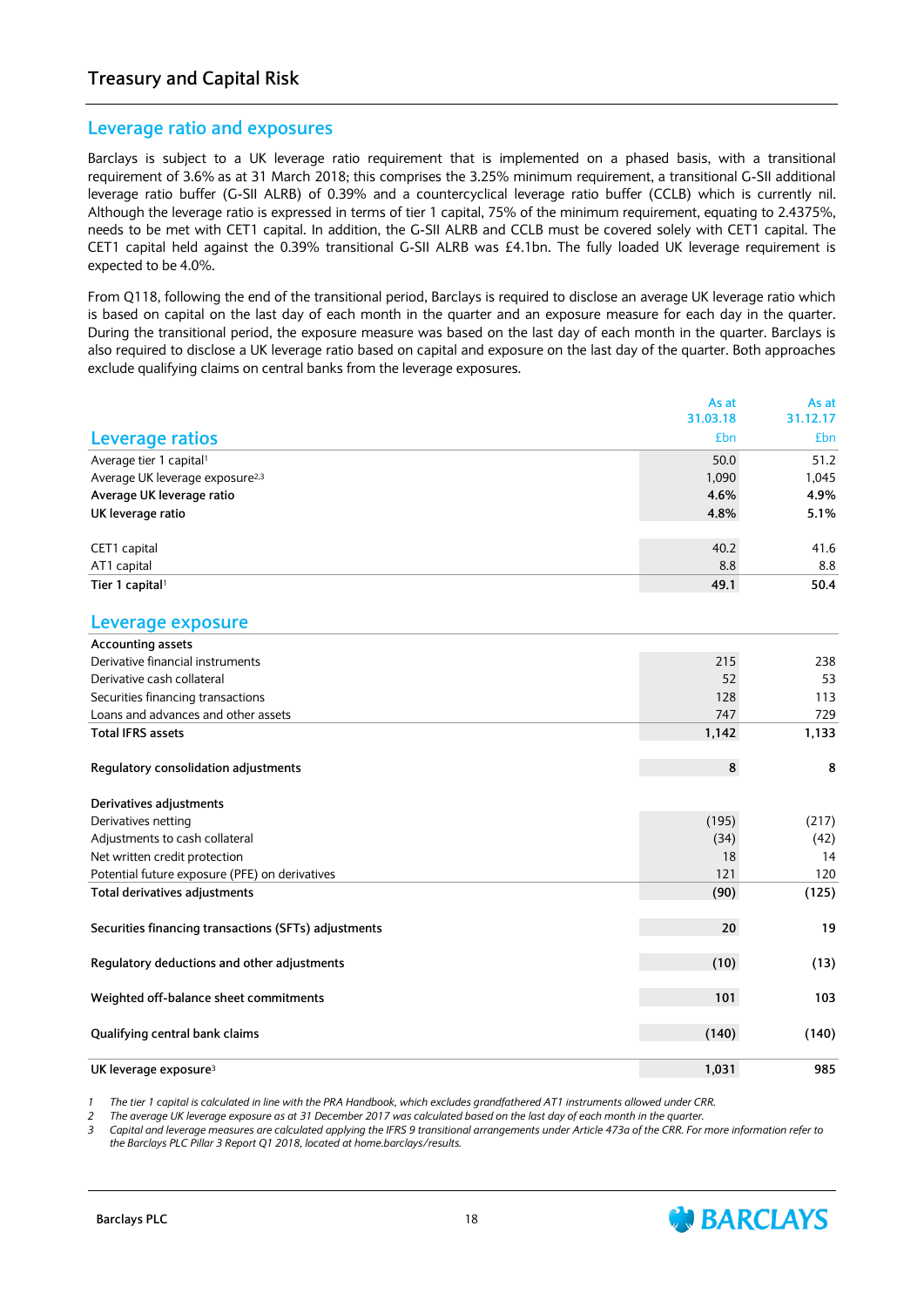### **Treasury and Capital Risk**

The average UK leverage ratio decreased to 4.6% (December 2017: 4.9%) partially driven by the change to the daily exposure measure. Average UK leverage exposures increased due to higher trading activity in SFTs and trading portfolio assets. Tier 1 capital decreased, primarily due to settlement of litigation and conduct charges.

The UK leverage ratio decreased to 4.8% (December 2017: 5.1%) due to a decrease in the tier 1 capital to £49.1bn (December 2017: £50.4bn) primarily driven by £2.0bn of litigation and conduct charges and an increase in UK leverage exposure to £1,031bn (December 2017: £985bn).

- Loans and advances and other assets increased £18bn to £747bn primarily driven by a £11bn increase in holdings of government securities and a £10bn increase in settlement balances, offset by a £14bn decrease in cash and balances at central banks held as part of the Group liquidity pool
- SFTs increased £15bn to £128bn primarily driven by matched book trading activity
- Net derivative leverage exposures, excluding net written credit protection and PFE on derivatives, increased £6bn to £38bn primarily driven by reduced collateral netting

The difference between the average UK leverage ratio and the UK leverage ratio was primarily driven by lower SFTs, trading portfolio assets and settlement exposures at quarter end.

Barclays is also required to disclose a CRR leverage ratio. This is included in the additional Barclays regulatory disclosures, prepared in accordance with European Banking Authority (EBA) guidelines on disclosure requirements under Part Eight of Regulation (EU) No 575/2013 (see Barclays PLC Pillar 3 Report Q1 2018), which will be disclosed on 26 April 2018, available at home.barclays/results.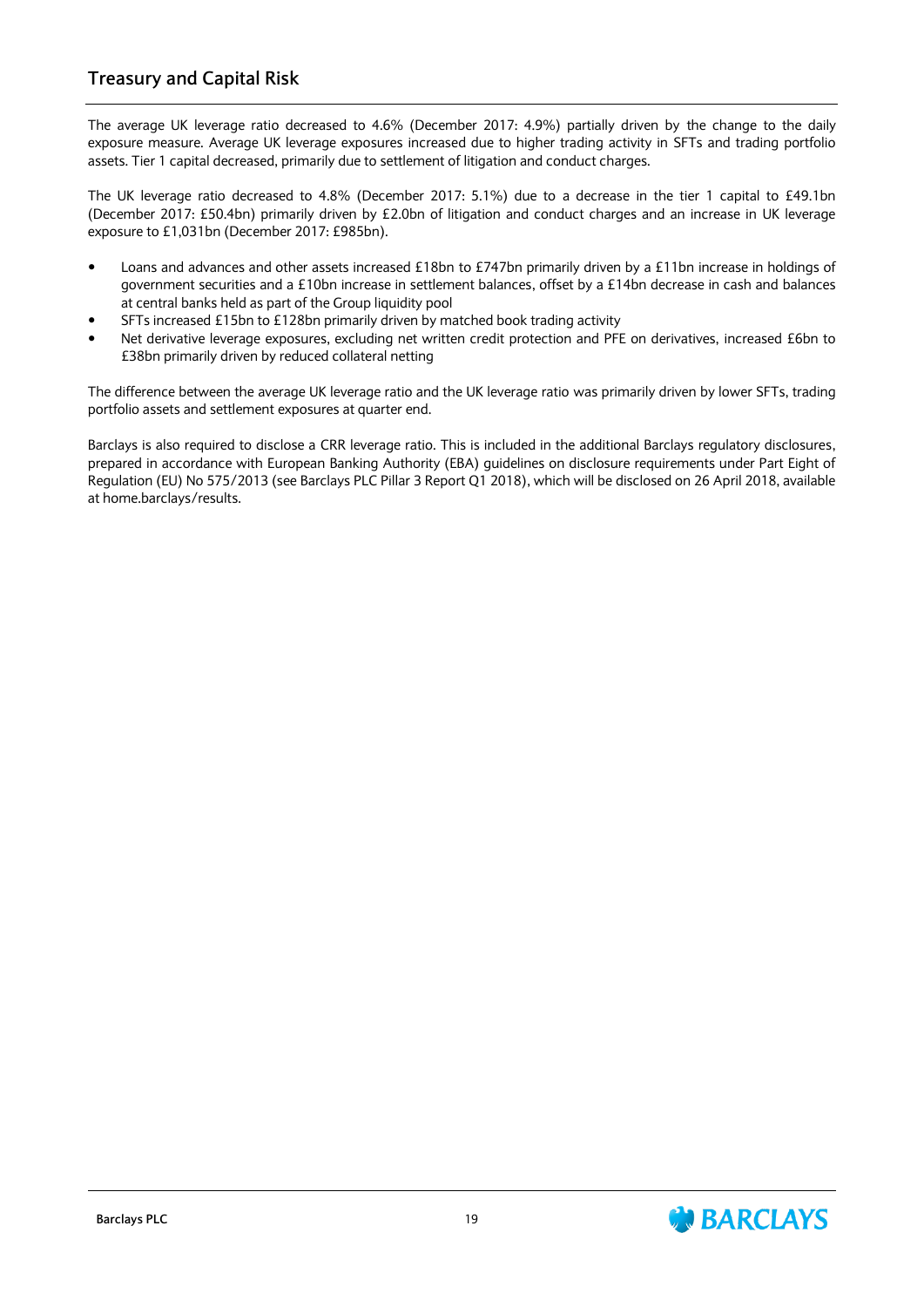### **Minimum requirement for own funds and eligible liabilities (MREL)**

Under the Bank of England's statement of policy on MREL, the Bank of England will set MREL for UK Global Systemically Important Banks (G-SIBs) as necessary to implement the total loss-absorbing capacity (TLAC) standard. Institution or group-specific MREL requirements will depend on the preferred resolution strategy for that institution or group.

The MREL requirements will be phased in from 1 January 2019 and will be fully implemented by 1 January 2022, at which time G-SIBs with resolution entities incorporated in the UK, including Barclays, will be required to meet an MREL equivalent to the higher of either: (i) two times the sum of its Pillar 1 and Pillar 2A requirements or; (ii) the higher of two times its leverage ratio or 6.75% of leverage exposures. However, the PRA will review the MREL calibration by the end of 2020, including assessing the proposal for Pillar 2A recapitalisation which may drive a different 1 January 2022 MREL requirement than currently proposed. In addition, it is proposed that CET1 capital cannot be counted towards both MREL and the combined buffer requirement (CBR), meaning that the CBR will effectively be applied above both the Pillar 1 and Pillar 2A requirements relating to own funds and MREL.

Barclays' indicative MREL requirement is currently expected to be 29.1% of RWAs from 1 January 2022 consisting of the following components:

- Loss absorption and recapitalisation amounts consisting of 8% Pillar 1 and 4.3% Pillar 2A buffers
- Regulatory buffers including a 1.5% G-SII buffer, 2.5% CCB and 0.5% from the planned introduction of a 1% CCyB for the UK<sup>1</sup>

### **MREL ratios and position**

|                                                                                           | As at    | As at    |
|-------------------------------------------------------------------------------------------|----------|----------|
| <b>MREL ratios</b>                                                                        | 31.03.18 | 31.12.17 |
| CET1 capital <sup>2</sup>                                                                 | 12.7%    | 13.3%    |
| AT1 capital instruments and related share premium accounts                                | 2.8%     | 2.9%     |
| T2 capital instruments and related share premium accounts                                 | 2.0%     | 2.1%     |
| Term senior unsecured funding                                                             | 7.2%     | 6.8%     |
| Total Barclays PLC (the Parent company) MREL ratio                                        | 24.7%    | 25.0%    |
| Qualifying AT1 capital (including minority interests) issued by subsidiaries <sup>3</sup> | 0.9%     | 1.1%     |
| Qualifying T2 capital (including minority interests) issued by subsidiaries <sup>3</sup>  | 1.9%     | 2.2%     |
| Total MREL ratio including eligible BBPLC instruments                                     | 27.5%    | 28.2%    |
|                                                                                           |          |          |
| <b>MREL</b> position                                                                      | £m       | £m       |
| CET1 capital <sup>2</sup>                                                                 | 40,246   | 41,565   |
| AT1 capital instruments and related share premium accounts                                | 8,941    | 8,941    |
| T2 capital instruments and related share premium accounts                                 | 6,293    | 6,472    |
| Term senior unsecured funding                                                             | 22,921   | 21,166   |
| Total Barclays PLC (the Parent company) MREL position                                     | 78,401   | 78,144   |
| Qualifying AT1 capital (including minority interests) issued by subsidiaries <sup>3</sup> | 2,923    | 3,408    |
| Qualifying T2 capital (including minority interests) issued by subsidiaries <sup>3</sup>  | 6,145    | 6,789    |
| Total MREL position including eligible BBPLC instruments                                  | 87,469   | 88,341   |
| Total RWAs <sup>2</sup>                                                                   | 317,946  | 313,033  |

*1 2022 requirements subject to Bank of England review by the end of 2020.*

*2 CET1 capital and RWAs are calculated applying IFRS 9 transitional arrangements under Article 473a of the CRR.*

*3 Includes other AT1 capital regulatory adjustments and deductions of £130m (December 2017: £130m) and T2 credit risk adjustments and other regulatory adjustments and deductions of £108m (December 2017: £251m).*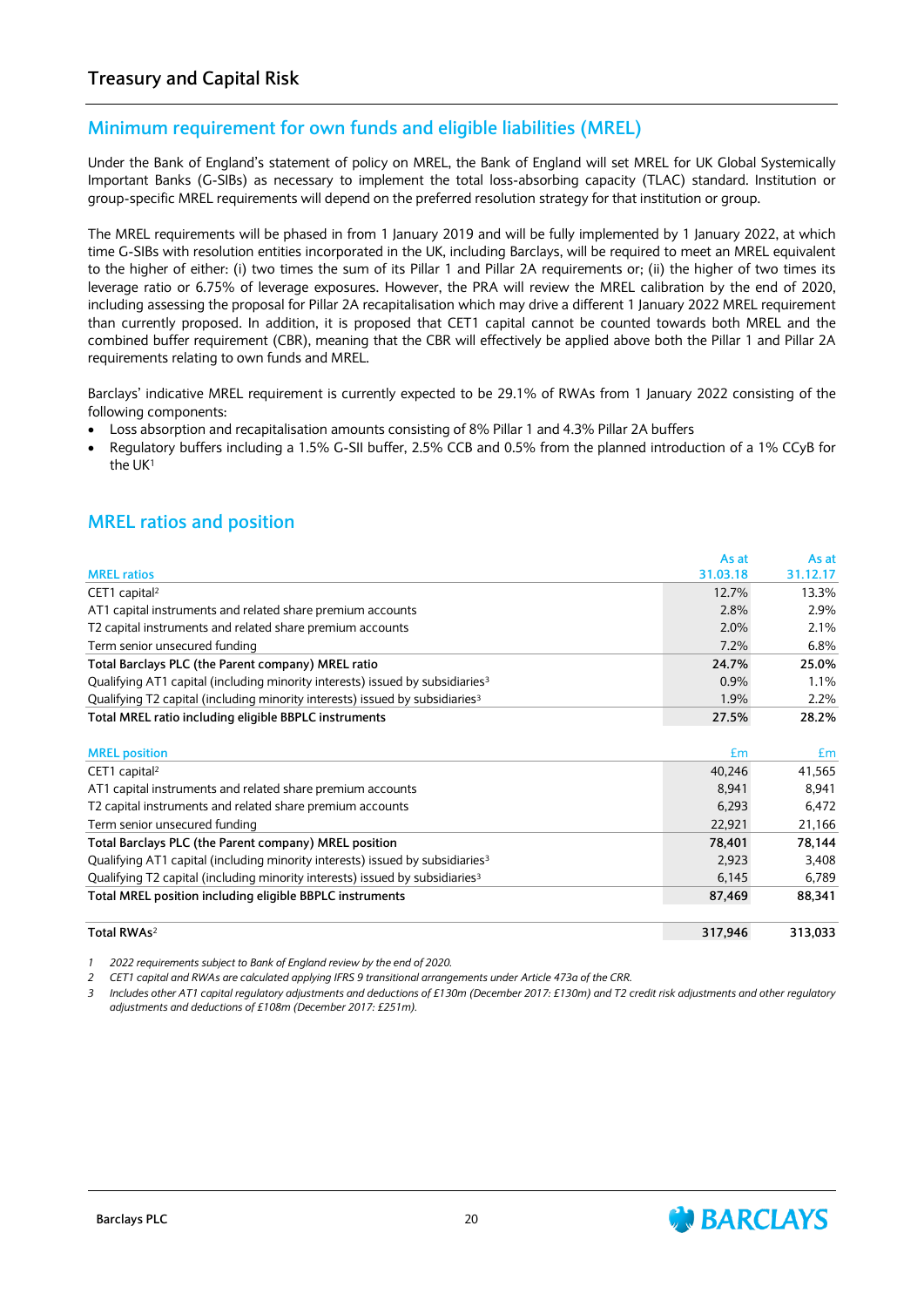#### **Consolidated summary income statement**

|                                                                                           | <b>Three months ended</b> | Three months ended |
|-------------------------------------------------------------------------------------------|---------------------------|--------------------|
|                                                                                           | 31.03.18                  | 31.03.17           |
|                                                                                           | £m                        | £m                 |
| Total income                                                                              | 5,358                     | 5.823              |
| Credit impairment charges and other provisions                                            | (288)                     | (527)              |
| Net operating income                                                                      | 5,070                     | 5,296              |
| Operating expenses excluding litigation and conduct                                       | (3,364)                   | (3,591)            |
| Litigation and conduct                                                                    | (1,961)                   | (28)               |
| <b>Operating expenses</b>                                                                 | (5, 325)                  | (3,619)            |
| Other net income                                                                          | 19                        | 5                  |
| (Loss)/profit before tax                                                                  | (236)                     | 1,682              |
| Tax charge                                                                                | (304)                     | (473)              |
| (Loss)/profit after tax in respect of continuing operations                               | (540)                     | 1,209              |
| Loss after tax in respect of discontinued operation                                       |                           | (658)              |
| (Loss)/profit after tax                                                                   | (540)                     | 551                |
| Attributable to:                                                                          |                           |                    |
| Ordinary equity holders of the parent                                                     | (764)                     | 190                |
| Other equity instrument holders <sup>1</sup>                                              | 171                       | 139                |
| <b>Total equity holders</b>                                                               | (593)                     | 329                |
| Non-controlling interests in respect of continuing operations                             | 53                        | 79                 |
| Non-controlling interests in respect of discontinued operation                            |                           | 143                |
| (Loss)/profit after tax                                                                   | (540)                     | 551                |
| Earnings per share                                                                        |                           |                    |
| Basic (loss)/earnings per ordinary share <sup>1</sup>                                     | (4.2p)                    | 1.3 <sub>p</sub>   |
| Basic (loss)/earnings per ordinary share in respect of continuing operations <sup>1</sup> | (4.2p)                    | 6.1 <sub>p</sub>   |
| Basic loss per ordinary share in respect of discontinued operation                        |                           | (4.8p)             |

*1 The profit after tax attributable to other equity instrument holders of £171m (Q117: £139m) is offset by a tax credit recorded in reserves of £46m (Q117: £38m). The net amount of £125m (Q117: £101m), along with non-controlling interests, is deducted from profit after tax in order to calculate earnings per share and return on average tangible shareholders' equity.*

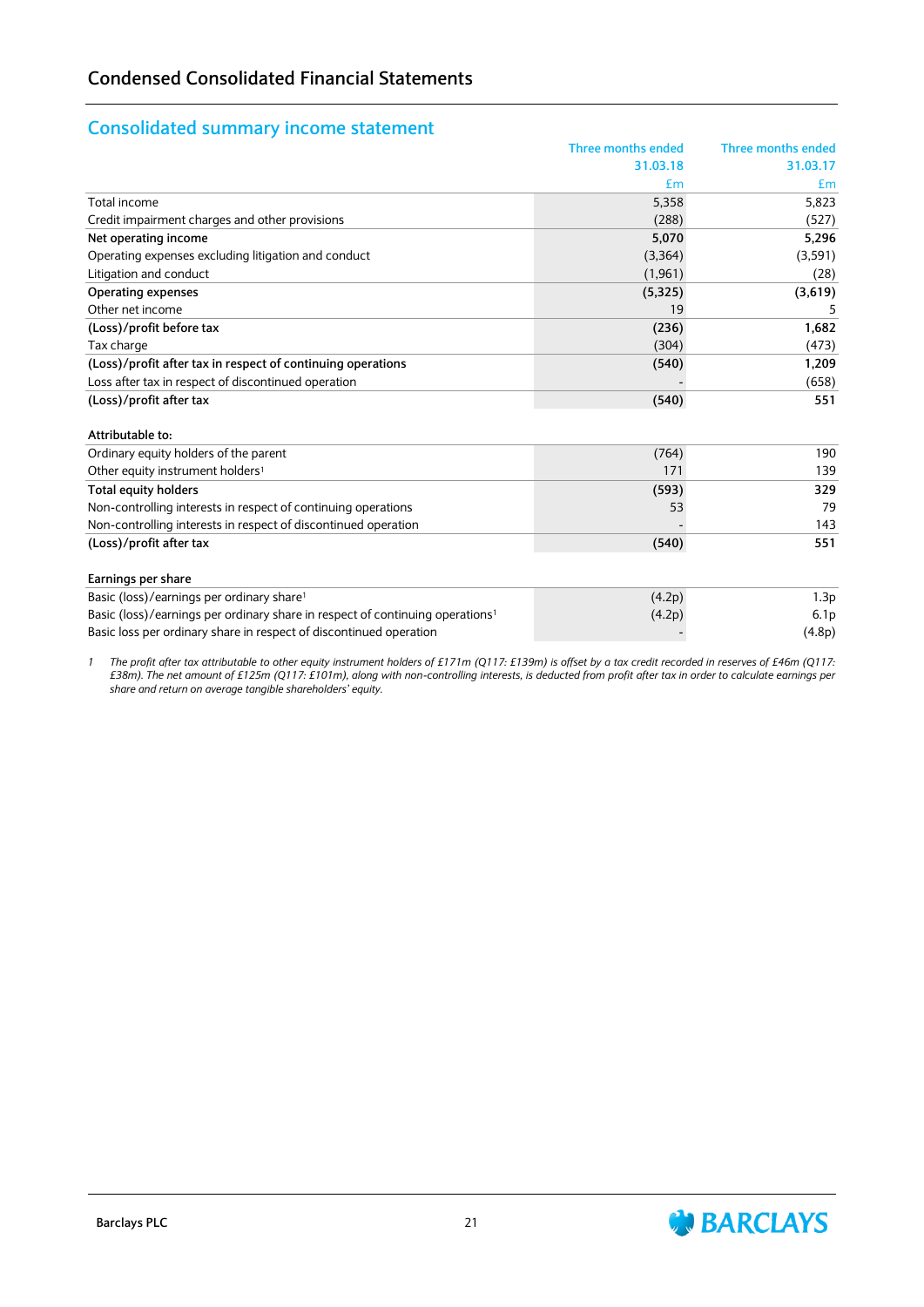### **Consolidated summary balance sheet**

|                                                                   | As at     | As at     |
|-------------------------------------------------------------------|-----------|-----------|
|                                                                   | 31.03.18  | 01.01.181 |
| Assets                                                            | £m        | £m        |
| Cash and balances at central banks                                | 157,332   | 171,082   |
| Cash collateral and settlement balances                           | 86,714    | 74,779    |
| Loans and advances at amortised cost                              | 319,085   | 317,182   |
| Reverse repurchase agreements and other similar secured lending   | 1,082     | 597       |
| Trading portfolio assets                                          | 115,819   | 114,173   |
| Financial assets at fair value through the income statement       | 160,341   | 140,211   |
| Derivative financial instruments                                  | 215,215   | 237,669   |
| Financial assets at fair value through other comprehensive income | 63.745    | 53,241    |
| Investments in associates and joint ventures                      | 700       | 699       |
| Goodwill and intangible assets                                    | 7,806     | 7,849     |
| Current tax assets                                                | 506       | 482       |
| Deferred tax assets                                               | 4,196     | 4,084     |
| Other assets                                                      | 8,702     | 8,200     |
| Assets included in disposal groups classified as held for sale    | 957       | 1,193     |
| <b>Total assets</b>                                               | 1,142,200 | 1,131,441 |

| Liabilities                                               |           |           |
|-----------------------------------------------------------|-----------|-----------|
| Deposits at amortised cost                                | 381,326   | 379,841   |
| Cash collateral and settlement balances                   | 74.113    | 65.925    |
| Repurchase agreements and other similar secured borrowing | 18.610    | 15.053    |
| Debt securities in issue                                  | 79.035    | 73,314    |
| Subordinated liabilities                                  | 21.004    | 23.826    |
| Trading portfolio liabilities                             | 45,333    | 37.351    |
| Financial liabilities designated at fair value            | 234.287   | 220.083   |
| Derivative financial instruments                          | 211,800   | 238.345   |
| Current tax liabilities                                   | 787       | 586       |
| Deferred tax liabilities                                  | 41        | 44        |
| Other liabilities                                         | 14.234    | 13.207    |
| <b>Total liabilities</b>                                  | 1.080.570 | 1.067.575 |

| <b>Equity</b>                                                            |           |           |
|--------------------------------------------------------------------------|-----------|-----------|
| Called up share capital and share premium                                | 22,061    | 22,045    |
| Other reserves                                                           | 4,201     | 5.247     |
| Retained earnings                                                        | 24.316    | 25,522    |
| Shareholders' equity attributable to ordinary shareholders of the parent | 50,578    | 52,814    |
| Other equity instruments                                                 | 8.941     | 8,941     |
| Total equity excluding non-controlling interests                         | 59.519    | 61.755    |
| Non-controlling interests                                                | 2,111     | 2,111     |
| <b>Total equity</b>                                                      | 61,630    | 63.866    |
| Total liabilities and equity                                             | 1,142,200 | 1,131,441 |

*1 Barclays introduced changes to the balance sheet presentation as a result of the adoption of new accounting policies on 1 January 2018. The comparatives are presented under the new accounting policies to aid comparability. A reconciliation of the statutory balance sheet as at 31 December 2017 to 1 January 2018 is on pages 24-25.*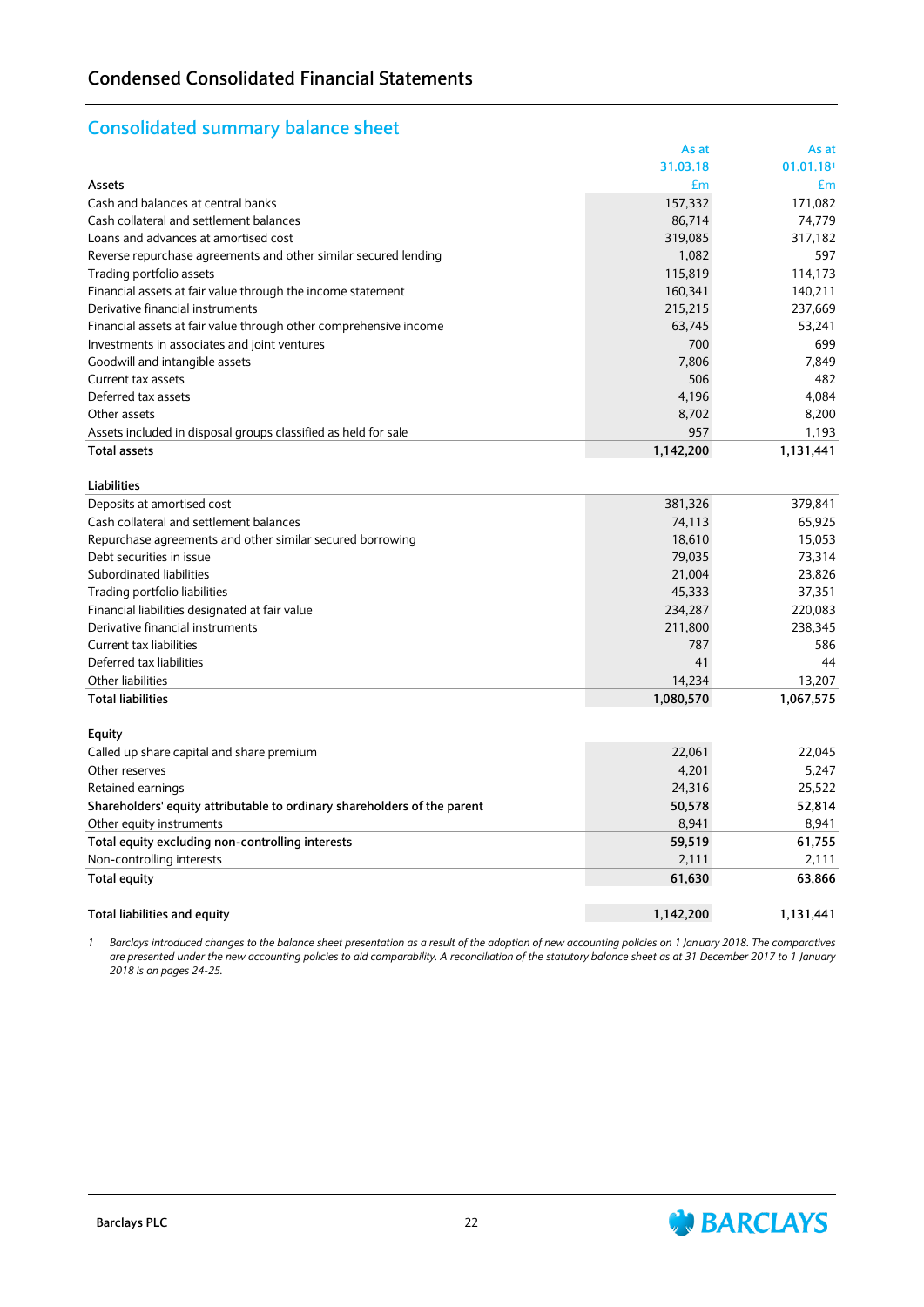## **Consolidated statement of changes in equity**

|                                                        | Called up   |                          |                          |                 |         |                  |              |
|--------------------------------------------------------|-------------|--------------------------|--------------------------|-----------------|---------|------------------|--------------|
|                                                        | share       |                          |                          |                 |         |                  |              |
|                                                        | capital and |                          |                          |                 |         | Non-             |              |
|                                                        | share       | <b>Other equity</b>      | <b>Other</b>             | <b>Retained</b> |         | controlling      | <b>Total</b> |
|                                                        | premium     | <i>instruments</i>       | reserves                 | earnings        | Total   | <b>interests</b> | equity       |
| Three months ended 31.03.18                            | £m          | £m                       | £m                       | £m              | £m      | £m               | £m           |
| Balance as at 31 December 2017                         | 22,045      | 8,941                    | 5,383                    | 27,536          | 63,905  | 2,111            | 66,016       |
| Effects of changes in accounting policies <sup>1</sup> |             | $\overline{\phantom{a}}$ | (136)                    | (2,014)         | (2,150) |                  | (2, 150)     |
| Balance as at 1 January 2018                           | 22,045      | 8,941                    | 5,247                    | 25,522          | 61,755  | 2,111            | 63,866       |
| Profit after tax                                       |             | 171                      |                          | (764)           | (593)   | 53               | (540)        |
| Other comprehensive profit after tax for the<br>period |             | $\overline{\phantom{a}}$ | (1,046)                  | (158)           | (1,204) |                  | (1, 204)     |
| Total comprehensive income for the period              |             | 171                      | (1,046)                  | (922)           | (1,797) | 53               | (1,744)      |
| Issue of shares under employee share<br>schemes        | 16          |                          |                          | 132             | 148     |                  | 148          |
| Coupons paid on other equity instruments               |             | (171)                    |                          | 46              | (125)   |                  | (125)        |
| Treasury shares                                        |             |                          | $\overline{\phantom{a}}$ | (478)           | (478)   |                  | (478)        |
| <b>Dividends</b>                                       |             |                          | $\overline{\phantom{a}}$ |                 |         | (52)             | (52)         |
| Other movements                                        |             | $\overline{\phantom{0}}$ |                          | 16              | 16      | (1)              | 15           |
| Balance as at 31 March 2018                            | 22,061      | 8,941                    | 4,201                    | 24,316          | 59,519  | 2,111            | 61,630       |

|                                                       | As at    | As at     |
|-------------------------------------------------------|----------|-----------|
|                                                       | 31.03.18 | 01.01.181 |
| Other reserves                                        | £m       | £m        |
| Currency translation reserve                          | 2,452    | 3,054     |
| Fair value through other comprehensive income reserve | 292      | 228       |
| Cash flow hedging reserve                             | 709      | 1.161     |
| Own credit reserve                                    | (235)    | (179)     |
| Other reserves and treasury shares                    | 983      | 983       |
| Total other reserves                                  | 4,201    | 5.247     |

*1 Barclays introduced changes to the balance sheet presentation as a result of the adoption of new accounting policies on 1 January 2018. The comparatives are presented under the new accounting policies to aid comparability. A reconciliation of the statutory balance sheet as at 31 December 2017 to 1 January 2018 is on pages 24-25.*

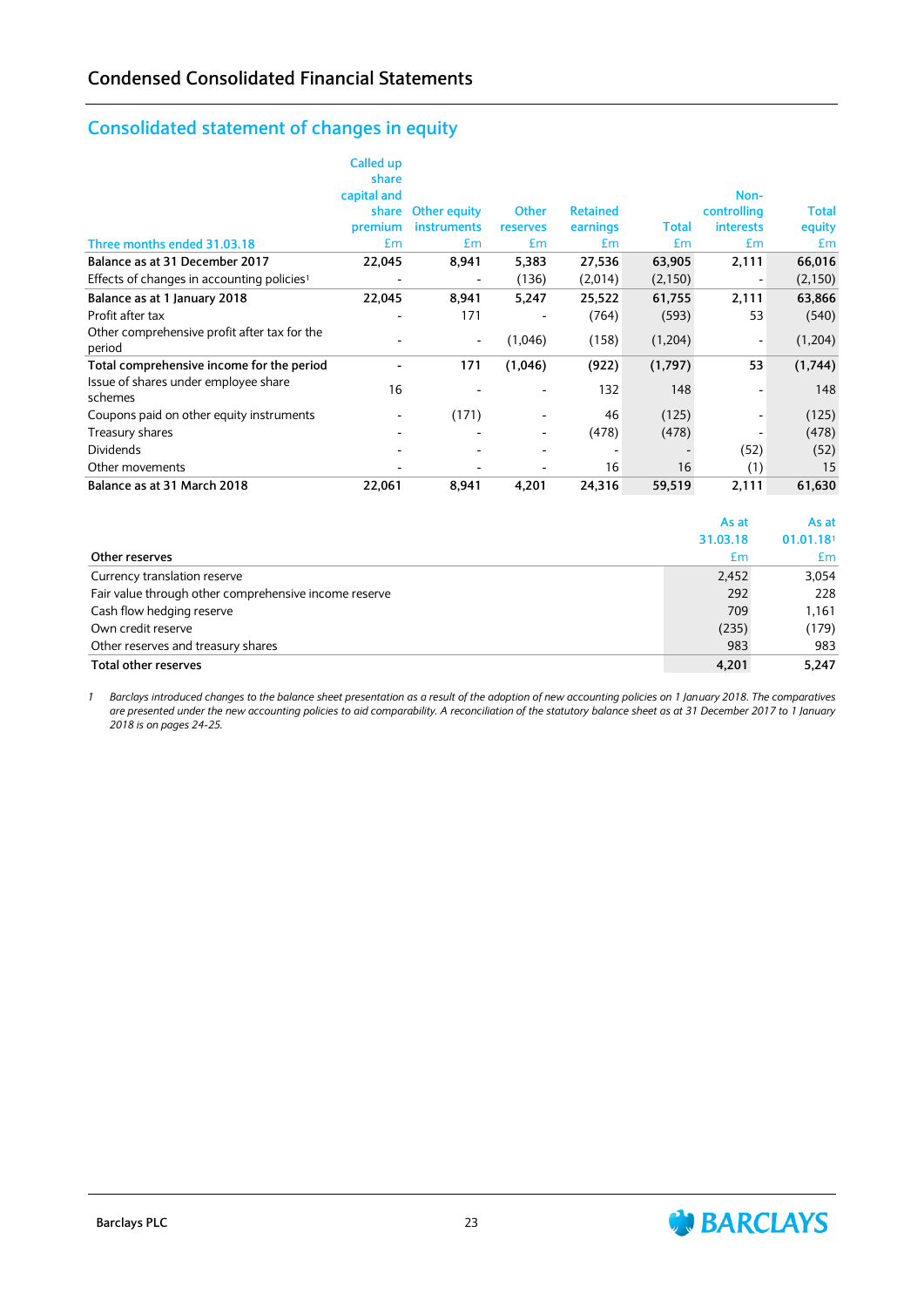#### **Balance sheet movements**

The table below presents the impact of the changes to balance sheet presentation, the transition to IFRS 15 and the transition to IFRS 9 on the Group's balance sheet, showing separately the changes arising from reclassification and any associated remeasurement, and the impact of increased impairment.

|                                                                          |                          | <b>Balance</b>           | <b>IFRS 9</b>           |                |           |
|--------------------------------------------------------------------------|--------------------------|--------------------------|-------------------------|----------------|-----------|
|                                                                          |                          | sheet                    | classification          | <b>IFRS 9</b>  |           |
|                                                                          |                          | As at presentation       |                         | and impairment | As at     |
|                                                                          | 31.12.17                 |                          | and IFRS 15 measurement | change         | 01.01.18  |
| Assets                                                                   | £m                       | £m                       | £m                      | £m             | £m        |
| Cash and balances at central banks                                       | 171,082                  |                          | $\overline{a}$          |                | 171,082   |
| Items in the course of collection from other banks                       | 2,153                    | (2, 153)                 |                         |                |           |
| Loans and advances to banks                                              | 35,663                   | (35,663)                 |                         |                |           |
| Loans and advances to customers                                          | 365,552                  | (365, 552)               |                         |                |           |
| Cash collateral and settlement balances                                  |                          | 77,168                   | (2,389)                 |                | 74,779    |
| Loans and advances at amortised cost                                     | $\overline{\phantom{a}}$ | 329,157                  | (9, 467)                | (2,508)        | 317,182   |
| Reverse repurchase agreements and other similar secured lending          | 12,546                   |                          | (11, 949)               |                | 597       |
| Trading portfolio assets                                                 | 113,760                  |                          | 413                     |                | 114,173   |
| Financial assets designated at fair value                                | 116,281                  | (116, 281)               |                         |                |           |
| Financial assets at fair value through the income statement <sup>1</sup> |                          | 116,281                  | 23,930                  |                | 140,211   |
| Derivative financial instruments                                         | 237,669                  |                          |                         |                | 237,669   |
| Financial investments                                                    | 58,916                   | (57, 415)                | (1,501)                 |                |           |
| Financial assets at fair value through other comprehensive income        | $\overline{\phantom{a}}$ | 52,305                   | 936                     |                | 53,241    |
| Investments in associates and joint ventures <sup>2</sup>                | 718                      |                          | (19)                    |                | 699       |
| Goodwill and intangible assets                                           | 7,849                    |                          |                         |                | 7,849     |
| Current tax assets                                                       | 482                      |                          |                         |                | 482       |
| Deferred tax assets                                                      | 3,457                    | (22)                     |                         | 649            | 4,084     |
| Prepayments, accrued income and other assets                             | 5,927                    | (5, 927)                 |                         |                |           |
| Other assets                                                             |                          | 8,169                    | 31                      |                | 8,200     |
| Assets included in disposal groups classified as held for sale           | 1,193                    |                          |                         |                | 1,193     |
| <b>Total assets</b>                                                      | 1,133,248                | 67                       | (15)                    | (1,859)        | 1,131,441 |
|                                                                          |                          |                          |                         |                |           |
| Liabilities                                                              |                          |                          |                         |                |           |
| Deposits from banks                                                      | 37,723                   | (37, 723)                |                         |                |           |
| Deposits at amortised cost                                               | $\overline{\phantom{a}}$ | 398,701                  | (18, 860)               |                | 379,841   |
| Items in the course of collection due to other banks                     | 446                      | (446)                    |                         |                |           |
| Customer accounts                                                        | 429,121                  | (429, 121)               |                         |                |           |
| Cash collateral and settlement balances                                  |                          | 68,143                   | (2,218)                 |                | 65,925    |
| Repurchase agreements and other similar secured borrowing                | 40,338                   |                          | (25, 285)               |                | 15,053    |
| Debt securities in issue                                                 | 73,314                   |                          |                         |                | 73,314    |
| Subordinated liabilities                                                 | 23,826                   |                          |                         |                | 23,826    |
| Trading portfolio liabilities                                            | 37,351                   |                          |                         |                | 37,351    |
| Financial liabilities designated at fair value                           | 173,718                  |                          | 46,365                  |                | 220,083   |
| Derivative financial instruments                                         | 238,345                  |                          |                         |                | 238,345   |
| Current tax liabilities                                                  | 586                      |                          |                         |                | 586       |
| Deferred tax liabilities                                                 | 44                       |                          |                         |                | 44        |
| Accruals, deferred income and other liabilities                          | 12,420                   | (12, 420)                |                         |                |           |
| Other liabilities                                                        |                          | 12,866                   |                         | 341            | 13,207    |
| <b>Total liabilities</b>                                                 | 1,067,232                |                          | $\overline{2}$          | 341            | 1,067,575 |
|                                                                          |                          |                          |                         |                |           |
| Equity                                                                   |                          |                          |                         |                |           |
| Called up share capital and share premium                                | 22,045                   |                          |                         |                | 22,045    |
| Other reserves                                                           | 5,383                    |                          | (139)                   | 3              | 5,247     |
| Retained earnings                                                        | 27,536                   | 67                       | 122                     | (2,203)        | 25,522    |
| Shareholders' equity attributable to ordinary shareholders of the        |                          |                          |                         |                |           |
| parent                                                                   | 54,964                   | 67                       | (17)                    | (2,200)        | 52,814    |
| Other equity instruments                                                 | 8,941                    | $\overline{\phantom{a}}$ |                         |                | 8,941     |
| Total equity excluding non-controlling interests                         | 63,905                   | 67                       | (17)                    | (2,200)        | 61,755    |
| Non-controlling interests                                                | 2,111                    |                          |                         |                | 2,111     |
| <b>Total equity</b>                                                      | 66,016                   | 67                       | (17)                    | (2,200)        | 63,866    |
|                                                                          |                          |                          |                         |                |           |
| <b>Total liabilities and equity</b>                                      | 1,133,248                | 67                       | (15)                    | (1,859)        | 1,131,441 |
|                                                                          |                          |                          |                         |                |           |

1 Financial assets at fair value through the income statement includes both designated and mandatory fair value assets.

2 The impact of IFRS 9 on the Group's share of profit and loss from joint ventures is shown in the classification and measurement column.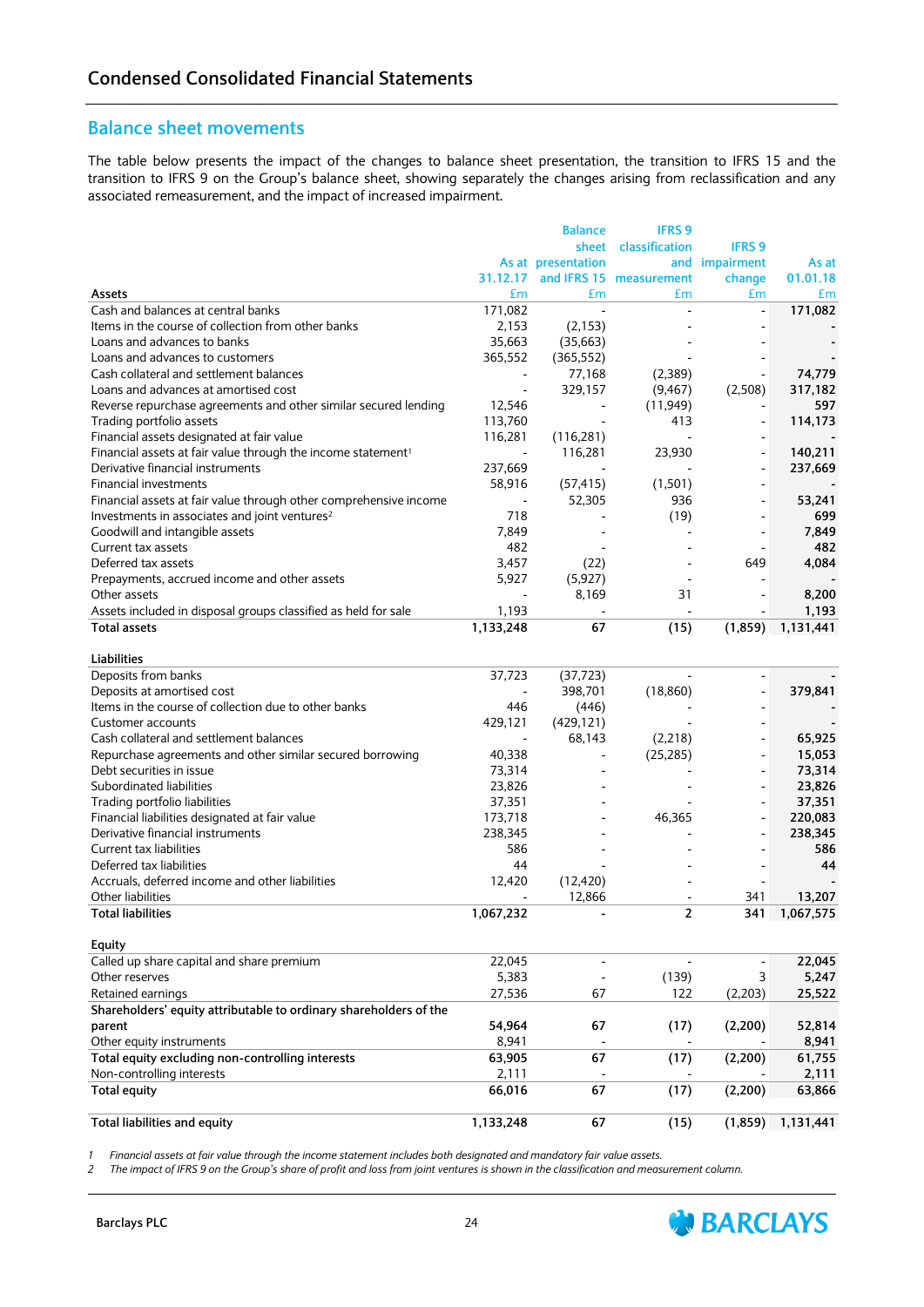#### **Balance sheet presentation and IFRS 15**

The following changes to the balance sheet have been introduced:

- "Items in the course of collection from other banks" and "prepayments, accrued income and other assets" are reported in "other assets". Equally, "items in the course of collection due to other banks" and "accruals, deferred income and other liabilities" are reported in "other liabilities"
- "Loans and advances to banks" and "loans and advances to customers" have been disaggregated to "loans and advances at amortised cost" and "cash collateral and settlement balances". Equally, "deposits from banks" and "customer accounts" have been disaggregated to "deposits at amortised cost" and "cash collateral and settlement balances"
- "Financial assets designated at fair value" have moved to "financial assets at fair value through the income statement" on adoption of IFRS 9
- The majority of "available for sale assets" have moved to "financial assets at fair value through other comprehensive income" from "financial investments" on adoption of IFRS 9. In addition, "held to maturity assets" have moved to "loans and advances at amortised cost"
- On adoption of IFRS 15, a transition adjustment of £67m has been recognised through retained earnings

#### **IFRS 9 classification and measurement**

This column represents the changes to the balance sheet from classification and measurement. The net effect is a decrease in shareholders' equity of £17m, with no significant offsetting movements. The classification changes include the transfer of certain Barclays International Prime Services and Equities positions from an amortised cost to a fair value approach.

#### **IFRS 9 impairment change**

Additional impairment from the adoption of IFRS 9 is shown in the impairment change column. The increase in impairment results in the recognition of a deferred tax asset that will amortise to current tax over time. The post-tax impact is a reduction in shareholders' equity of £2.2bn. Impairment allowance under IFRS 9 considers both the drawn and the undrawn counterparty exposure. For retail portfolios, the total impairment allowance is allocated to the drawn exposure to the extent that the allowance does not exceed the exposure. Any excess is reported on the liability side of the balance sheet as a provision. For wholesale portfolios the impairment allowance on the undrawn exposure is reported on the liability side of the balance sheet as a provision.

For further details, refer to the Barclays PLC IFRS 9 Transition Note at home.barclays/results.

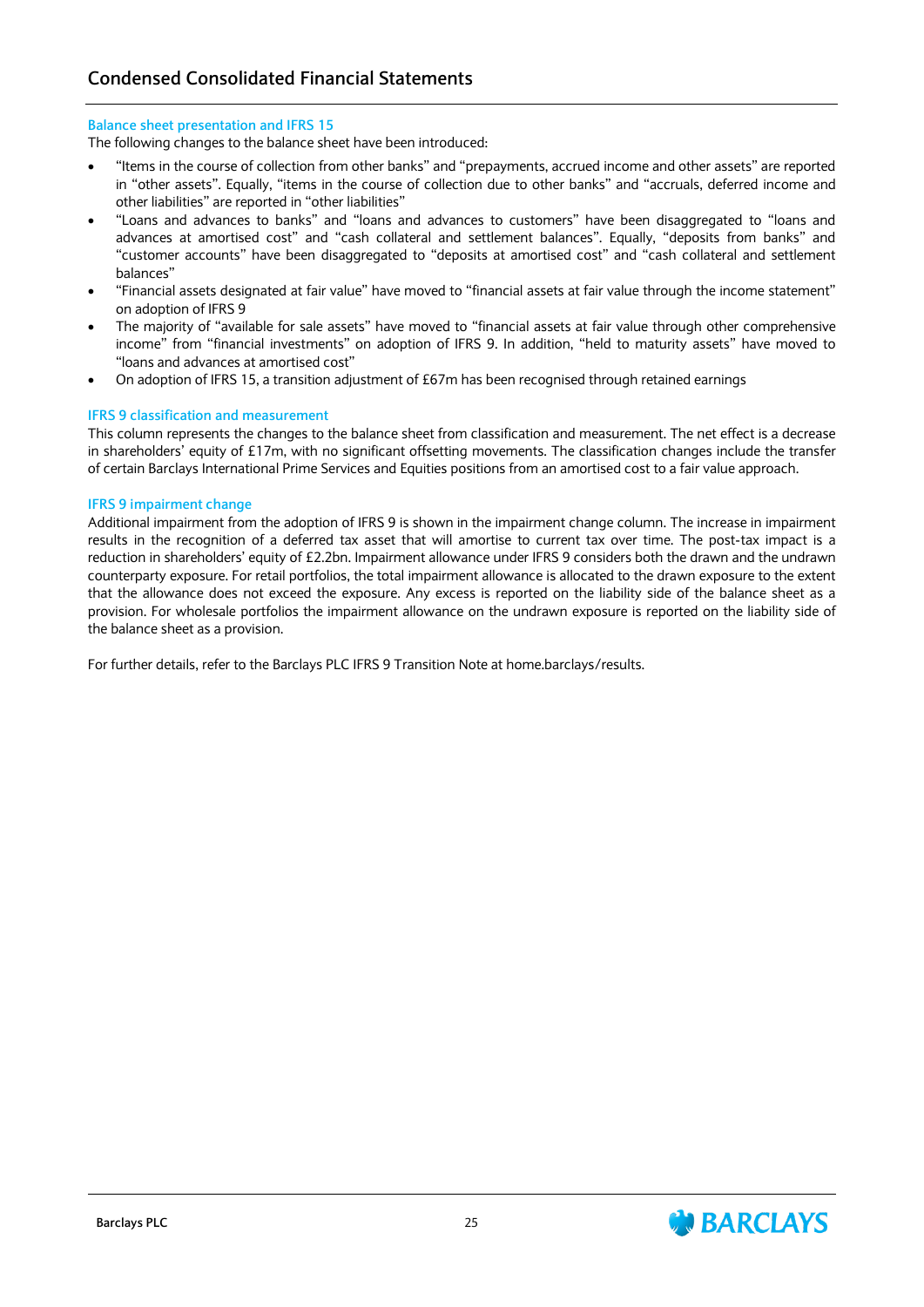### **Summary balance sheet**

|                                                             | As at    | As at    |
|-------------------------------------------------------------|----------|----------|
|                                                             | 31.03.18 | 31.12.17 |
| Assets                                                      | £m       | Em       |
| Loans and advances to subsidiaries                          | 23,381   | 23,970   |
| Financial assets at fair value through the income statement | 4,564    | 4,782    |
| Derivative financial instruments                            | 93       | 161      |
| Investment in subsidiaries                                  | 40,854   | 39,354   |
| Other assets                                                | 288      | 202      |
| <b>Total assets</b>                                         | 69,180   | 68,469   |
|                                                             |          |          |
| <b>Liabilities</b>                                          |          |          |
| Deposits at amortised cost                                  | 495      | 500      |
| Debt securities in issue                                    | 23,120   | 22,110   |
| Subordinated liabilities                                    | 6,360    | 6,501    |
| Other liabilities                                           | 191      | 153      |
| <b>Total liabilities</b>                                    | 30,166   | 29,264   |
| Equity                                                      |          |          |
| Called up share capital and share premium                   | 22,061   | 22,045   |
| Other equity instruments                                    | 8,943    | 8,943    |
| Other reserves                                              | 394      | 480      |
| Retained earnings                                           | 7,616    | 7,737    |
| <b>Total equity</b>                                         | 39,014   | 39,205   |
| Total liabilities and equity                                | 69,180   | 68,469   |

#### **Investment in subsidiaries**

The investment in subsidiaries of £40,854m (December 2017: £39,354m) predominately represents investments made into BBPLC, including £8,986m (December 2017: £8,986m) of AT1 securities.

#### **Loans and advances to subsidiaries, subordinated liabilities and debt securities in issue**

For the three months ended 31 March 2018, Barclays PLC issued £1,500m and €1,055m of Fixed Rate Senior Notes included within the debt securities in issue balance of £23,120m (December 2017: £22,110m). Barclays PLC did not issue any subordinated liabilities in the period.

#### **Other reserves**

As a result of the adoption of IFRS 9 on 1 January 2018, the available for sale reserve of £86m has been transferred to retained earnings.

#### **Management of internal investments, loans and advances**

Barclays PLC retains the discretion to manage the nature of its internal investments in subsidiaries according to their regulatory and business needs. Barclays PLC may invest capital and funding in BBPLC and other Group subsidiaries such as the Group Service Company, the US Intermediate Holding Company (IHC) and the UK ring-fenced bank. In October 2017, the Bank of England published a consultation on "Internal MREL" and following that consultation a final statement of policy is expected to be published in H118. Accordingly, during the course of 2018 Barclays expects to restructure certain investments in subsidiaries, including to subordinate internal MREL beneath operating liabilities, to the extent required to achieve compliance with internal MREL requirements which are expected to be in effect from 1 January 2019.

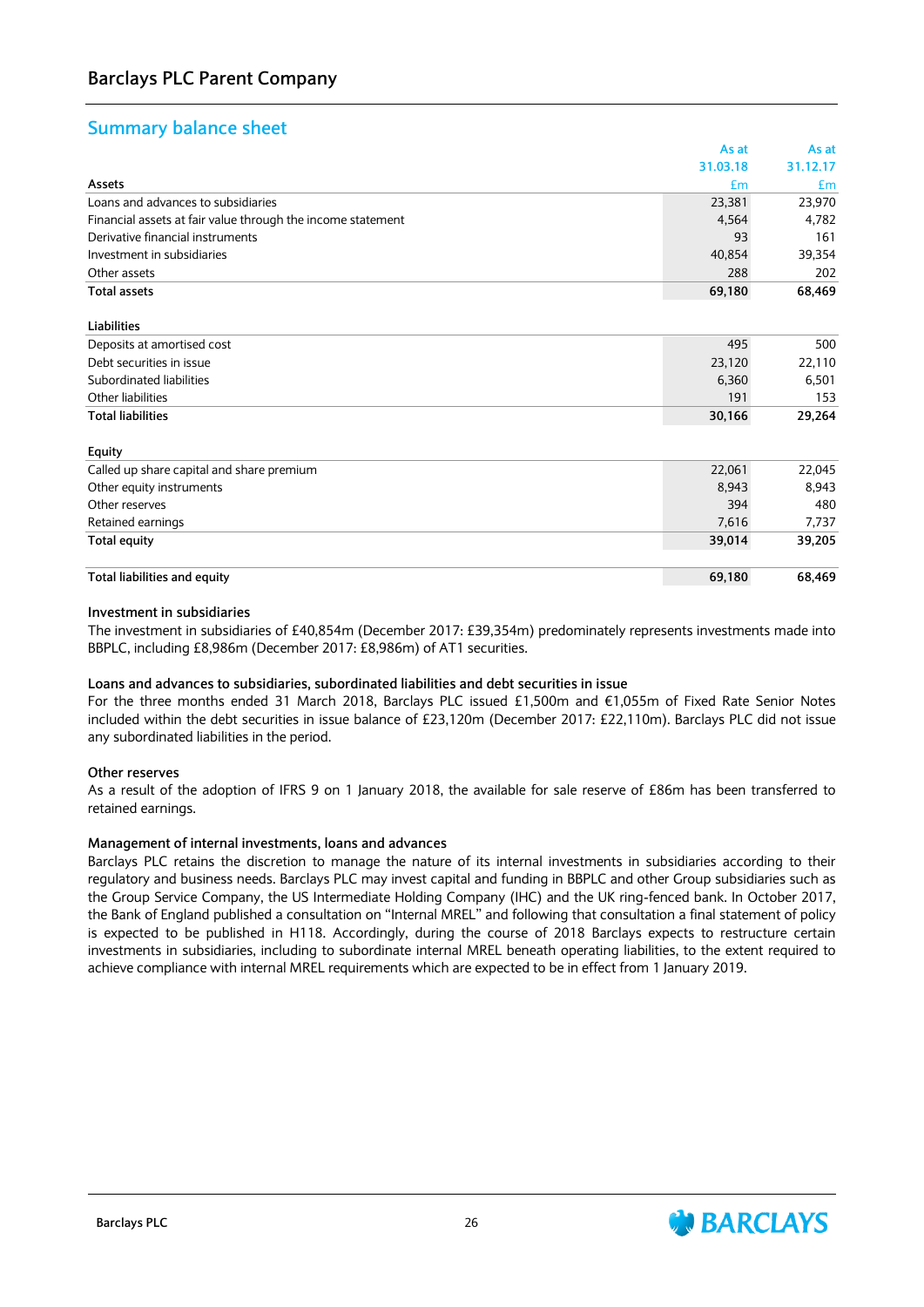The Barclays Non-Core segment was closed on 1 July 2017 with the residual assets and liabilities reintegrated into, and associated financial performance subsequently reported in, Barclays UK, Barclays International and Head Office. Financial results up until 30 June 2017 are reflected in the Barclays Non-Core segment within the Group's results.

#### **Barclays Non-Core**

|                                             | 0118 | Q417 | Q317                     | Q217  | 0117  | Q416  | Q316  | Q216    |
|---------------------------------------------|------|------|--------------------------|-------|-------|-------|-------|---------|
| Income statement information                | £m   | £m   | £m                       | £m    | £m    | £m    | £m    | £m      |
| Net interest income                         |      |      |                          | (123) | 11    | (54)  | 78    | 40      |
| Net trading income                          |      |      |                          | (411) | (77)  | (462) | (288) | (463)   |
| Net fee, commission and other income        |      |      | $\overline{\phantom{a}}$ | 78    | (8)   | 97    | 51    | 79      |
| <b>Total income</b>                         |      |      | $\overline{\phantom{a}}$ | (456) | (74)  | (419) | (159) | (344)   |
| Credit impairment charges and other         |      |      |                          | (27)  | (3)   | (47)  | (20)  | (26)    |
| provisions                                  |      |      |                          |       |       |       |       |         |
| Net operating expenses                      |      |      | $\overline{\phantom{a}}$ | (483) | (77)  | (466) | (179) | (370)   |
| Operating expenses excluding UK bank levy   |      |      |                          | (108) | (148) | (341) | (311) | (368)   |
| and litigation and conduct<br>UK bank levy  |      |      |                          |       |       | (76)  |       |         |
|                                             |      |      |                          |       |       | (51)  |       |         |
| Litigation and conduct                      |      |      |                          | (19)  | (9)   |       | (102) | (27)    |
| <b>Operating expenses</b>                   |      |      | $\overline{\phantom{a}}$ | (127) | (157) | (468) | (413) | (395)   |
| Other net income/(expenses)                 |      |      |                          | 204   | (7)   | 146   | 498   | (324)   |
| Loss before tax                             |      |      | $\blacksquare$           | (406) | (241) | (788) | (94)  | (1,089) |
| Tax credit                                  |      |      |                          | 207   | 75    | 322   | 194   | 229     |
| (Loss)/profit after tax                     |      |      | $\overline{\phantom{a}}$ | (199) | (166) | (466) | 100   | (860)   |
| Non-controlling interests                   |      |      |                          | (8)   | (9)   | (14)  | (13)  | (12)    |
| Other equity instrument holders             |      |      |                          | (19)  | (18)  | (18)  | (15)  | (15)    |
| Attributable (loss)/profit                  |      |      | $\blacksquare$           | (226) | (193) | (498) | 72    | (887)   |
|                                             |      |      |                          |       |       |       |       |         |
| <b>Balance sheet information</b>            | £bn  | £bn  | £bn                      | £bn   | £bn   | £bn   | £bn   | £bn     |
| Loans and advances to banks and customers   |      |      | $\overline{\phantom{a}}$ | 48.3  | 49.5  | 51.1  | 58.7  | 68.5    |
| at amortised cost                           |      |      |                          |       |       |       |       |         |
| Derivative financial instrument assets      |      |      |                          | 150.3 | 164.2 | 188.7 | 253.2 | 262.8   |
| Derivative financial instrument liabilities |      |      |                          | 143.0 | 155.3 | 178.6 | 243.0 | 253.4   |
| Reverse repurchase agreements and other     |      |      |                          |       |       | 0.1   | 0.1   | 0.1     |
| similar secured lending                     |      |      |                          |       |       |       |       |         |
| Financial assets designated at fair value   |      |      |                          | 12.1  | 13.4  | 14.5  | 15.5  | 15.4    |
| <b>Total assets</b>                         |      |      |                          | 233.0 | 249.1 | 279.7 | 359.8 | 379.1   |
| Customer deposits                           |      |      |                          | 11.8  | 12.9  | 12.5  | 16.0  | 17.4    |
| Risk weighted assets                        |      |      |                          | 22.8  | 27.4  | 32.1  | 43.9  | 46.7    |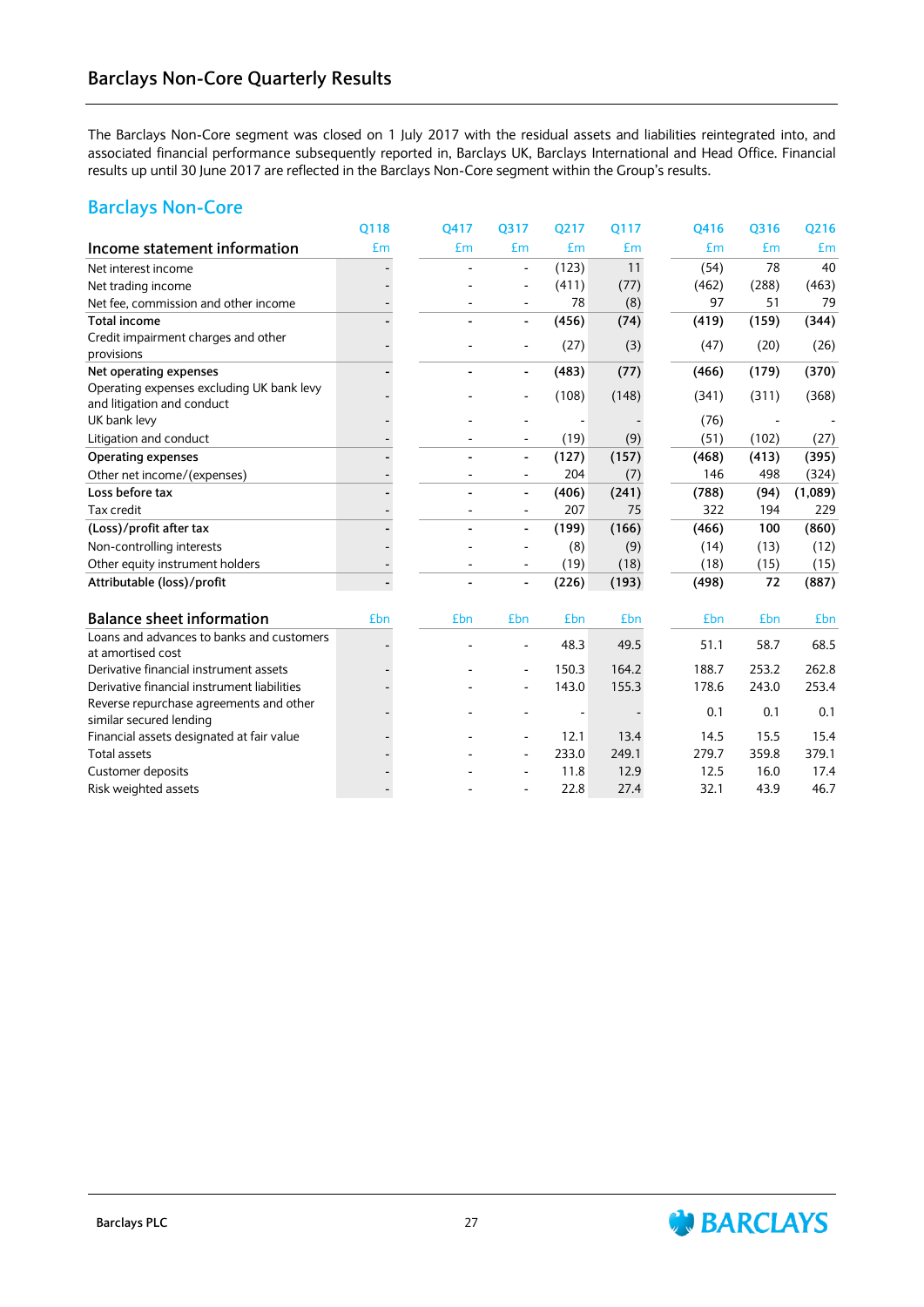Following the reduction of the Group's interest in BAGL in 2017, Barclays' remaining holding of 14.9%, as at Q118, is reported as a financial asset at fair value through other comprehensive income in the Head Office segment, with Barclays' share of BAGL's dividend recognised in the Head Office income statement.

For regulatory reporting purposes, BAGL is treated on a proportional consolidated basis. Subject to regulatory approval, Barclays expects to fully deconsolidate BAGL from a regulatory perspective by the end of 2018.

### **Africa Banking**

|                                                                                                           | Q118       | 0417       | Q317                     | Q217 <sup>1</sup> | 0117  | 0416  | Q316  | Q216       |
|-----------------------------------------------------------------------------------------------------------|------------|------------|--------------------------|-------------------|-------|-------|-------|------------|
| Income statement information                                                                              | £m         | £m         | £m                       | £m                | Em    | £m    | £m    | £m         |
| Net interest income                                                                                       |            |            |                          | 407               | 617   | 626   | 561   | 502        |
| Net fee, commission and other income                                                                      |            |            |                          | 297               | 465   | 441   | 421   | 377        |
| <b>Total income</b>                                                                                       |            |            | ۰                        | 704               | 1,082 | 1,067 | 982   | 879        |
| Credit impairment charges and other provisions                                                            |            |            |                          | (71)              | (106) | (105) | (96)  | (133)      |
| Net operating income                                                                                      |            |            | ۰                        | 633               | 976   | 962   | 886   | 746        |
| Operating expenses excluding UK bank levy and<br>impairment of Barclays' holding in BAGL                  |            |            |                          | (477)             | (653) | (727) | (598) | (543)      |
| UK bank levy                                                                                              |            |            |                          |                   |       | (65)  |       |            |
| Other net income excluding loss on sale of BAGL                                                           |            |            |                          | 3                 | 2     | 2     | 2     |            |
| Profit before tax excluding impairment of<br>Barclays' holding in BAGL and loss on sale of<br><b>BAGL</b> |            |            |                          | 159               | 325   | 172   | 290   | 204        |
| Impairment of Barclays' holding in BAGL                                                                   |            |            |                          | (206)             | (884) |       |       |            |
| Loss on sale of BAGL                                                                                      |            |            |                          | (1, 435)          |       |       |       |            |
| (Loss)/profit before tax                                                                                  |            |            | $\overline{\phantom{0}}$ | (1, 482)          | (559) | 172   | 290   | 204        |
| (Loss)/profit after tax                                                                                   |            |            |                          | (1,537)           | (658) | 71    | 209   | 145        |
| Attributable (loss)/profit                                                                                |            |            |                          | (1, 534)          | (801) | (52)  | 85    | 70         |
| <b>Balance sheet information</b>                                                                          | <b>£bn</b> | <b>£bn</b> | £bn                      | £bn               | £bn   | £bn   | £bn   | <b>£bn</b> |
| <b>Total assets</b>                                                                                       |            |            |                          |                   | 66.0  | 65.1  | 61.1  | 56.0       |
| Risk weighted assets <sup>2</sup>                                                                         |            |            |                          | 9.8               | 41.3  | 42.3  | 39.9  | 36.1       |

*1 The Q217 Africa Banking income statement represents two months of results as a discontinued operation to 31 May 2017.*

*2 RWAs at 31 March 2018 of £6.4bn (December 2017: £6.4bn) are reported in Head Office.*

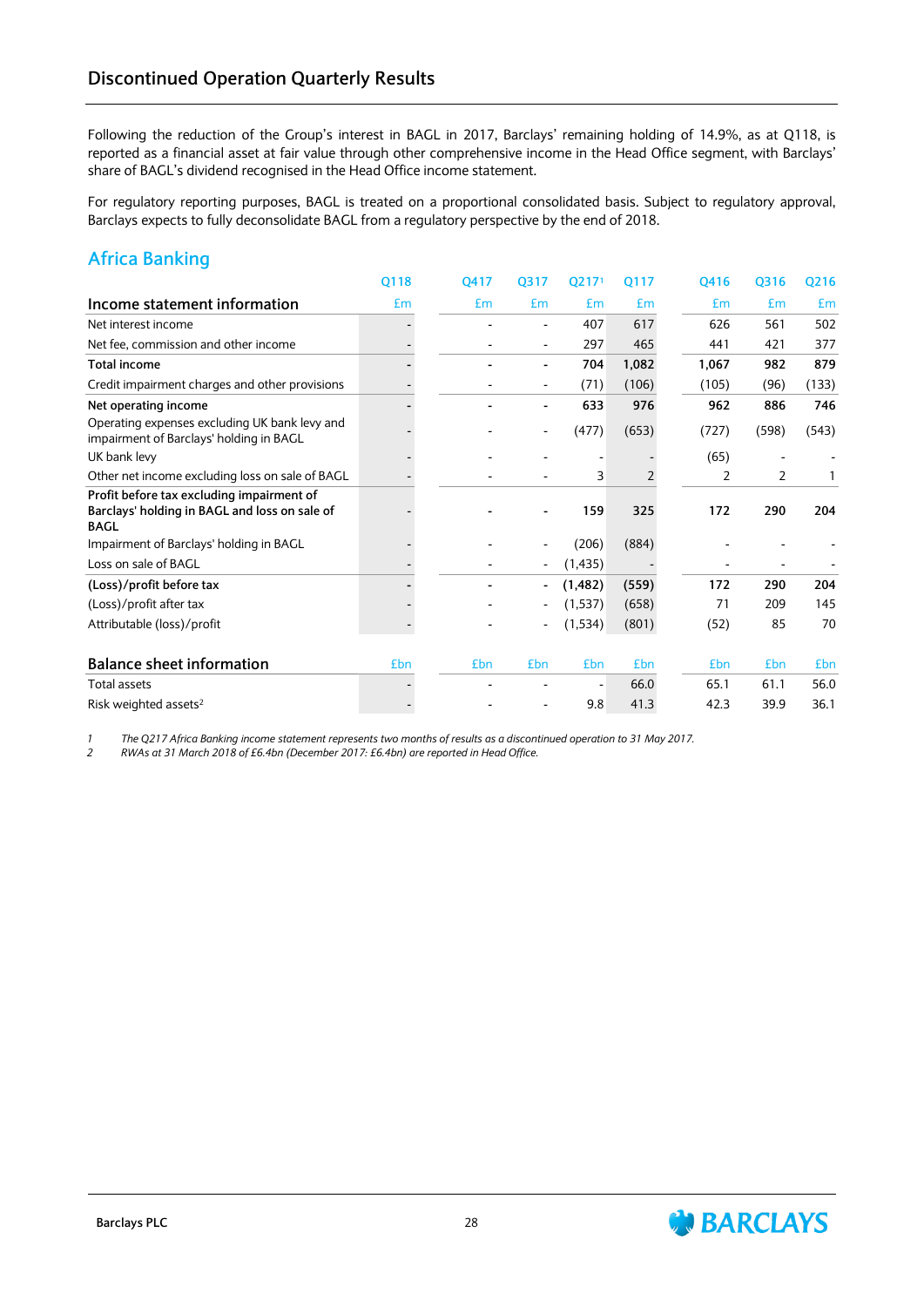Barclays' management believes that the non-IFRS performance measures included in this document provide valuable information to the readers of the financial statements as they enable the reader to identify a more consistent basis for comparing the businesses' performance between financial periods, and provide more detail concerning the elements of performance which the managers of these businesses are most directly able to influence or are relevant for an assessment of Barclays PLC and its subsidiaries (the Group). They also reflect an important aspect of the way in which operating targets are defined and performance is monitored by Barclays' management.

Any non-IFRS performance measures in this document are not a substitute for IFRS measures and readers should consider the IFRS measures as well.

### **Non-IFRS performance measures glossary**

| Measure                                                     | <b>Definition</b>                                                                                                                                                                                                                                                                                                                                                                                                                       |
|-------------------------------------------------------------|-----------------------------------------------------------------------------------------------------------------------------------------------------------------------------------------------------------------------------------------------------------------------------------------------------------------------------------------------------------------------------------------------------------------------------------------|
| Loan: deposit ratio                                         | Loans and advances at amortised cost divided by deposits at amortised cost.                                                                                                                                                                                                                                                                                                                                                             |
| Period end allocated<br>tangible equity                     | Allocated tangible equity is calculated as 13.0% (2017: 12.0%) of risk weighted assets for each<br>business, adjusted for capital deductions, excluding goodwill and intangible assets, reflecting<br>the assumptions the Group uses for capital planning purposes. Head Office allocated tangible<br>equity represents the difference between the Group's tangible shareholders' equity and the<br>amounts allocated to businesses.    |
| Average tangible<br>shareholders' equity                    | Calculated as the average of the previous month's period end tangible equity and the current<br>month's period end tangible equity. The average tangible shareholders' equity for the period is<br>the average of the monthly averages within that period.                                                                                                                                                                              |
| Average allocated<br>tangible equity                        | Calculated as the average of the previous month's period end allocated tangible equity and the<br>current month's period end allocated tangible equity. The average allocated tangible equity for<br>the period is the average of the monthly averages within that period.                                                                                                                                                              |
| Return on average<br>tangible shareholders'<br>equity       | Annualised statutory profit after tax attributable to ordinary shareholders, including an<br>adjustment for the tax credit in reserves in respect of other equity instruments, as a proportion<br>of average shareholders' equity excluding non-controlling interests and other equity<br>instruments adjusted for the deduction of intangible assets and goodwill. The components of<br>the calculation have been included on page 30. |
| Return on average<br>allocated tangible<br>equity           | Annualised statutory profit after tax attributable to ordinary shareholders, including an<br>adjustment for the tax credit in reserves in respect of other equity instruments, as a proportion<br>of average allocated tangible equity. The components of the calculation have been included on<br>page 30.                                                                                                                             |
| Cost: income ratio                                          | Operating expenses divided by total income.                                                                                                                                                                                                                                                                                                                                                                                             |
| Loan loss rate                                              | Quoted in basis points and represents total annualised impairment charges divided by gross<br>loans and advances held at amortised cost at the balance sheet date. The components of the<br>calculation have been included on page 14.                                                                                                                                                                                                  |
| Net interest margin                                         | Annualised net interest income divided by the sum of average customer assets. The<br>components of the calculation have been included on page 13.                                                                                                                                                                                                                                                                                       |
| Tangible net asset value<br>per share                       | Calculated by dividing shareholders' equity, excluding non-controlling interests and other<br>equity instruments, less goodwill and intangible assets, by the number of issued ordinary<br>shares. The components of the calculation have been included on page 34.                                                                                                                                                                     |
| Performance measures<br>excluding litigation and<br>conduct | Calculated by excluding litigation and conduct charges from performance measures. The<br>components of the calculations have been included on pages 31-33.                                                                                                                                                                                                                                                                              |

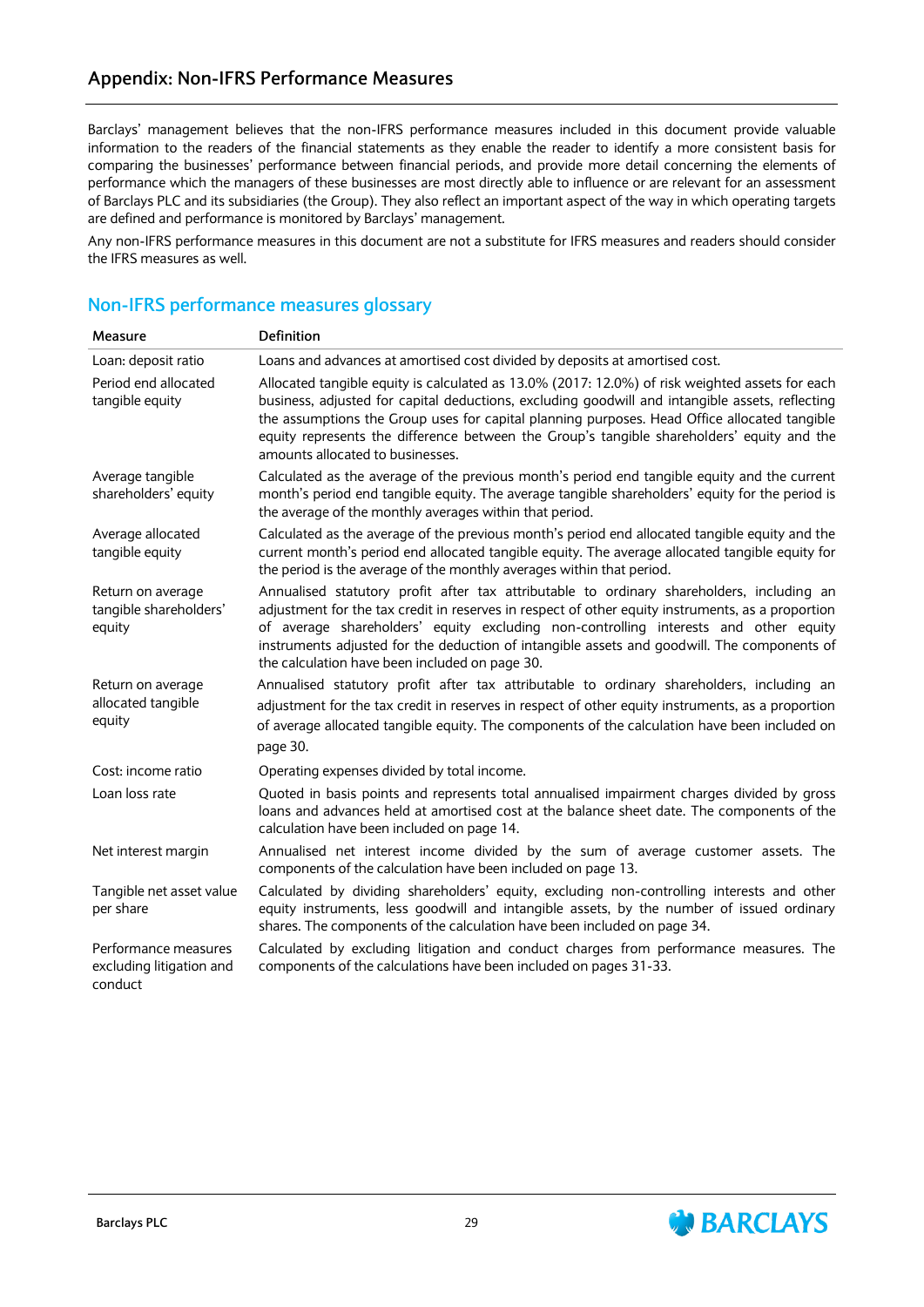#### **Returns**

Return on average tangible equity is calculated as annualised profit for the period attributable to ordinary equity holders of the parent (adjusted for the tax credit recorded in reserves in respect of interest payments on other equity instruments) divided by average tangible equity for the period, excluding non-controlling and other equity interests for businesses. Allocated tangible equity has been calculated as 13.0% (2017: 12.0%) of RWAs for each business, adjusted for capital deductions, excluding goodwill and intangible assets, reflecting the assumptions the Group uses for capital planning purposes. Head Office average allocated tangible equity represents the difference between the Group's average tangible shareholders' equity and the amounts allocated to businesses.

|                                                    |                     | <b>Tax credit in</b> |                             |            |                  |
|----------------------------------------------------|---------------------|----------------------|-----------------------------|------------|------------------|
|                                                    |                     | respect of           | (Loss)/profit               |            |                  |
|                                                    |                     |                      | interest attributable to    |            | <b>Return on</b> |
|                                                    |                     | payments on          | ordinary                    | Average    | average          |
|                                                    | <b>Attributable</b> |                      | other equity equity holders | tangible   | tangible         |
|                                                    | (loss)/profit       | <b>instruments</b>   | of the parent               | equity     | equity           |
| Three months ended 31.03.18                        | £m                  | £m                   | Em                          | <b>£bn</b> | %                |
| <b>Barclays UK</b>                                 | (38)                | 12                   | (26)                        | 9.8        | (1.1)            |
| Corporate and Investment Bank                      | 805                 | 29                   | 834                         | 25.6       | 13.0             |
| Consumer, Cards and Payments                       | 168                 | 5                    | 173                         | 4.5        | 15.6             |
| Barclays International                             | 973                 | 34                   | 1,007                       | 30.1       | 13.4             |
| <b>Head Office</b>                                 | (1,699)             |                      | (1,699)                     | 4.3        | n/m              |
| <b>Barclays Group</b>                              | (764)               | 46                   | (718)                       | 44.2       | (6.5)            |
|                                                    |                     |                      |                             |            |                  |
| Three months ended 31.03.17                        |                     |                      |                             |            |                  |
| <b>Barclays UK</b>                                 | 470                 | 9                    | 479                         | 8.9        | 21.6             |
| Corporate and Investment Bank                      | 460                 | 23                   | 483                         | 23.5       | 8.2              |
| Consumer, Cards and Payments                       | 377                 | $\overline{4}$       | 381                         | 4.2        | 36.4             |
| Barclays International                             | 837                 | 27                   | 864                         | 27.7       | 12.5             |
| Head Office <sup>1</sup>                           | (123)               | (3)                  | (126)                       | 7.6        | n/m              |
| <b>Barclays Non-Core</b>                           | (193)               | 5                    | (188)                       | 5.2        | n/m              |
| Africa Banking discontinued operation <sup>1</sup> | (801)               |                      | (801)                       | n/m        | n/m              |
| <b>Barclays Group</b>                              | 190                 | 38                   | 228                         | 49.4       | 1.8              |

*1 Average allocated tangible equity for Africa Banking is included within Head Office.*



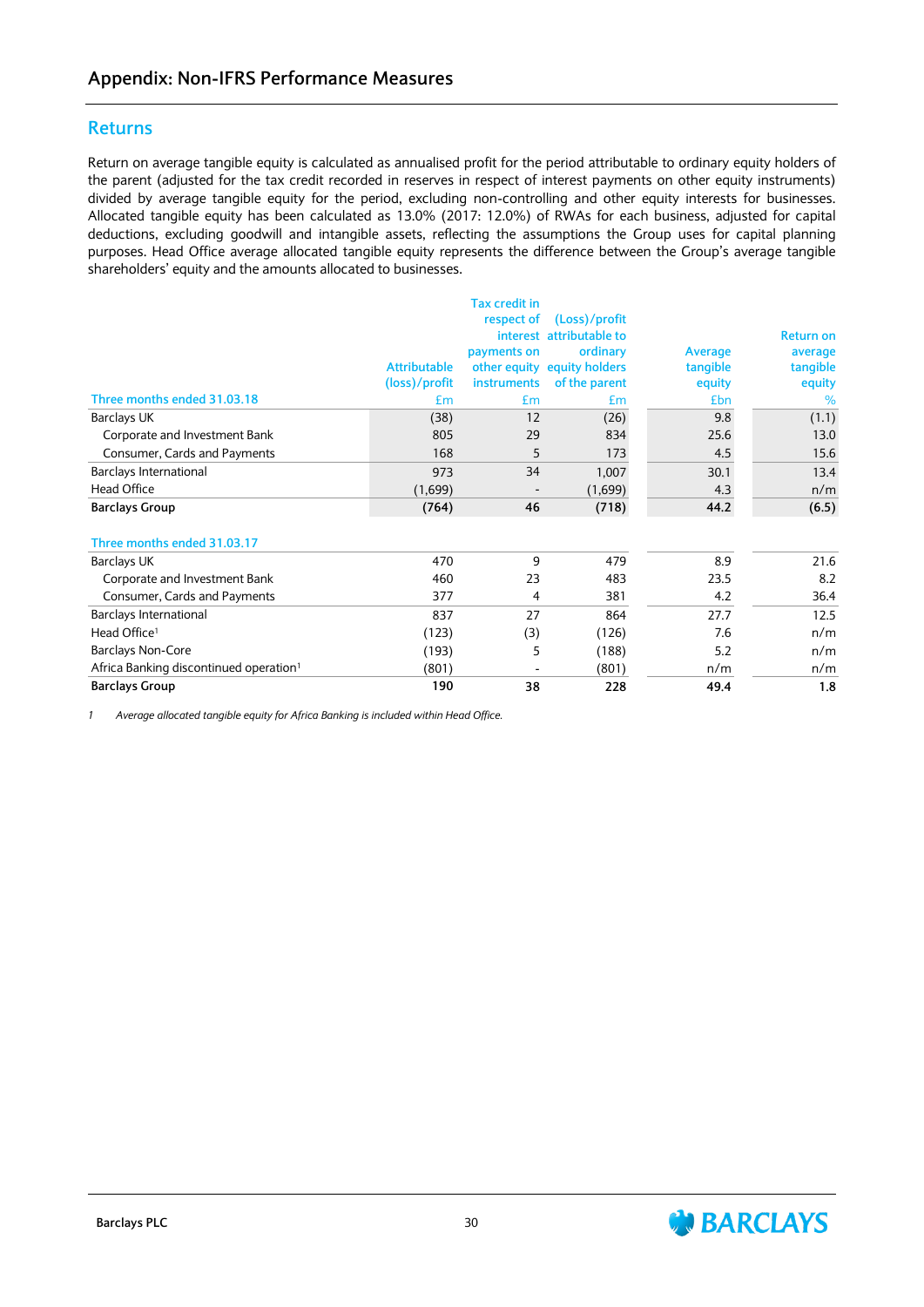### **Performance measures excluding litigation and conduct**

### **Barclays Group**

|                                                                                                            | Q118     | Q417     | Q317             | Q217     | Q117    | Q416             | Q316             | Q216     |
|------------------------------------------------------------------------------------------------------------|----------|----------|------------------|----------|---------|------------------|------------------|----------|
| <b>Profit before tax</b>                                                                                   | £m       | £m       | £m               | £m       | £m      | £m               | £m               | £m       |
| (Loss)/profit before tax                                                                                   | (236)    | 93       | 1,107            | 659      | 1,682   | 330              | 837              | 1,270    |
| Impact of litigation and conduct                                                                           | 1,961    | 383      | 81               | 715      | 28      | 97               | 741              | 447      |
| Profit before tax excluding litigation and<br>conduct                                                      | 1,725    | 476      | 1,188            | 1,374    | 1,710   | 427              | 1,578            | 1,717    |
| Profit attributable to ordinary equity holders                                                             |          |          |                  |          |         |                  |                  |          |
| of the parent                                                                                              |          |          |                  |          |         |                  |                  |          |
| Attributable (loss)/profit                                                                                 | (764)    | (1, 294) | 583              | (1, 401) | 190     | 99               | 414              | 677      |
| Impact of litigation and conduct <sup>1</sup>                                                              | 1,930    | 351      | 77               | 703      | 19      | 52               | 726              | 447      |
| Attributable profit/(loss) excluding litigation<br>and conduct                                             | 1,166    | (943)    | 660              | (698)    | 209     | 151              | 1,140            | 1,124    |
| Tax credit in respect of interest payments on<br>other equity instruments                                  | 46       | 49       | 43               | 44       | 38      | 39               | 31               | 29       |
| Profit/(loss) attributable to ordinary equity<br>holders of the parent excluding litigation and<br>conduct | 1,212    | (894)    | 703              | (654)    | 247     | 190              | 1,171            | 1,153    |
| Return on average tangible shareholders'<br>equity                                                         |          |          |                  |          |         |                  |                  |          |
| Average tangible shareholders' equity (£bn)                                                                | 44.2     | 48.1     | 48.9             | 49.3     | 49.4    | 48.9             | 49.4             | 48.3     |
| Return on average tangible shareholders'<br>equity excluding litigation and conduct                        | 11.0%    | (7.4%)   | 5.7%             | (5.3%)   | 2.0%    | 1.6%             | 9.5%             | 9.5%     |
| Basic earnings per ordinary share                                                                          |          |          |                  |          |         |                  |                  |          |
| Basic weighted average number of shares (m)                                                                | 17,037   | 16,996   | 16,994           | 16,989   | 16,924  | 16,860           | 16,866           | 16,859   |
| Basic earnings/(loss) per ordinary share<br>excluding litigation and conduct                               | 7.1p     | (5.3p)   | 4.1 <sub>p</sub> | (3.8p)   | 1.5p    | 1.1 <sub>p</sub> | 6.9 <sub>p</sub> | 6.8p     |
| <b>Cost: income ratio</b>                                                                                  |          |          |                  |          |         |                  |                  |          |
| Operating expenses                                                                                         | (5,325)  | (4, 369) | (3, 355)         | (4, 113) | (3,619) | (4,319)          | (4,322)          | (3,872)  |
| Impact of litigation and conduct                                                                           | 1,961    | 383      | 81               | 715      | 28      | 97               | 741              | 447      |
| Operating expenses excluding litigation and<br>conduct                                                     | (3, 364) | (3,986)  | (3,274)          | (3,398)  | (3,591) | (4,222)          | (3,581)          | (3, 425) |
| Total income                                                                                               | 5,358    | 5,022    | 5,173            | 5,058    | 5,823   | 4,992            | 5,446            | 5,972    |
| Cost: income ratio excluding litigation and<br>conduct                                                     | 63%      | 79%      | 63%              | 67%      | 62%     | 85%              | 66%              | 57%      |

*1 Represents the post-tax impact.*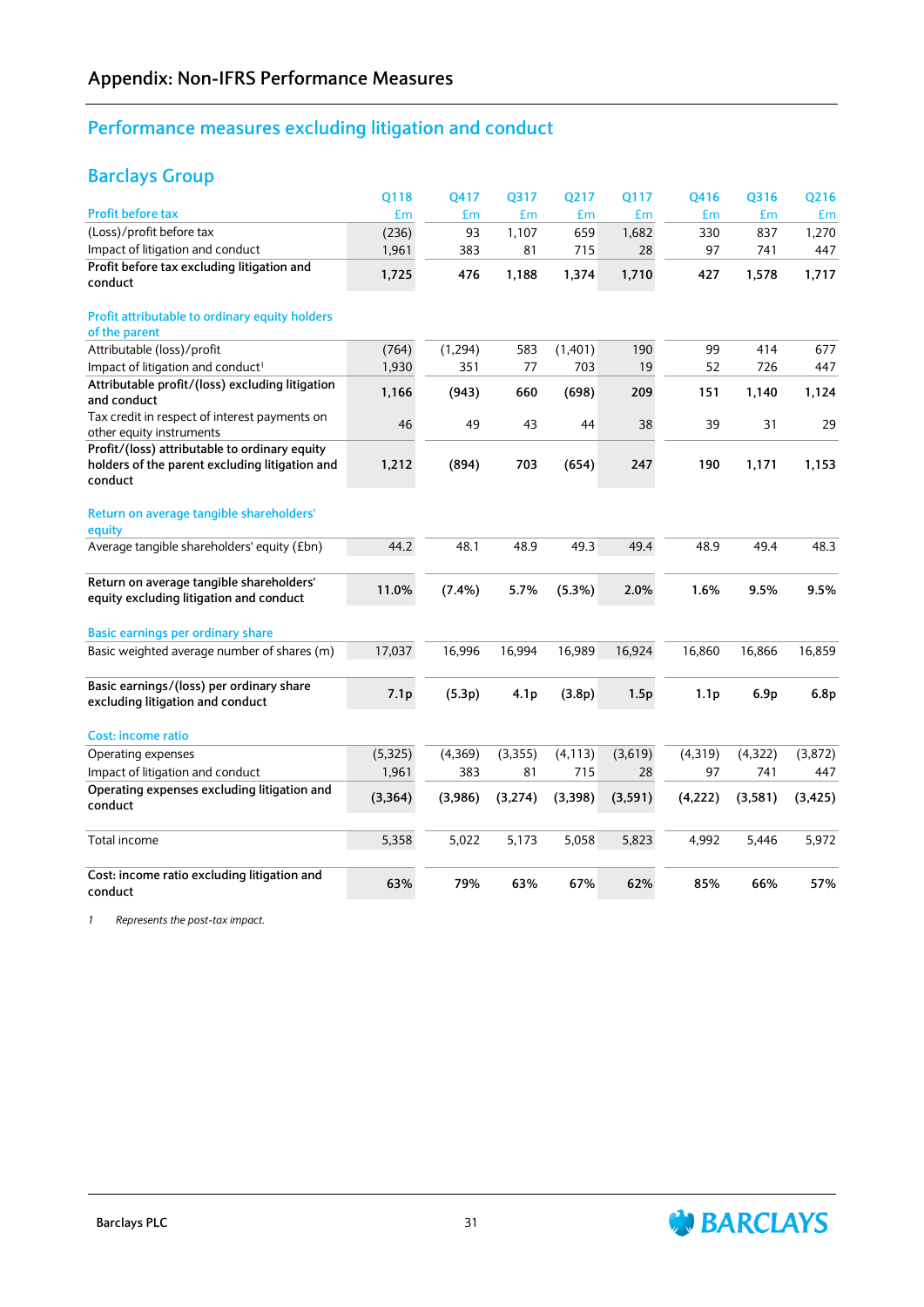### **Barclays UK**

|                                                                                                  | 0118     | 0417     | 0317  | 0217    | 0117  | Q416    | 0316    | Q216    |
|--------------------------------------------------------------------------------------------------|----------|----------|-------|---------|-------|---------|---------|---------|
| <b>Profit before tax</b>                                                                         | £m       | £m       | £m    | £m      | £m    | £m      | £m      | £m      |
| Profit/(loss) before tax                                                                         | 170      | 452      | 661   | (74)    | 708   | 583     | 75      | 376     |
| Impact of litigation and conduct                                                                 | 411      | 53       | 11    | 699     | (4)   | 28      | 614     | 399     |
| Profit before tax excluding litigation and<br>conduct                                            | 581      | 505      | 672   | 625     | 704   | 611     | 689     | 775     |
| Profit attributable to ordinary equity holders<br>of the parent                                  |          |          |       |         |       |         |         |         |
| Attributable (loss)/profit                                                                       | (38)     | 245      | 423   | (285)   | 470   | 383     | (163)   | 141     |
| Impact of litigation and conduct <sup>1</sup>                                                    | 411      | 37       | 8     | 691     | (3)   | (3)     | 627     | 410     |
| Attributable profit excluding litigation and<br>conduct                                          | 373      | 282      | 431   | 406     | 467   | 380     | 464     | 551     |
| Tax credit in respect of interest payments on<br>other equity instruments                        | 12       | 13       | 9     | 9       | 9     | 7       | 7       | 8       |
| Profit attributable to ordinary equity holders<br>of the parent excluding litigation and conduct | 385      | 295      | 440   | 415     | 476   | 387     | 471     | 559     |
| Return on average allocated tangible equity                                                      |          |          |       |         |       |         |         |         |
| Average allocated tangible equity (£bn)                                                          | 9.8      | 9.6      | 9.4   | 8.7     | 8.9   | 8.6     | 8.7     | 9.0     |
| Return on average allocated tangible equity<br>excluding litigation and conduct                  | 15.7%    | 12.3%    | 18.7% | 19.1%   | 21.5% | 18.0%   | 21.6%   | 24.9%   |
| <b>Cost: income ratio</b>                                                                        |          |          |       |         |       |         |         |         |
| Operating expenses                                                                               | (1, 416) | (1, 229) | (991) | (1,673) | (955) | (1,065) | (1,518) | (1,346) |
| Impact of litigation and conduct                                                                 | 411      | 53       | 11    | 699     | (4)   | 28      | 614     | 399     |
| Operating expenses excluding litigation and<br>conduct                                           | (1,005)  | (1, 176) | (980) | (974)   | (959) | (1,037) | (904)   | (947)   |
| Total income                                                                                     | 1,788    | 1,870    | 1,852 | 1,820   | 1,841 | 1,828   | 1,943   | 1,943   |
| Cost: income ratio excluding litigation and<br>conduct                                           | 56%      | 63%      | 53%   | 54%     | 52%   | 57%     | 47%     | 49%     |

*1 Represents the post-tax impact.*

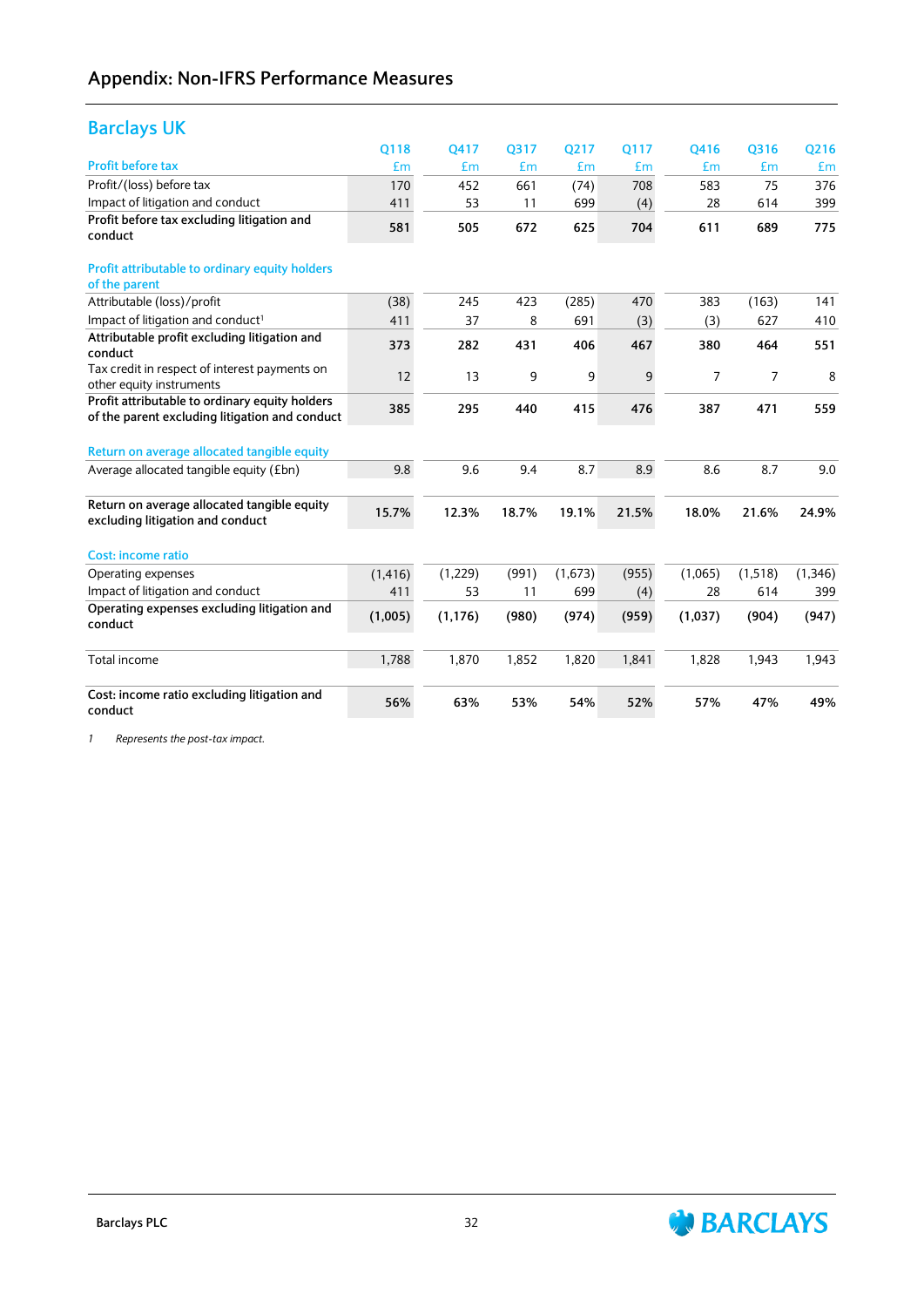#### **Barclays International**

|                                                                                                            | Q118              | Q417        | Q317        | Q217       | Q117        | Q416         | Q316       | Q216      |
|------------------------------------------------------------------------------------------------------------|-------------------|-------------|-------------|------------|-------------|--------------|------------|-----------|
| Profit before tax                                                                                          | £m                | £m          | £m          | £m         | £m          | £m           | £m         | £m        |
| Profit before tax                                                                                          | 1,413             | 6           | 652         | 1,261      | 1,356       | 373          | 1,085      | 1,726     |
| Impact of litigation and conduct                                                                           | 15                | 255         | 5           | (4)        | 13          | 17           | 17         | 10        |
| Profit before tax excluding litigation and<br>conduct                                                      | 1,428             | 261         | 657         | 1,257      | 1,369       | 390          | 1,102      | 1,736     |
| Profit attributable to ordinary equity holders<br>of the parent                                            |                   |             |             |            |             |              |            |           |
| Attributable profit/(loss)                                                                                 | 973               | (1, 168)    | 359         | 819        | 837         | 43           | 623        | 1,171     |
| Impact of litigation and conduct <sup>1</sup>                                                              | 12                | 250         | 4           | (3)        | 9           | 14           | 17         | 10        |
| Attributable profit/(loss) excluding litigation                                                            |                   |             |             |            |             |              |            |           |
| and conduct                                                                                                | 985               | (918)       | 363         | 816        | 846         | 57           | 640        | 1,181     |
| Tax credit in respect of interest payments on<br>other equity instruments                                  | 34                | 34          | 32          | 27         | 27          | 23           | 20         | 19        |
| Profit/(loss) attributable to ordinary equity<br>holders of the parent excluding litigation and<br>conduct | 1,019             | (884)       | 395         | 843        | 873         | 80           | 660        | 1,200     |
| Return on average allocated tangible equity                                                                |                   |             |             |            |             |              |            |           |
| Average allocated tangible equity (£bn)                                                                    | 30.1              | 28.5        | 28.9        | 27.4       | 27.7        | 26.6         | 25.7       | 24.8      |
| Return on average allocated tangible equity<br>excluding litigation and conduct                            | 13.6%             | (12.4%)     | 5.5%        | 12.3%      | 12.6%       | 1.2%         | 10.3%      | 19.3%     |
| Cost: income ratio                                                                                         |                   |             |             |            |             |              |            |           |
| Operating expenses                                                                                         | (2,315)           | (2,948)     | (2, 187)    | (2,272)    | (2, 448)    | (2,798)      | (2, 354)   | (2,084)   |
| Impact of litigation and conduct                                                                           | 15                | 255         | 5           | (4)        | 13          | 17           | 17         | 10        |
| Operating expenses excluding litigation and<br>conduct                                                     | (2,300)           | (2,693)     | (2, 182)    | (2,276)    | (2, 435)    | (2,781)      | (2, 337)   | (2,074)   |
| Total income                                                                                               | 3,808             | 3,319       | 3,315       | 3,610      | 4,138       | 3,592        | 3,851      | 4,039     |
| Cost: income ratio excluding litigation and<br>conduct                                                     | 60%               | 81%         | 66%         | 63%        | 59%         | 77%          | 61%        | 51%       |
| <b>Head Office</b>                                                                                         |                   |             |             |            |             |              |            |           |
| <b>Profit before tax</b><br>(Loss)/profit before tax                                                       |                   |             |             |            |             |              |            |           |
| Impact of litigation and conduct                                                                           | (1, 819)<br>1,535 | (365)<br>75 | (206)<br>65 | (122)<br>1 | (141)<br>10 | 162<br>1     | (229)<br>8 | 257<br>11 |
| (Loss)/profit before tax excluding litigation                                                              |                   |             |             |            |             |              |            |           |
| and conduct                                                                                                | (284)             | (290)       | (141)       | (121)      | (131)       | 163          | (221)      | 268       |
| Profit attributable to ordinary equity holders<br>of the parent                                            |                   |             |             |            |             |              |            |           |
| Attributable (loss)/profit                                                                                 | (1,699)           | (371)       | (199)       | (175)      | (123)       | 223          | (203)      | 182       |
| Impact of litigation and conduct <sup>1</sup>                                                              | 1,507             | 64          | 65          | 1          | 7           | $\mathbf{1}$ | 8          | 7         |
| Attributable (loss)/profit excluding litigation<br>and conduct                                             | (192)             | (307)       | (134)       | (174)      | (116)       | 224          | (195)      | 189       |
|                                                                                                            |                   |             |             |            |             |              |            |           |

*1 Represents the post-tax impact.*



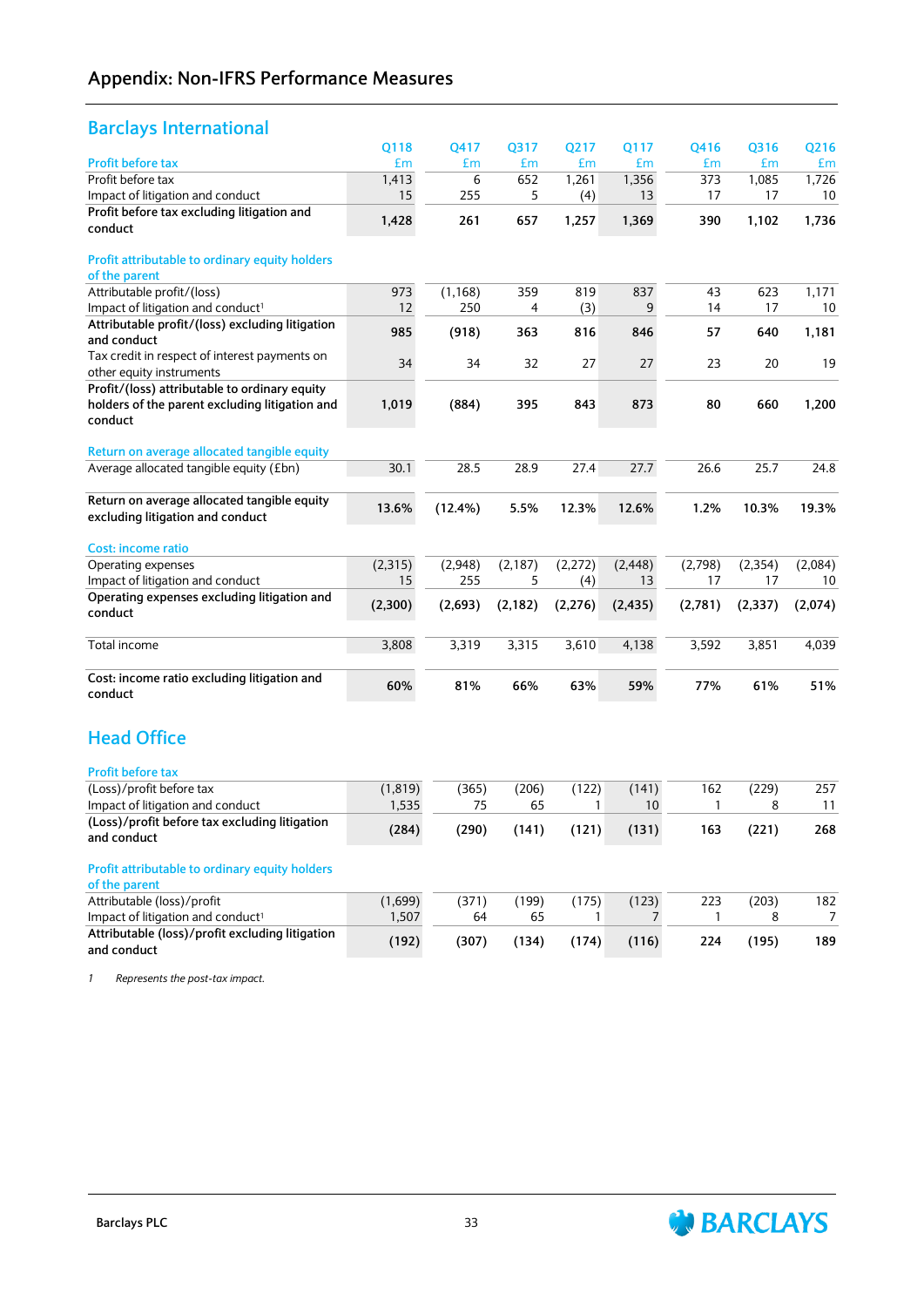## **Appendix: Non-IFRS Performance Measures**

| Tangible net asset value                                                             | As at    | As at    | As at    |
|--------------------------------------------------------------------------------------|----------|----------|----------|
|                                                                                      | 31.03.18 | 31.12.17 | 31.03.17 |
|                                                                                      | £m       | £m       | £m       |
| Total equity excluding non-controlling interests                                     | 59.519   | 63,905   | 65,536   |
| Other equity instruments                                                             | (8,941)  | (8,941)  | (7,690)  |
| Goodwill and intangibles <sup>1</sup>                                                | (7,806)  | (7, 849) | (8,328)  |
| Tangible shareholders' equity attributable to ordinary shareholders of the<br>parent | 42,772   | 47,115   | 49,518   |
|                                                                                      | m        | m        | m        |
| Shares in issue                                                                      | 17,069   | 17.060   | 16.980   |
|                                                                                      | n        | p        | p        |
| Tangible net asset value per share                                                   | 251      | 276      | 292      |

*1 Comparative figure as at March 2017 included goodwill and intangibles in relation to Africa Banking.*

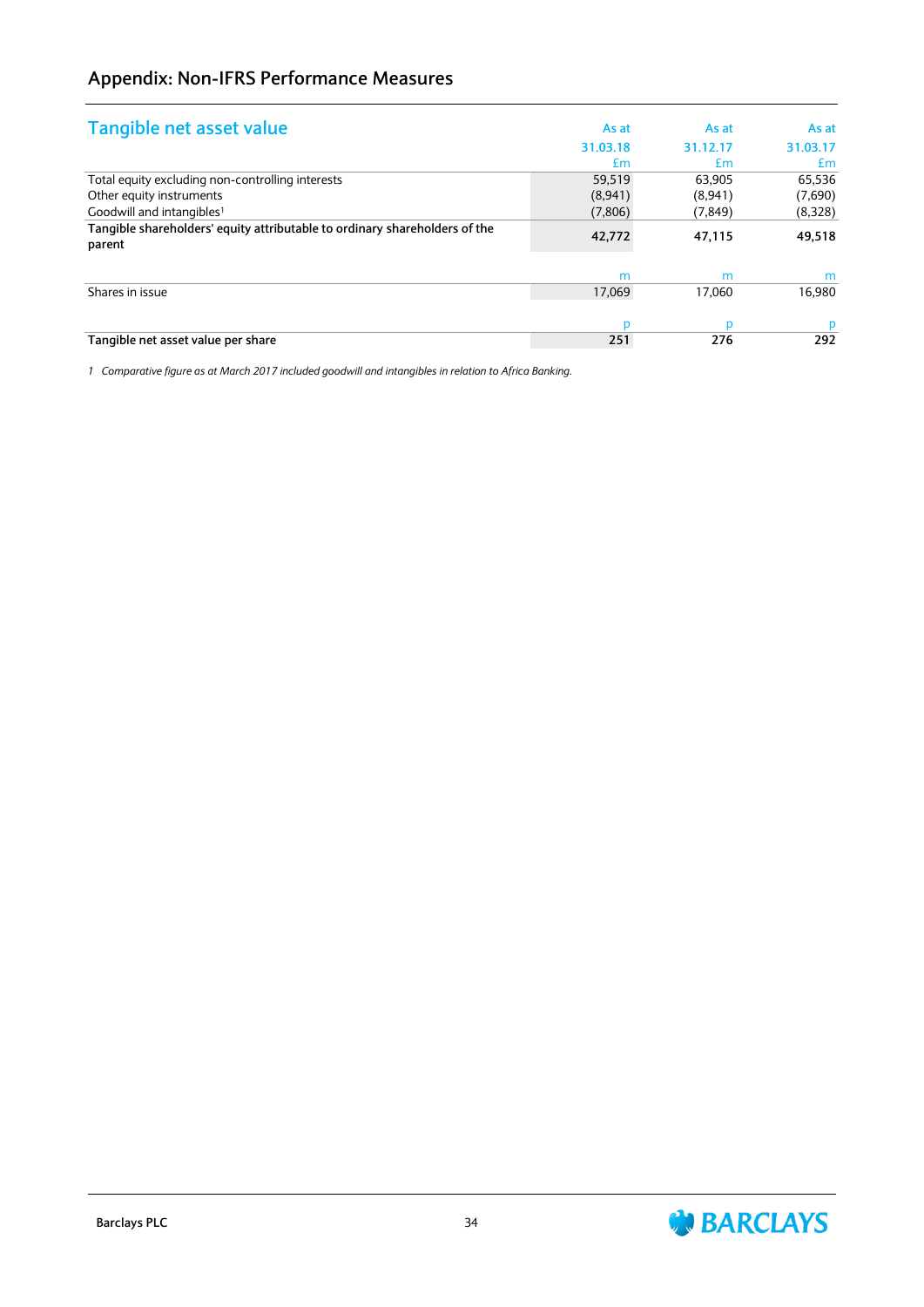| Results timetable <sup>1</sup><br>2018 Interim Results Announcement | <b>Date</b><br>2 August 2018 |          |          |              |          |  |
|---------------------------------------------------------------------|------------------------------|----------|----------|--------------|----------|--|
|                                                                     |                              |          |          |              |          |  |
|                                                                     |                              |          |          | % Change $3$ |          |  |
| Exchange rates <sup>2</sup>                                         | 31.03.18                     | 31.12.17 | 31.03.17 | 31.12.17     | 31.03.17 |  |
| Period end - USD/GBP                                                | 1.40                         | 1.35     | 1.25     | 4%           | 12%      |  |
| 3 month average - USD/GBP                                           | 1.39                         | 1.33     | 1.24     | 5%           | 12%      |  |
| Period end - EUR/GBP                                                | 1.14                         | 1.13     | 1.17     | $1\%$        | (3%)     |  |
| 3 month average - EUR/GBP                                           | 1.13                         | 1.13     | 1.16     | -            | (3%)     |  |
| Share price data                                                    |                              |          |          |              |          |  |
| Barclays PLC (p)                                                    | 206.50                       | 203.10   | 225.10   |              |          |  |
| Barclays PLC number of shares (m)                                   | 17,069                       | 17,060   | 16,980   |              |          |  |

#### **For further information please contact**

| Investor relations                    | <b>Media relations</b>             |
|---------------------------------------|------------------------------------|
| Kathryn McLeland +44 (0) 20 7116 4943 | Thomas Hoskin +44 (0) 20 7116 4755 |

More information on Barclays can be found on our website: home.barclays.

#### **Registered office**

1 Churchill Place, London, E14 5HP, United Kingdom. Tel: +44 (0) 20 7116 1000. Company number: 48839.

#### **Registrar**

Equiniti, Aspect House, Spencer Road, Lancing, West Sussex, BN99 6DA, United Kingdom. Tel: 0371 384 2055<sup>4</sup> from the UK or +44 (0) 121 415 7004 from overseas.

- *1 Note that this date is provisional and subject to change.*
- *2 The average rates shown above are derived from daily spot rates during the year.*
- *3 The change is the impact to GBP reported information.*
- 4 Lines open 8.30am to 5.30pm (UK time), Monday to Friday, excluding UK public holidays in England and Wales.